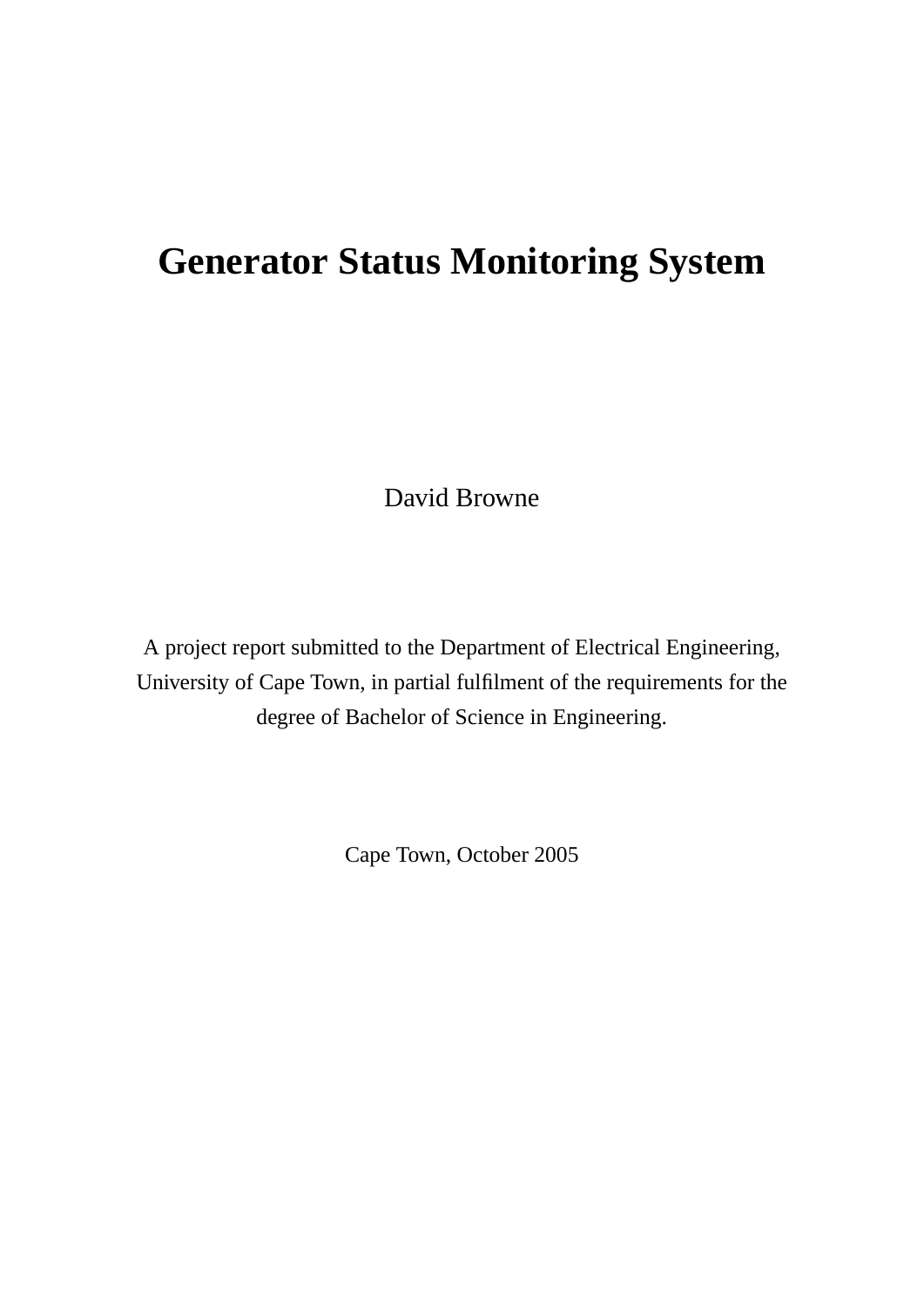## **Declaration**

I declare that this project report is my own, unaided work. It is being submitted for the degree of Bachelor of Science in Engineering in the University of Cape Town. It has not been submitted before for any degree or examination in any other university.

Signature of Author . . . . . . . . . . . . . . . . . . . . . . . . . . . . . . . . . . . . . . . . . . . . . . . . . . . . . . . . . . . . . .

Cape Town 18 October 2005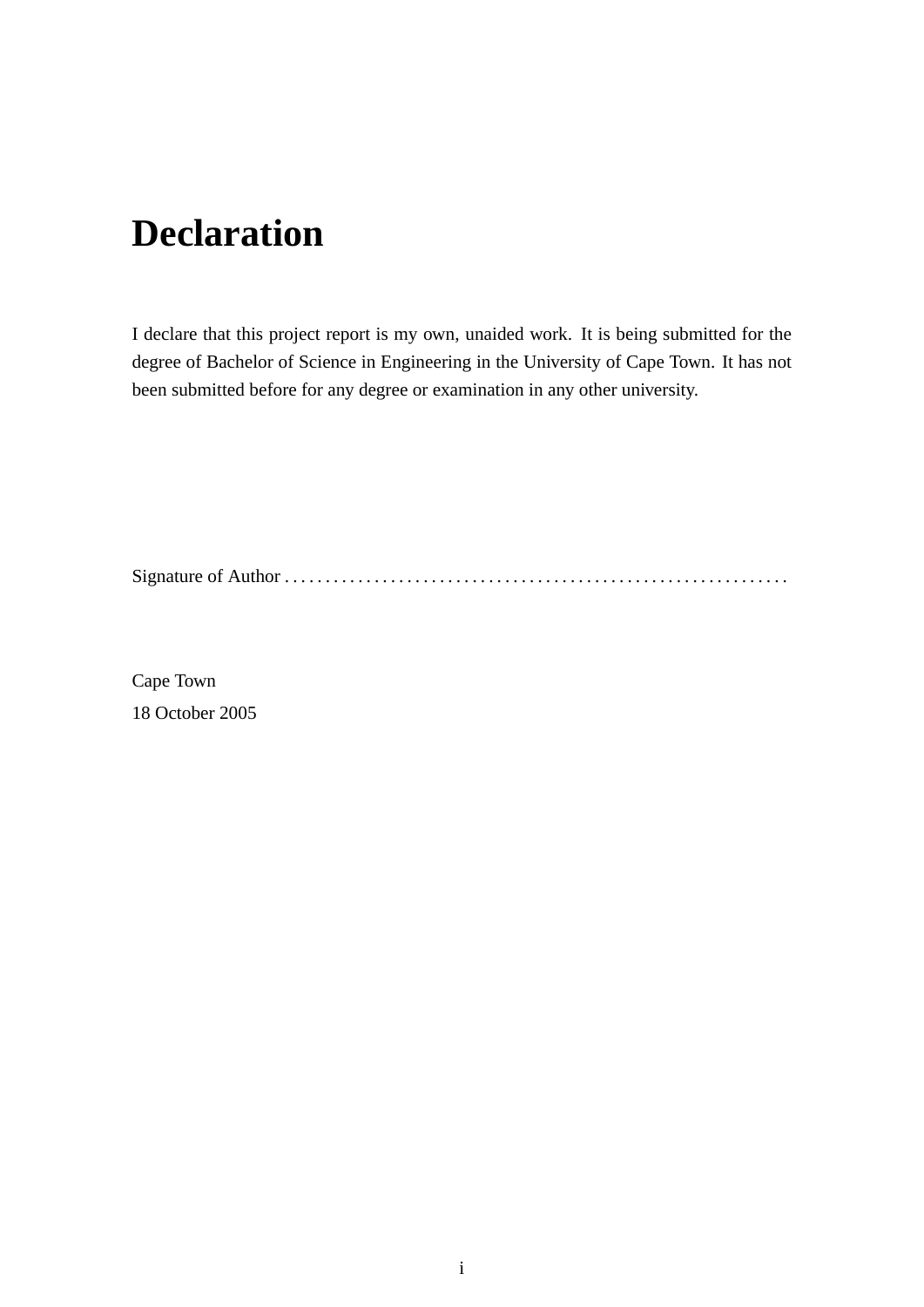## **Abstract**

The purpose of this project is to design and install part of the monitoring electronics required to monitor the status of a Dassaults 400Hz generator system. The temperature of the generator casing heatsink and pressure of the generator air cooling system need to be monitored. The results must be transmitted from the generator by wireless connection to a lab where the monitored characteristics are to be displayed. Research was done to find the most suitable and available components to satisfy the requirements.

The temperature of the generator casing heatsink is fully installed and operational, producing an accurate temperature output reading which is displayed to the user. The air pressure monitoring is designed and operational but not installed because the cooling system has not arrived at UCT yet. Further research and design was done to complete other areas of the monitoring system not stated in the scope of the project.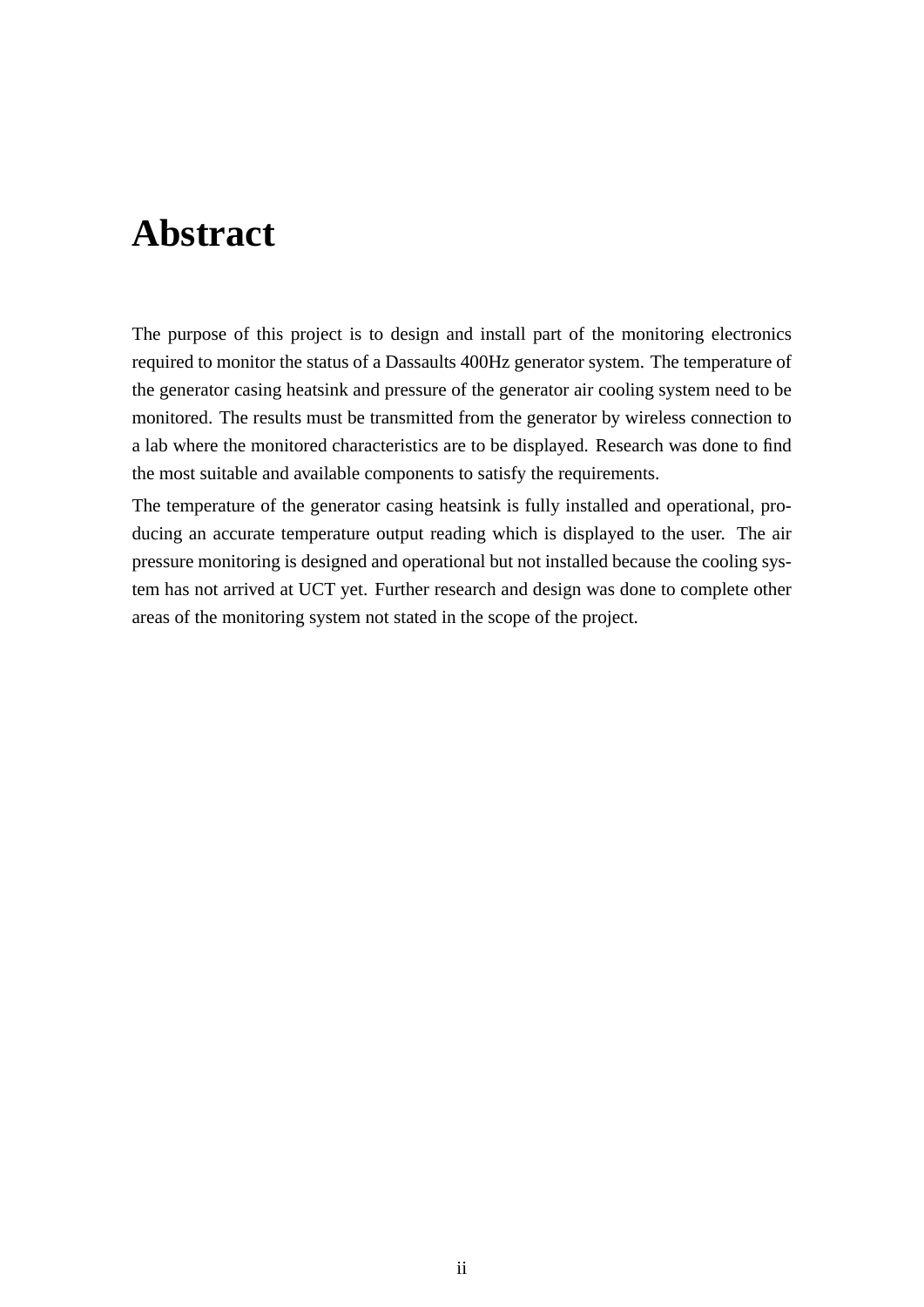## **Acknowledgements**

I would like to extend a special thanks to Professor Mike Inggs who supervised the progress of the project. His invaluable advice was of great assisstance.

Special thanks must also be given to Wayne Smith who needed this project completed for his Masters degree in Engineering. His time and advice was greatly appreciated.

A thanks must also be extended to colleagues and family who gave advice and assisstance that helped in the completion of this project.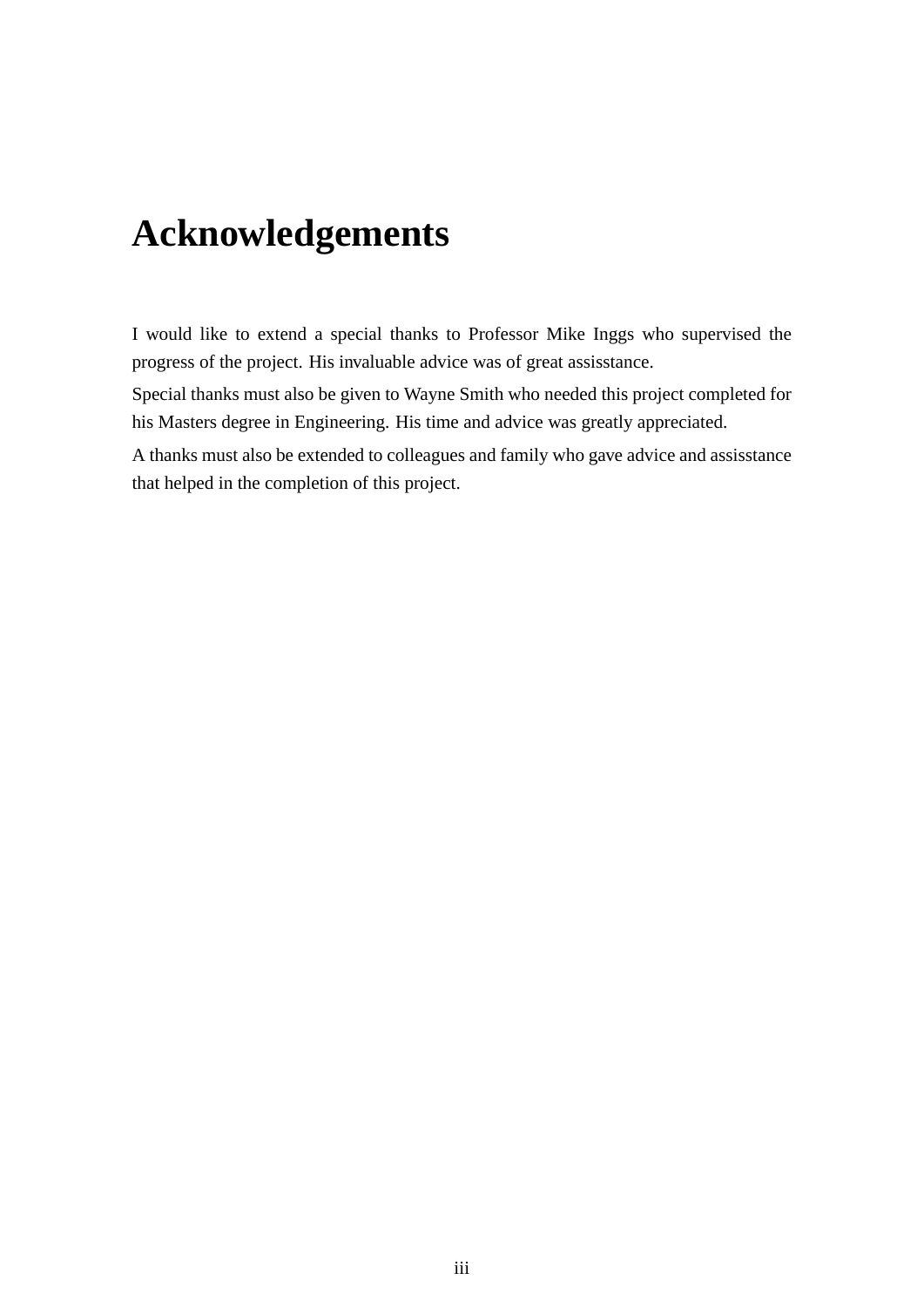# **Contents**

|              | <b>Declaration</b> |                                                   | i              |
|--------------|--------------------|---------------------------------------------------|----------------|
|              | <b>Abstract</b>    |                                                   | <i>ii</i>      |
|              |                    | iii<br><b>Acknowledgements</b>                    |                |
|              |                    | <b>List of Symbols</b><br>viii                    |                |
|              |                    | <b>Nomenclature</b><br>ix                         |                |
| $\mathbf{1}$ |                    | <b>Introduction</b>                               | 1              |
|              | 1.1                |                                                   | 1              |
|              | 1.2                |                                                   | $\overline{2}$ |
|              | 1.3                |                                                   | 3              |
|              | 1.4                |                                                   | 5              |
| 2            |                    | <b>Literature Review</b>                          | 7              |
|              | 2.1                | <b>Sensors</b>                                    | 7              |
|              |                    | 2.1.1                                             | 8              |
|              |                    | 2.1.2<br>11                                       |                |
|              |                    | 2.1.3<br>12                                       |                |
|              | 2.2                | Circuit Breakers<br>12                            |                |
|              | 2.3                | 13                                                |                |
|              | 2.4                | 14                                                |                |
|              | 2.5                | 15                                                |                |
|              |                    | Analog-to-Digital Converter Errors<br>15<br>2.5.1 |                |
|              |                    | 2.5.2<br>15                                       |                |
|              | 2.6                | 16                                                |                |
| 3            |                    | <b>Software Design</b><br>17                      |                |
|              | 3.1                | 17                                                |                |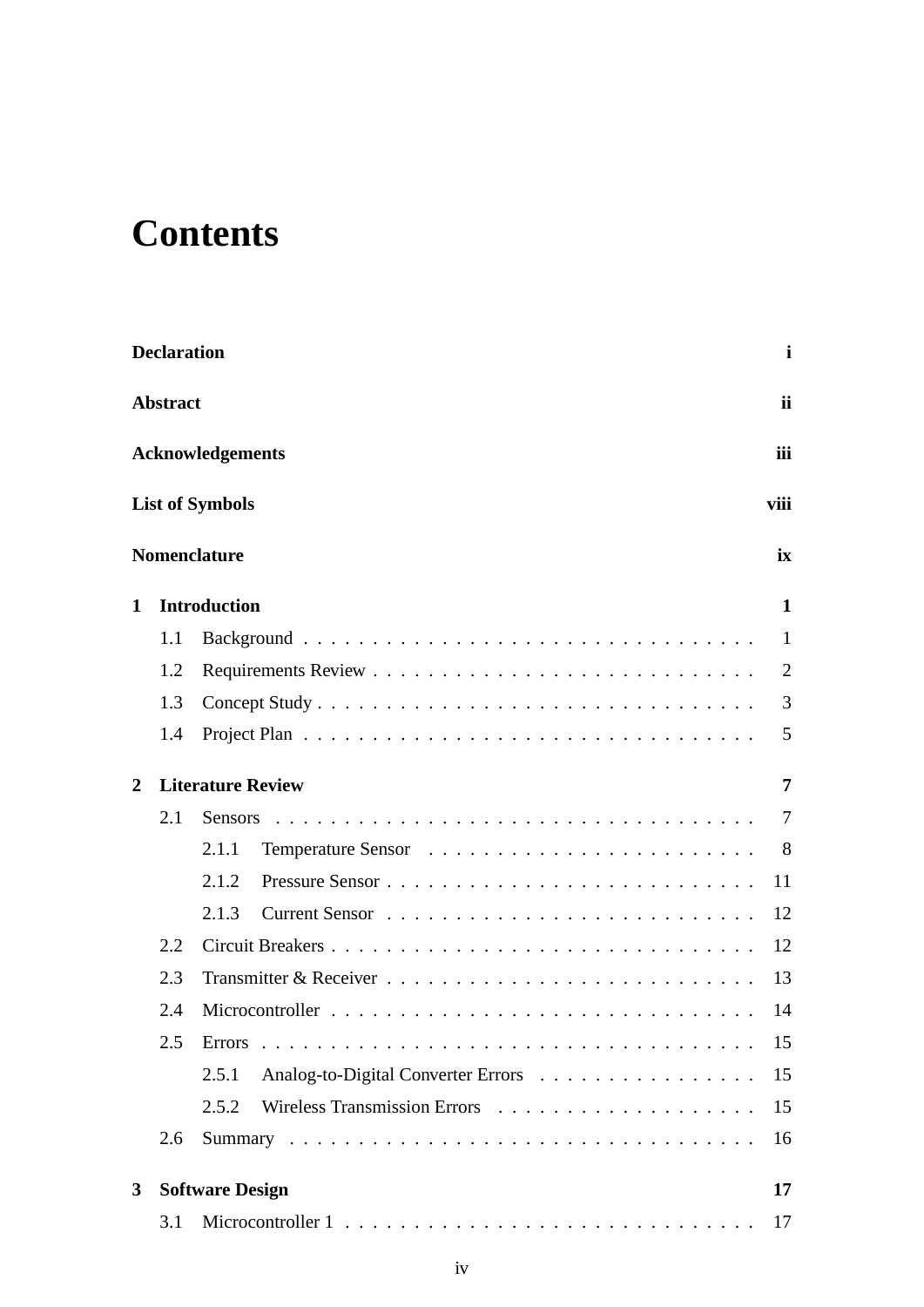|                         | 3.2            |                                                                                 | 18 |
|-------------------------|----------------|---------------------------------------------------------------------------------|----|
|                         | 3.3            |                                                                                 | 20 |
|                         |                | The Analog to Digital Conversion $\dots \dots \dots \dots \dots \dots$<br>3.3.1 | 20 |
|                         |                | 3.3.2<br>The Digital to Decimal Conversion $\ldots \ldots \ldots \ldots \ldots$ | 20 |
|                         |                | 3.3.3                                                                           | 22 |
|                         |                | 3.3.4                                                                           | 22 |
|                         |                | 3.3.5                                                                           | 23 |
| $\overline{\mathbf{4}}$ |                | <b>Hardware Implementation</b>                                                  | 24 |
|                         | 4.1            |                                                                                 | 24 |
|                         | 4.2            |                                                                                 | 25 |
|                         |                | 4.2.1                                                                           | 26 |
|                         |                | 4.2.2                                                                           | 28 |
|                         | 4.3            |                                                                                 | 29 |
|                         |                | The Current-to-Voltage Conversion Circuitry<br>4.3.1                            | 29 |
|                         |                | 4.3.2                                                                           | 29 |
|                         | 4.4            |                                                                                 | 30 |
|                         | 4.5            |                                                                                 | 30 |
| 5                       | <b>Results</b> |                                                                                 | 32 |
|                         | 5.1            |                                                                                 | 32 |
|                         | 5.2            |                                                                                 | 33 |
|                         |                |                                                                                 | 33 |
|                         | 5.4            |                                                                                 | 35 |
|                         |                | 5.4.1                                                                           | 35 |
|                         |                | 5.4.2                                                                           | 35 |
|                         |                | 5.4.3                                                                           | 36 |
|                         |                | 5.4.4<br>Microcontroller Mains Current Test                                     | 37 |
| 6                       |                | <b>Recommendations</b>                                                          | 39 |
| 7                       |                | <b>Conclusions</b>                                                              | 41 |
|                         |                |                                                                                 |    |
|                         |                | <b>A</b> Software Source Code                                                   | 43 |
| B.                      |                | <b>Datasheets</b>                                                               | 44 |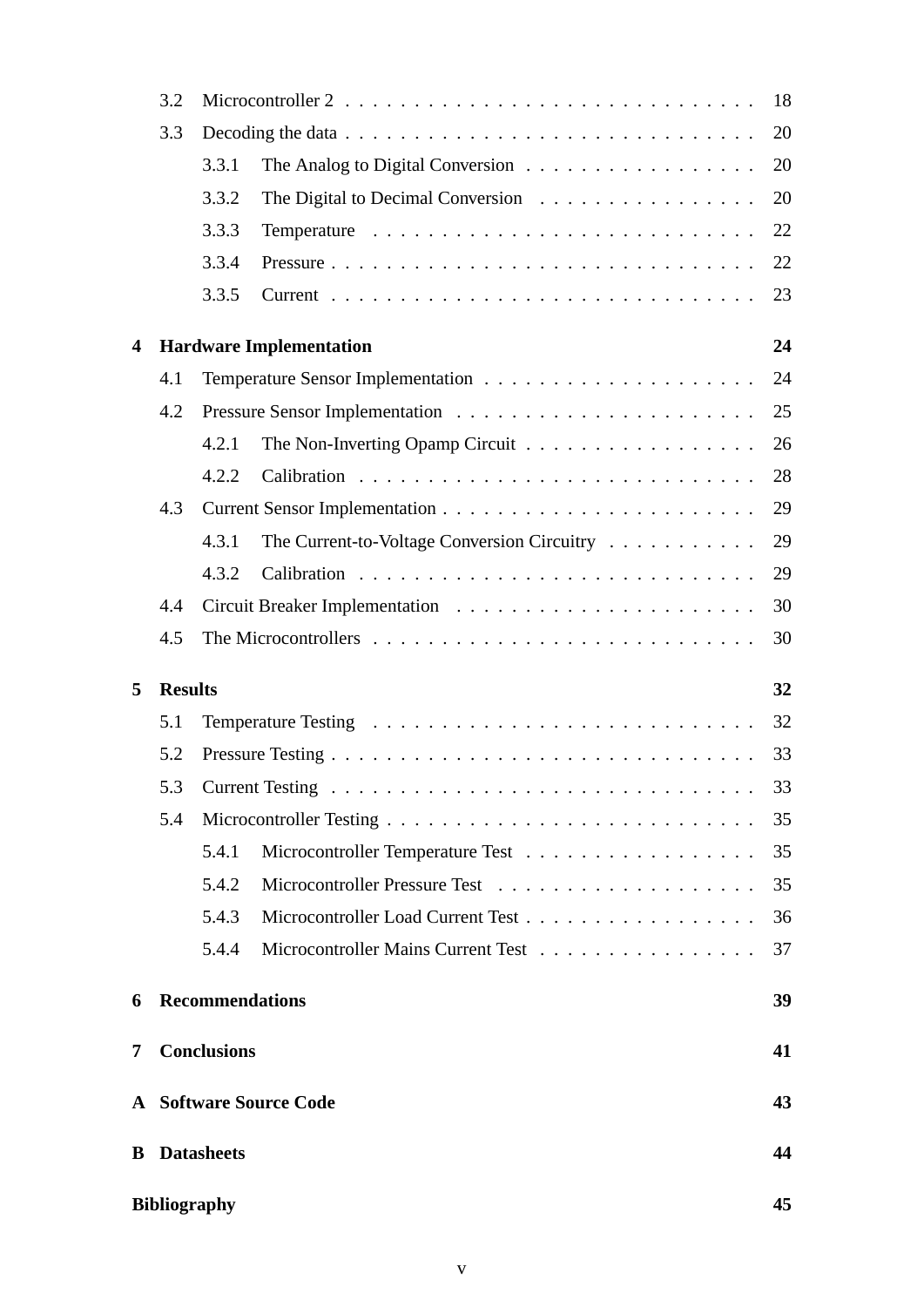# **List of Figures**

| 1.1 |                                            |    |
|-----|--------------------------------------------|----|
| 1.2 |                                            |    |
| 2.1 |                                            | 10 |
| 2.2 |                                            | 11 |
| 2.3 |                                            | 12 |
| 2.4 |                                            | 13 |
| 2.5 |                                            | 16 |
| 3.1 | Microcontroller 1 Software Flow Diagram 19 |    |
| 3.2 |                                            | 21 |
| 4.1 |                                            |    |
| 4.2 |                                            | 26 |
| 4.3 |                                            | 27 |
| 4.4 |                                            | 28 |
| 4.5 |                                            | 29 |
| 5.1 |                                            | 34 |
| 5.2 |                                            | 36 |
| 5.3 |                                            |    |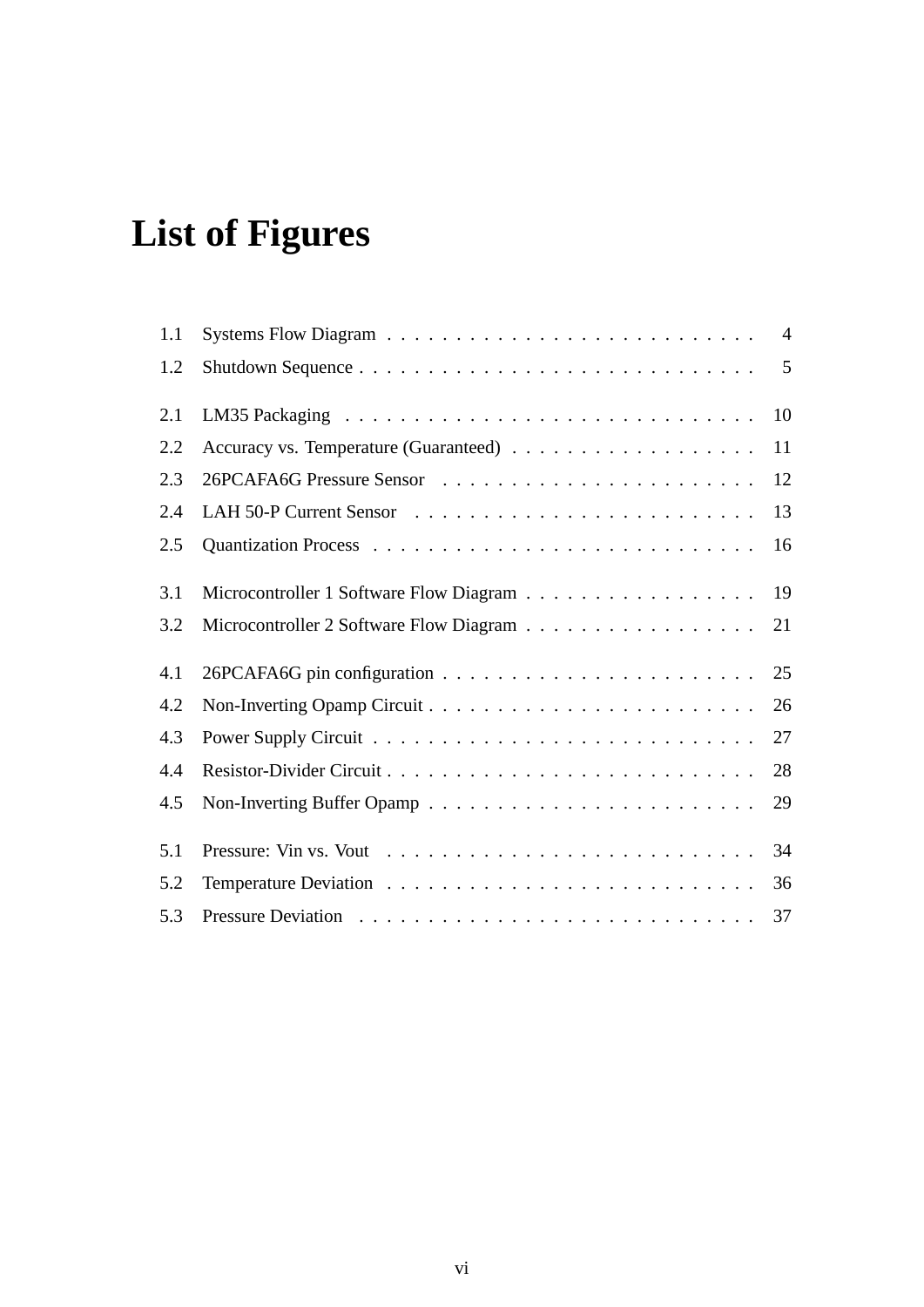# **List of Tables**

| 5.2 Microcontroller Temperature Test Results 35   |  |
|---------------------------------------------------|--|
|                                                   |  |
| 5.4 Microcontroller Load Current Test Results 37  |  |
| 5.5 Microcontroller Mains Current Test Results 38 |  |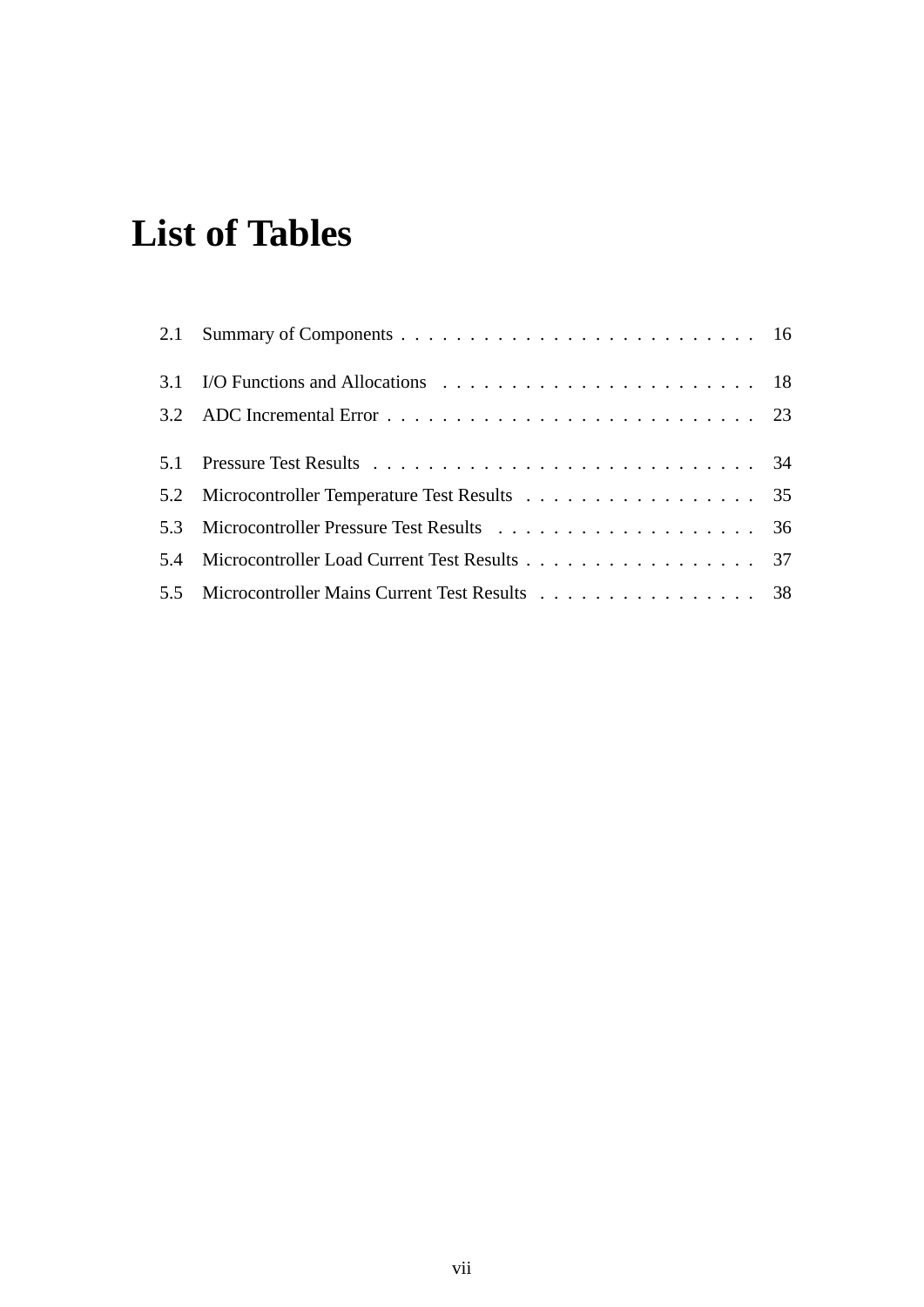# **List of Symbols**

| Hz            | Hertz                       |
|---------------|-----------------------------|
| MSc           | Master of Science           |
| ${}^{\circ}C$ | Degrees Celcius             |
| Pa            | Pascals                     |
| A             | Ampere                      |
| AC            | <b>Alternating Current</b>  |
| <b>LCD</b>    | Liquid Crystal Display      |
| RF            | Radio Frequency             |
| <b>ADC</b>    | Analog-to-Digital Converter |
| <b>UHF</b>    | Ultra High Frequency        |
| Comms         | Communications              |
| <b>LSB</b>    | Least Significant Bit       |
| I/O           | Input/Output                |
| $+ve$         | Positive                    |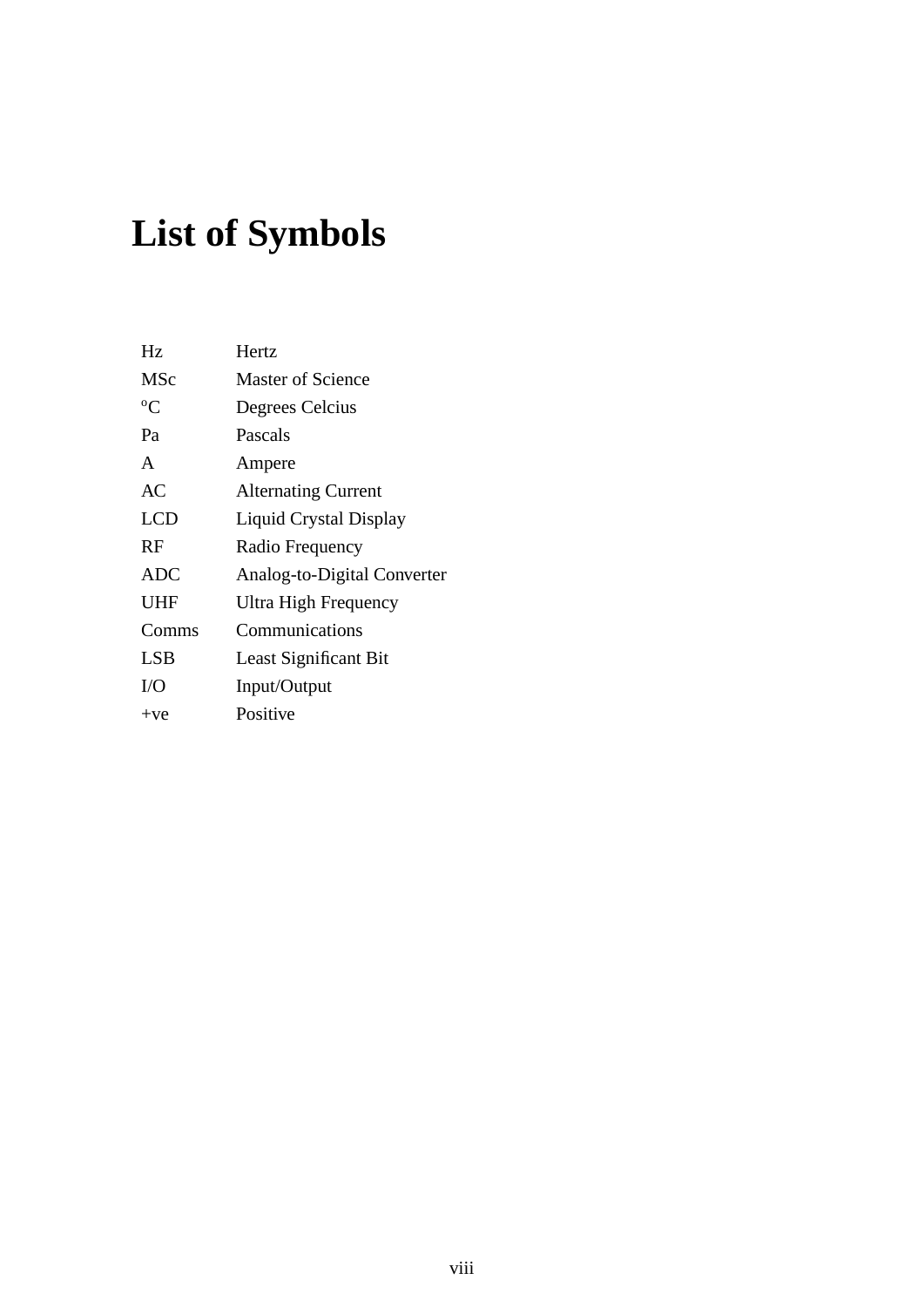## **Nomenclature**

**Potential products**—The products that satisfy the minimum criteria.

**Asynchronous communication**—Serial communication without the use of a clock line.

**Multiplex**—To combine multiple signal lines into a single line where the input lines can be individually recovered.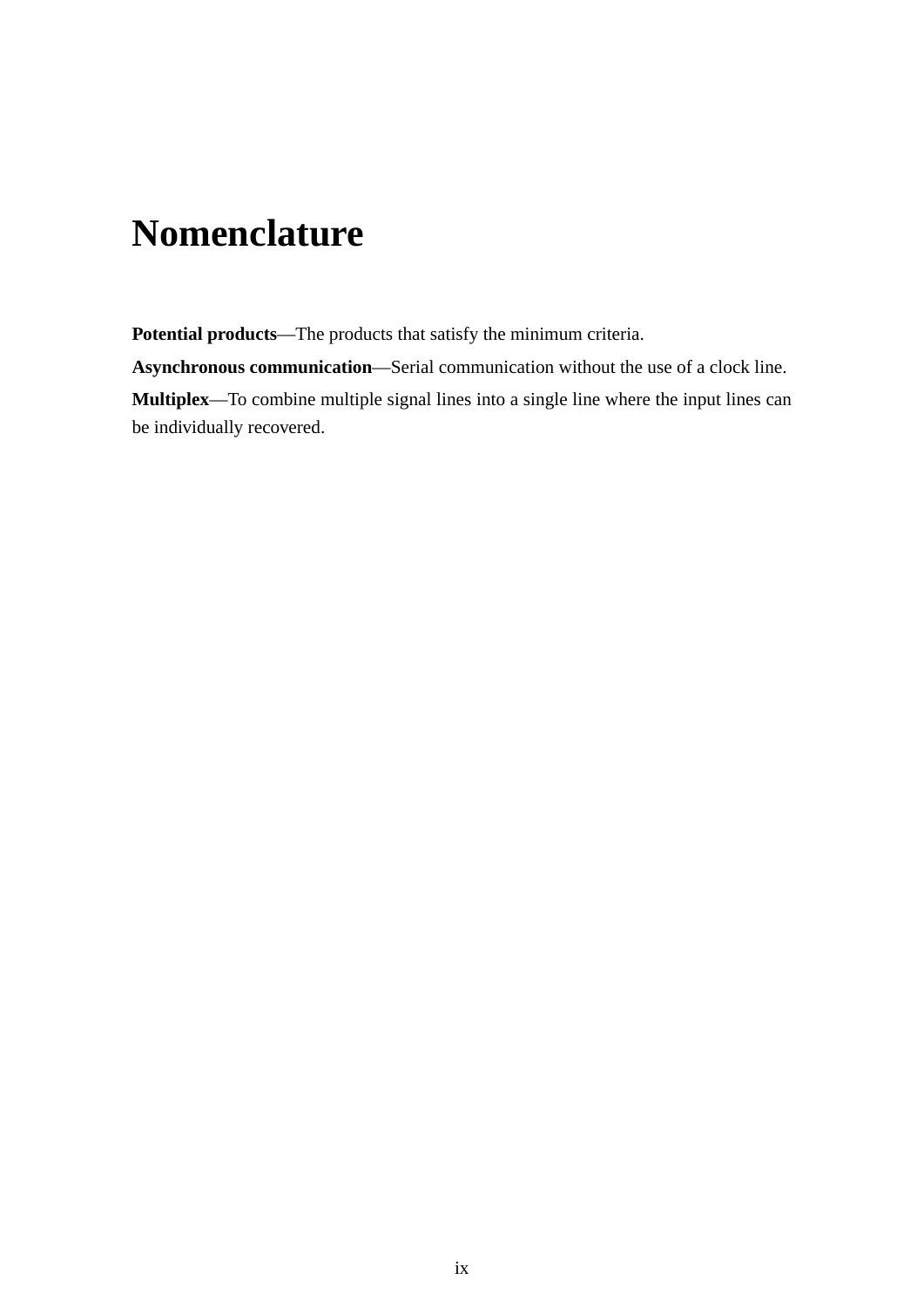## **Chapter 1**

## **Introduction**

Status monitoring of machines forms an essential part of machine operation. It helps to maintain the safe operation of the machine and protect its immediate surroundings. Operating characteristics can be logged over time to produce a history of the machine. The operating history is analysed for patterns in component failure. This helps to determine where faults are or will most likely occur next. This allows necessary maintenance to be planned and performed before component failure. In the event of an unexpected fault detected by the monitoring electronics, a user or computer can take the necessary action to fix the problem or prevent damage from occurring. The monitoring of a machines status is therefore a vital safety and maintenance requirement.

### **1.1 Background**

A Dassaults 400 Hz generator was removed from an aircrafts fuselage. Its purpose is to provide power to aircraft flight instrumentation and radar systems on the ground. The generator needs to be constantly monitored for changes in chassis temperature, ventilation cooling air pressure and electrical outputs. The monitoring equipment did not accompany the generator on exchange of ownership and needs to be redesigned and installed. A cooling system is also being designed and installed as an MSc dissertation.

The Dassaults generator is currently being kept in the Machines lab, 3rd floor, Menzies building, and is soon to be moved into a wooden shed outside room 609, 6th floor, Menzies building. The generator will be susceptible to rain leaks and dampness in the shed. The generator load will also be located on the 6th floor, in the Microwave lab. The generator status needs to be displayed to viewers in the Microwave lab, while the monitoring is done in the shed. The communication method between the shed and Microwave lab is not important, however the reliability of the communication link is essential.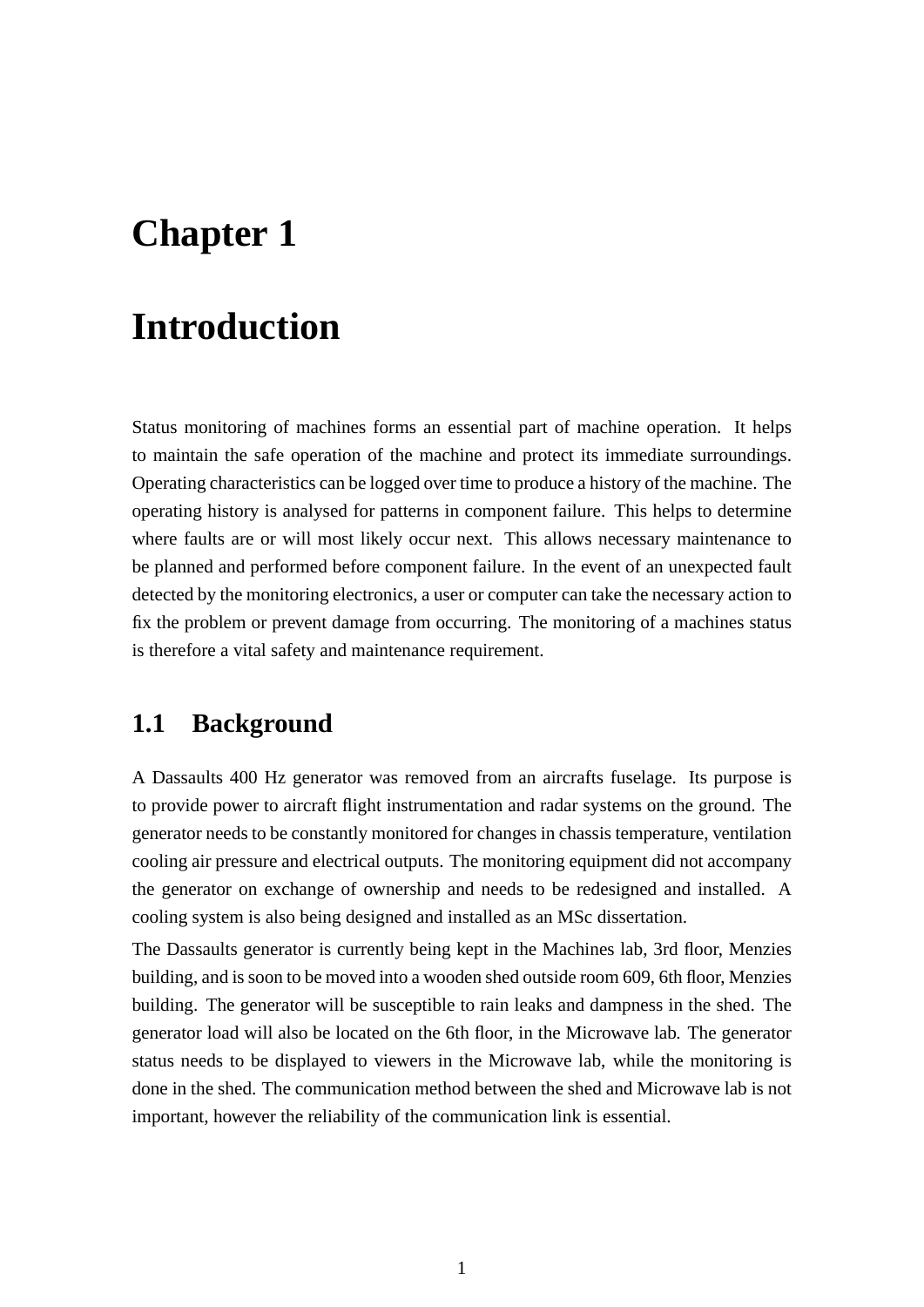### **1.2 Requirements Review**

The aim of this project is to design and build part of the monitoring electronics for the Dassaults 400 Hz generator. The monitoring electronics monitors the status of the generator and conveys the information with minimal error to the user in the Microwave lab. The microcontrollers interpret the generator status and react accordingly to ensure that the generator operates within its safe limits. The standards by which the generator is monitored are:

- The operating temperature of the generator is measured and displayed to the user in the Microwave lab. The temperature limits are  $0\,^{\circ}\text{C} \& 80\,^{\circ}\text{C}$  with a  $\pm 2\,^{\circ}\text{C}$  tolerance.
- The cooling air pressure (gauge pressure) of the cooling system is measured and displayed to the user in the Microwave lab. The pressure limits are 500 & 3700Pa with a  $\pm 10$ Pa tolerance.
- The current supplied to the prime mover and load circuitry is monitored and displayed to the user. The current limits are 29 - 35A and 40 - 45A respectively. (Completion of the current circuit implementation is not required for this project).

Suitable temperature, pressure and current sensors are chosen that range more than the acceptable limits of the generator. The sensors are reliable, robust, consistent and stable in their output readings and have a relatively quick response time. The sensors measure the temperature of the generator casing heatsink, the cooling air pressure inside the ventilation ducting and the AC current that supplies the prime mover (induction motor) and load circuitry.

The generator is kept in an outside shed where the possibility of rain leaks and dampness pose a potential problem. The sensing hardware is therefore suitably protected from possible water leaks (see sections 2.1.1 to 2.1.3 for details on how the sensors are protected). The installation and operation of the sensors and the accompanying electronics do not affect the running of the generator. Vibrations of the generator do not affect the hardware and measured results.

The output temperature, pressure and current readings are displayed to the user in the lab on an LCD screen. In the event of an excursion, where the temperature, cooling pressure or current exceeds their limits, the controllers interpret and shut down the generator system. In addition, a buzzer will sound and the LCD screen will inform the user of the parameter that caused the shutdown.

Two circuit breakers are required to complete the generator monitoring system. Research and purchase of the circuit breakers and current sensors are not required for this project.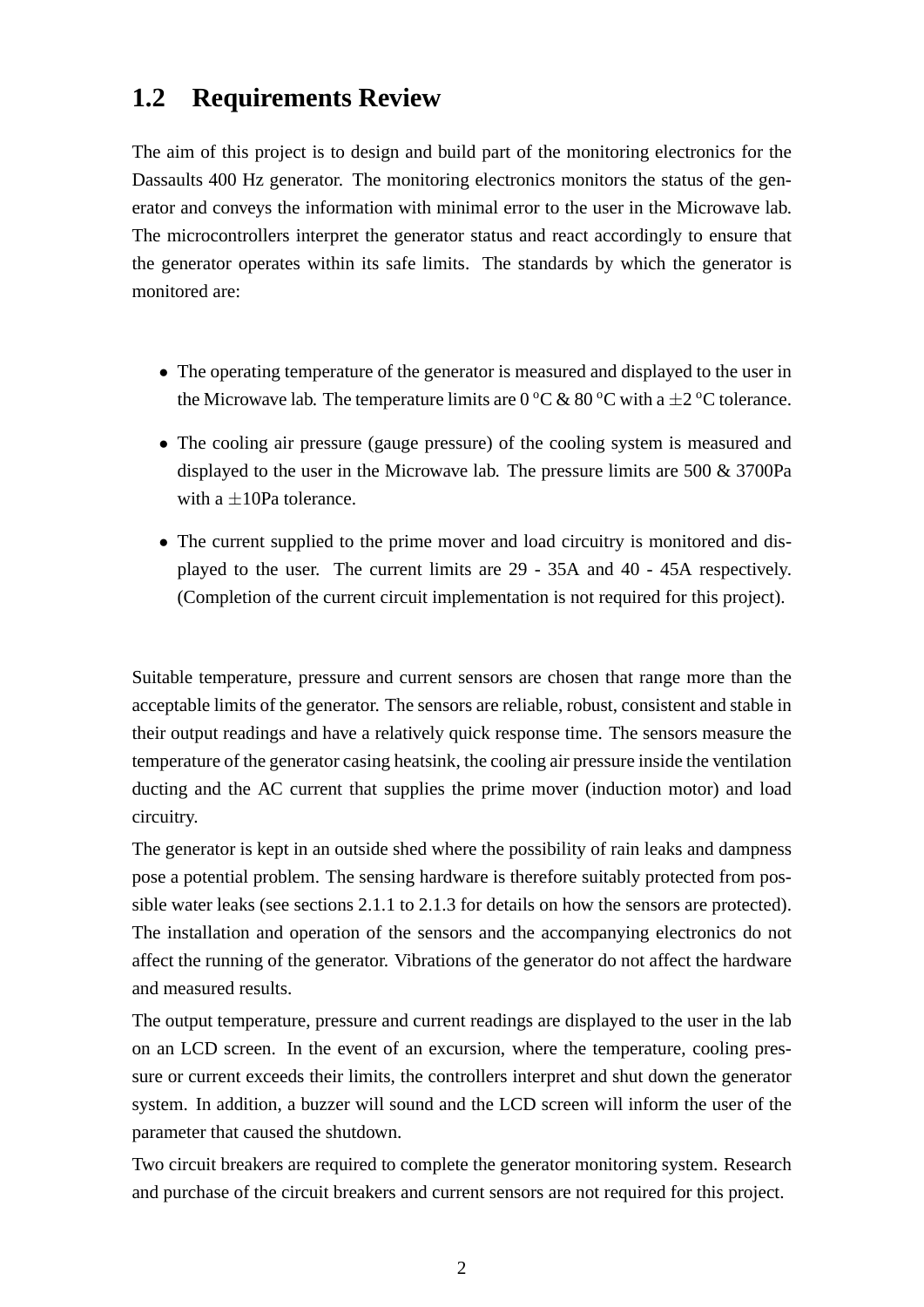### **1.3 Concept Study**

Most of the hardware is kept in the shed. The sensor readings are transmitted to the Microwave lab where the user can view them. A systems flow diagram (refer to Figure 1.1) shows how the system is arranged.

The mains voltage provides power to the prime mover (induction motor) via a circuit breaker. The prime mover drives the rotor of the generator, which provides power to the load via a second circuit breaker. An air-cooling system cools the generator. The microcontroller in the shed controls the monitoring and transmission of the sensor data to the RF transmitter. The data is received by the RF receiver in the lab. The data is converted into decimal format by the second microcontroller before it is displayed on the LCD screen in the lab. The microcontrollers also control the starting and stopping of the entire system.

A collection of reliable sensors is used to convert the physical variables: temperature, pressure and current, into electrical signals. These analog signals are amplified where necessary to produce an appropriate voltage that is fed into the ADC of the microcontroller. The microcontroller interprets the digital signals and if they exceed the preset limits it will cause a sequential shutdown of the generator.

The shutdown sequence can be seen in Figure 1.2. First the user is informed that the shutdown process is about to begin by sounding a buzzer and displaying that the system is shutting down. The cooling system is turned off first by applying logic 0 to its power supply. The load circuitry is then isolated from the generator by opening the load circuit breaker. Finally opening the mains circuit breaker isolates the mains supply to the prime mover and stops the generator. There is a 5 second time interval between the shutdown of each component. It is important that the shutdown is performed in this sequence to prevent damage to the machinery.

The microcontrollers have separate power supplies from the system being turned off so that they can:

- Inform the user that the shutdown procedure has begun
- Show the user what reading caused the system to shutdown.

Inspection and tests can then be performed to the suspected faulty area to determine the cause of the malfunction. Maintenance is then administered where required.

If however, the digital signals are within their limits, the system will not shutdown. Instead they will be multiplexed to the RF transmitter, where they are broadcasted via an antenna in the shed. The receiver antenna picks up the signal in the lab and sends it to the second microcontroller. The final temperature, pressure and current values are scaled and reproduced in this microcontroller and displayed on an LCD screen.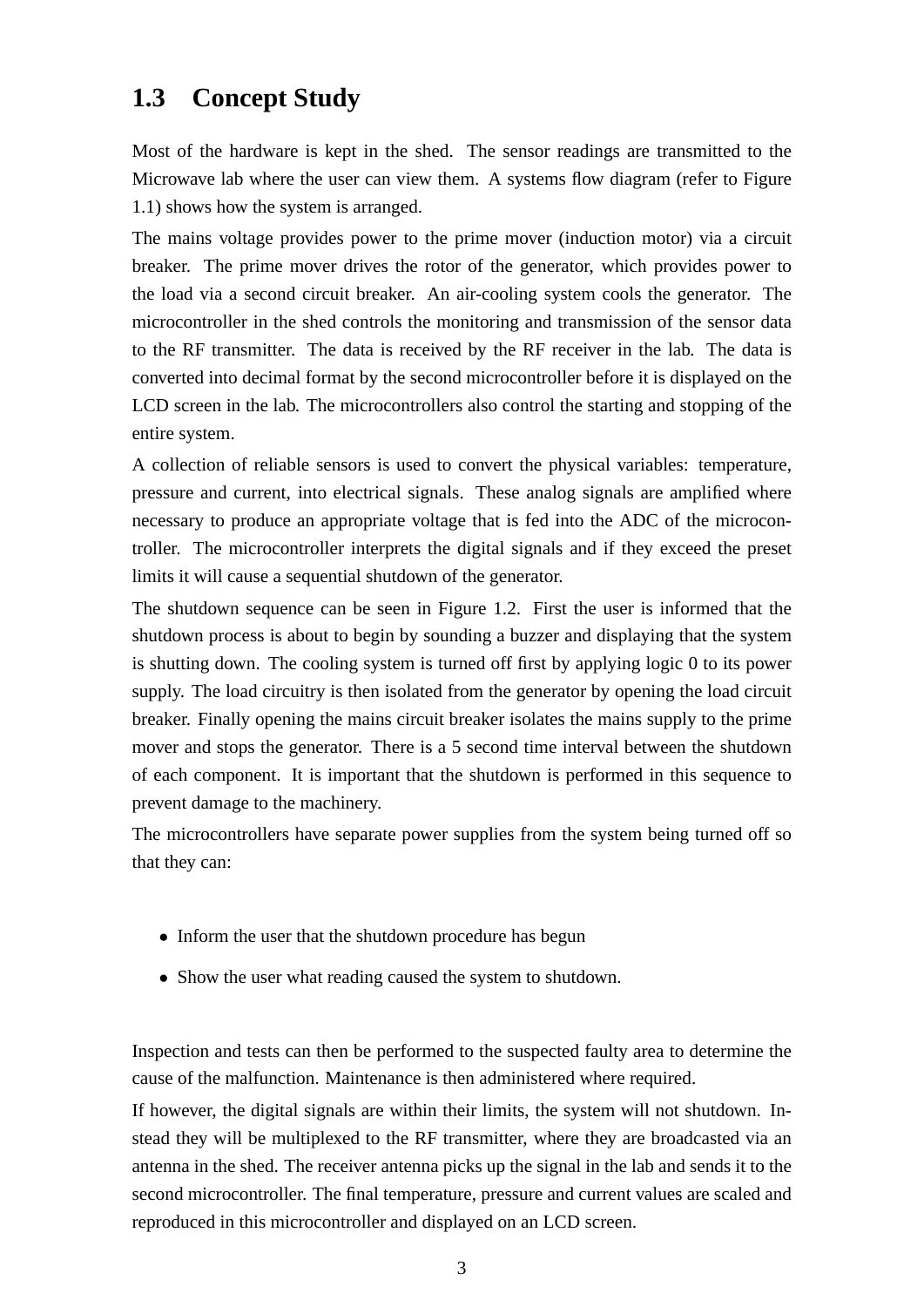

Figure 1.1: Systems Flow Diagram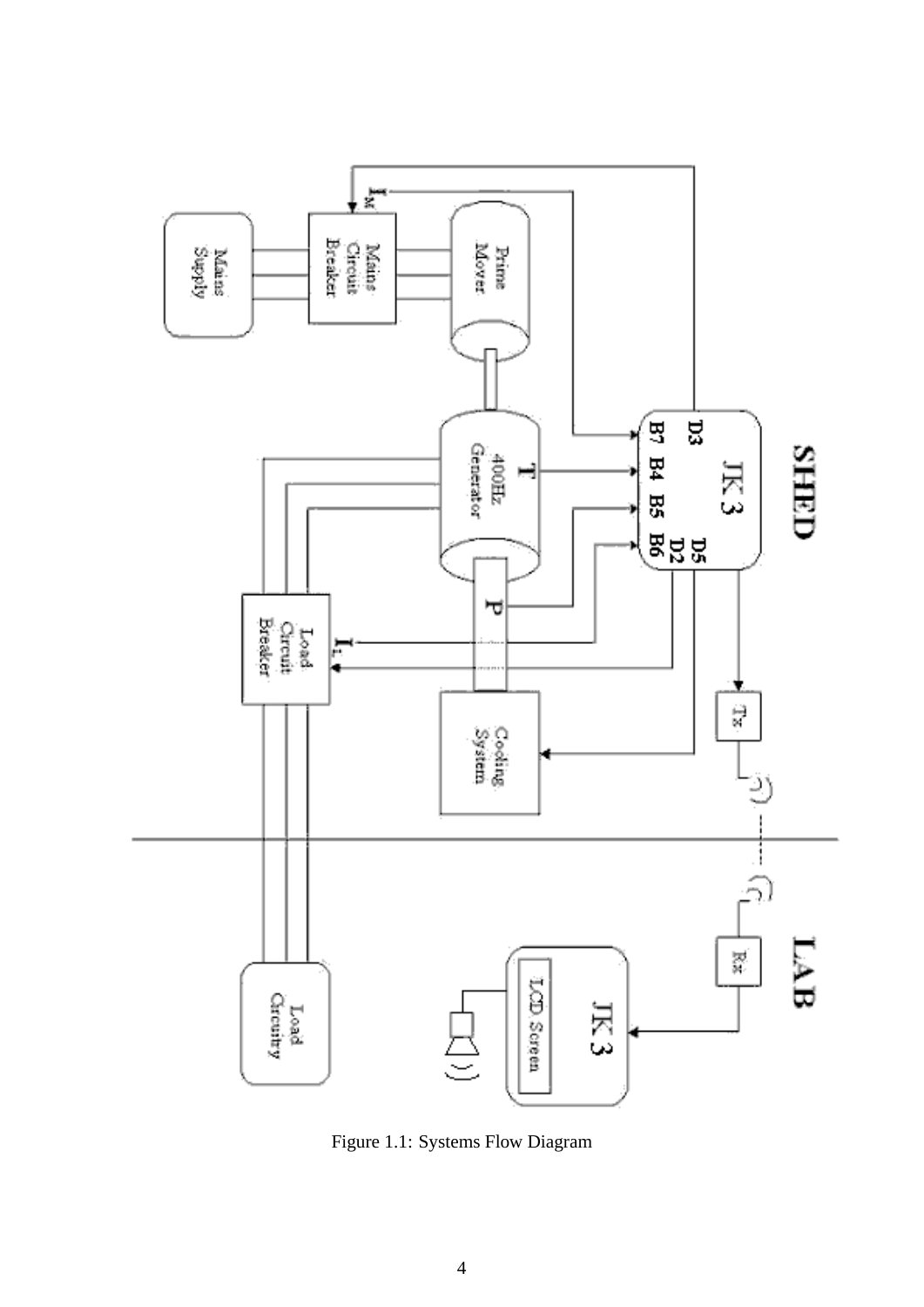

Figure 1.2: Shutdown Sequence

### **1.4 Project Plan**

A brief description of each chapter follows:

- **Chapter** 2: The literature review deals with the investigation into the selection of suitable components to satisfy the design requirements. The system requires that reliability and consistency be of utmost importance. A selection of possible options is explored for specific components. The most appropriate device is then selected. Possible errors are also researched and detailed in this chapter.
- **Chapter** 3: This chapter details the software design implementation. An overview of the code and flow chart is carried out. The microcontrollers are programmed using assembler code.
- **Chapter** 4: The hardware implementation of the sensors, their circuitry and the testing and calibration therein are discussed in this chapter.
- **Chapter** 5: The results of the tests performed on the sensors and microcontrollers are detailed in this chapter.
- **Chapter** 6: Possible future improvements are discussed in the recommendations chapter.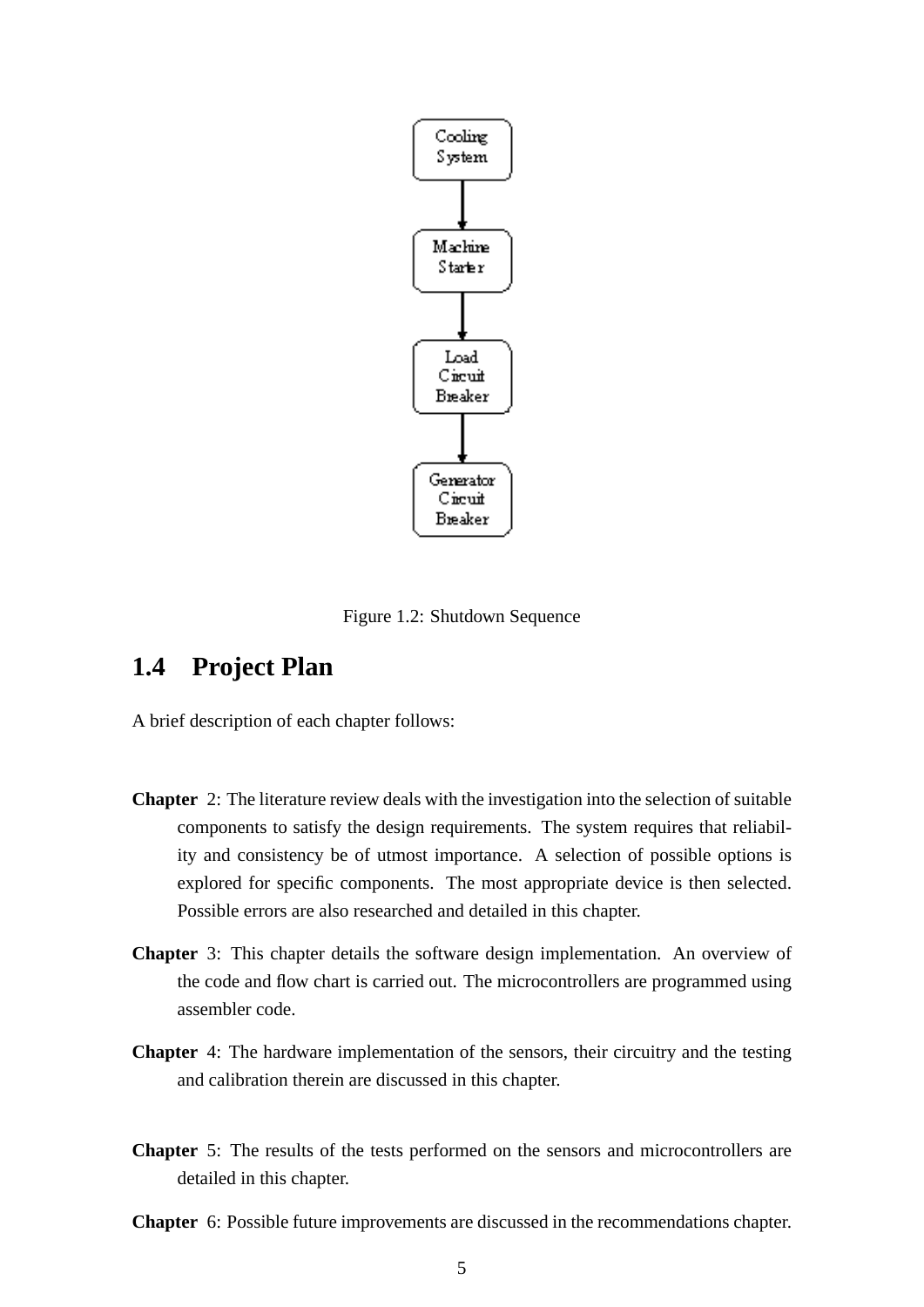**Chapter** 7: The conclusion summarizes the achievements and important findings in this project.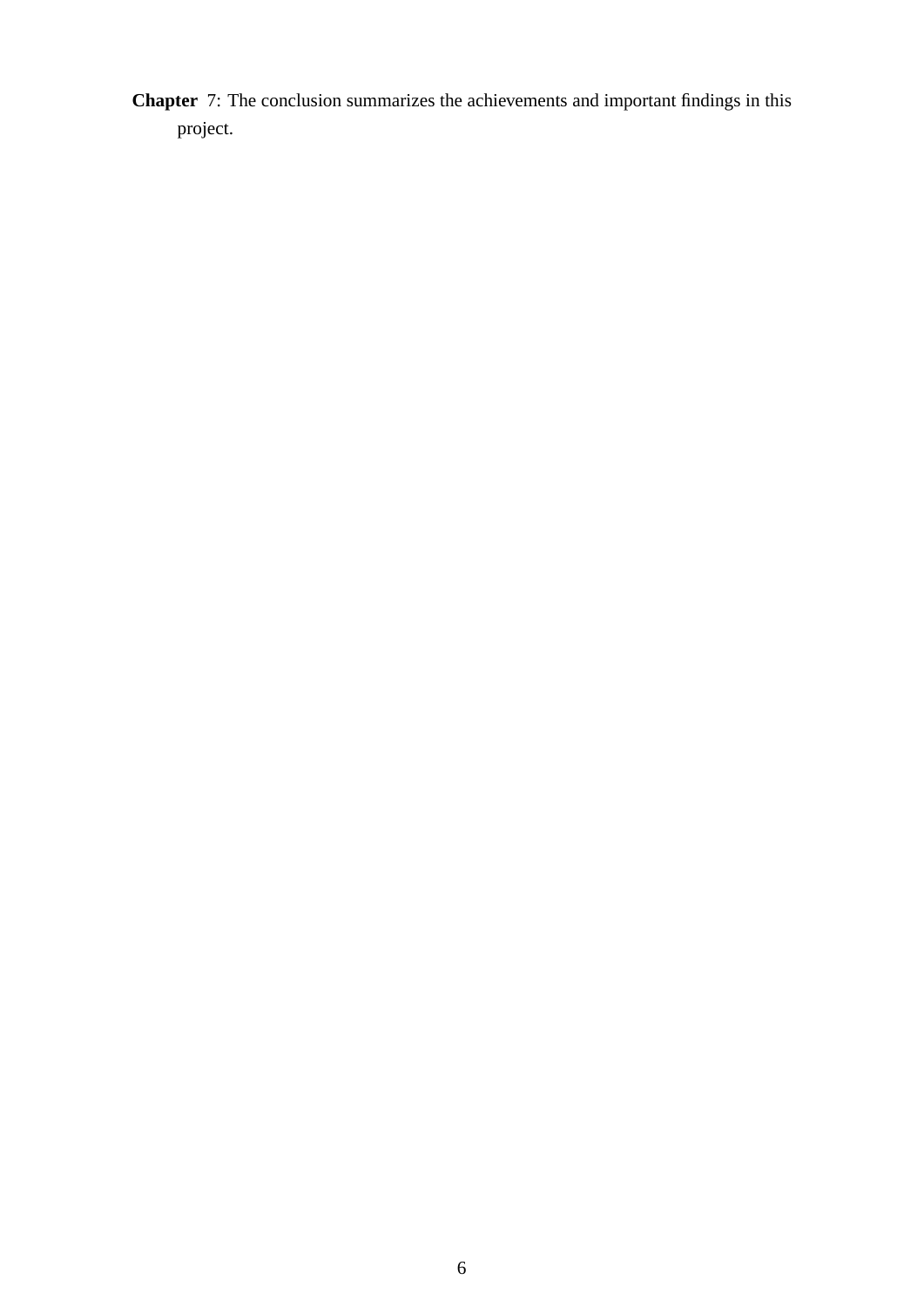## **Chapter 2**

## **Literature Review**

The hardware selection process is fundamental for implementing a system that provides accurate information that is efficiently controlled and communicated with minimal error. Thorough research forms a vital part of assessing what components are locally available and whether they are the most suitable part for the system. For this project, location and availability of the components are the most concerning factors. Once the potential products are researched, they are assessed and filtered to ascertain which component is the most suitable. The components required for this project are listed below:

- 4 Sensors
- 2 Microcontrollers
- ADC
- LCD
- Buzzer
- Wireless data transmitter and receiver
- 2 Circuit breakers

### **2.1 Sensors**

The generator and cooling system have four critical characteristics that are monitored to ensure safe operation. These are the:

- Generator operating temperature
- Cooling system air pressure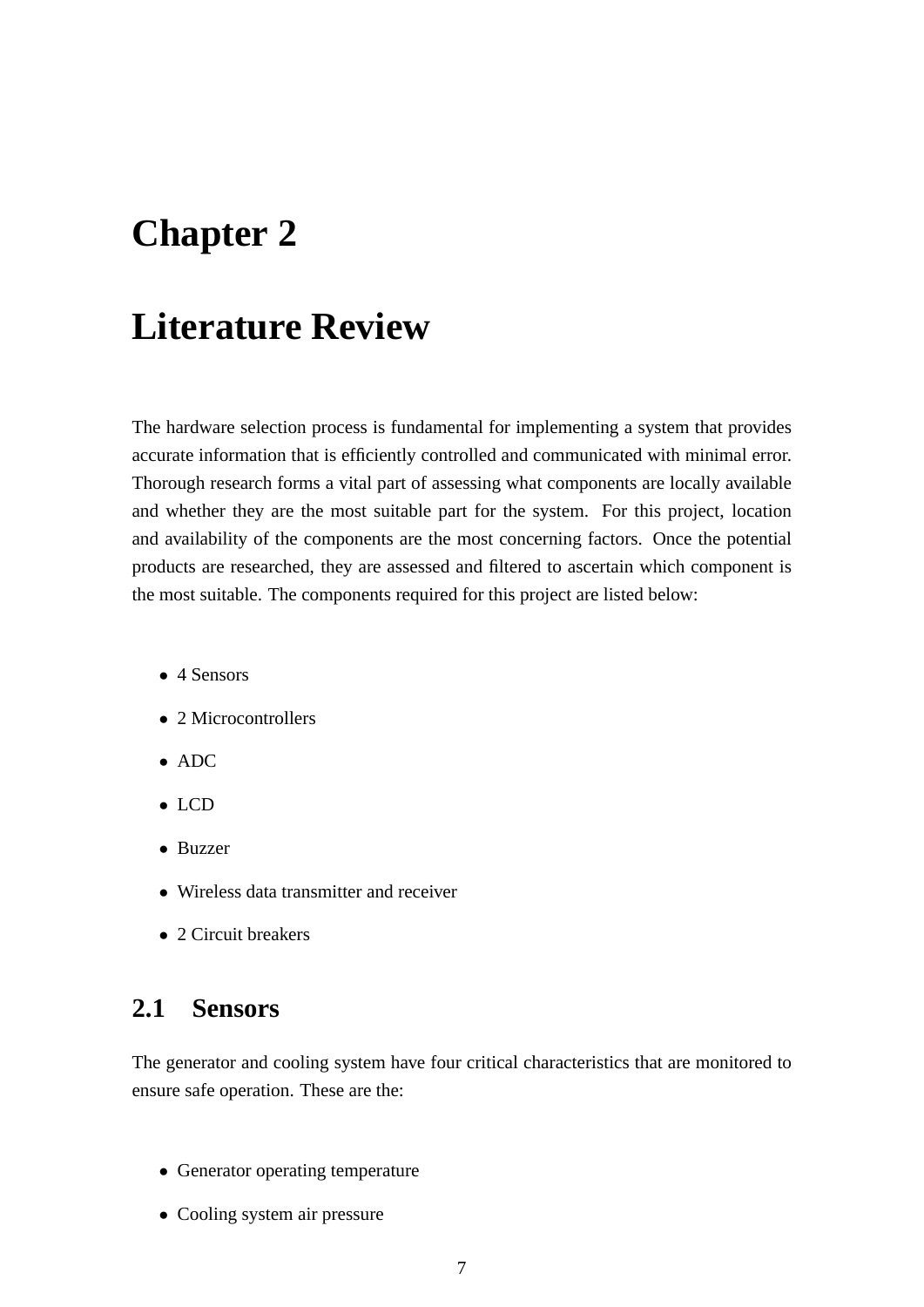- Load circuit breaker current
- Mains circuit breaker current

The safe operation limits for these four sensors are determined in the *Auxilec Technical Generator Manual, section 1, Characteristics* [2] (Refer to section 1.2 for the safe operation limits).

When deciding on what sensors to use, characteristics such as the reliability, robustness, protection, accuracy, linearity and stability are considered. These help pro-long the life of the sensor and produce better quality results.

It is important to remember that all sensors have errors. One such avoidable error is the calibration history of the sensor. A preferable sensor is one that does not need to be calibrated, but this is not always possible. Without the knowledge of the last calibration date, it is not possible to tell how close the reading obtained is to the actual value on the system. It is also important to know the standard against which the sensor is calibrated [8].

#### **2.1.1 Temperature Sensor**

The essential criteria for the temperature sensor measuring the generator operating temperature are:

- Range: 0◦C 80◦C
- Minimum  $\pm 2^{\circ}$ C accuracy

A large number of sensors satisfy the essential criteria stated above, so a list of additional favourable features is drawn up to help filter out the less appropriate sensors for this system. The additional favourable features are as follows:

- No calibration
- Stable output
- Protection from water leaks and dampness
- Minimum heat transfer loss
- Immunity to vibrations
- Reliability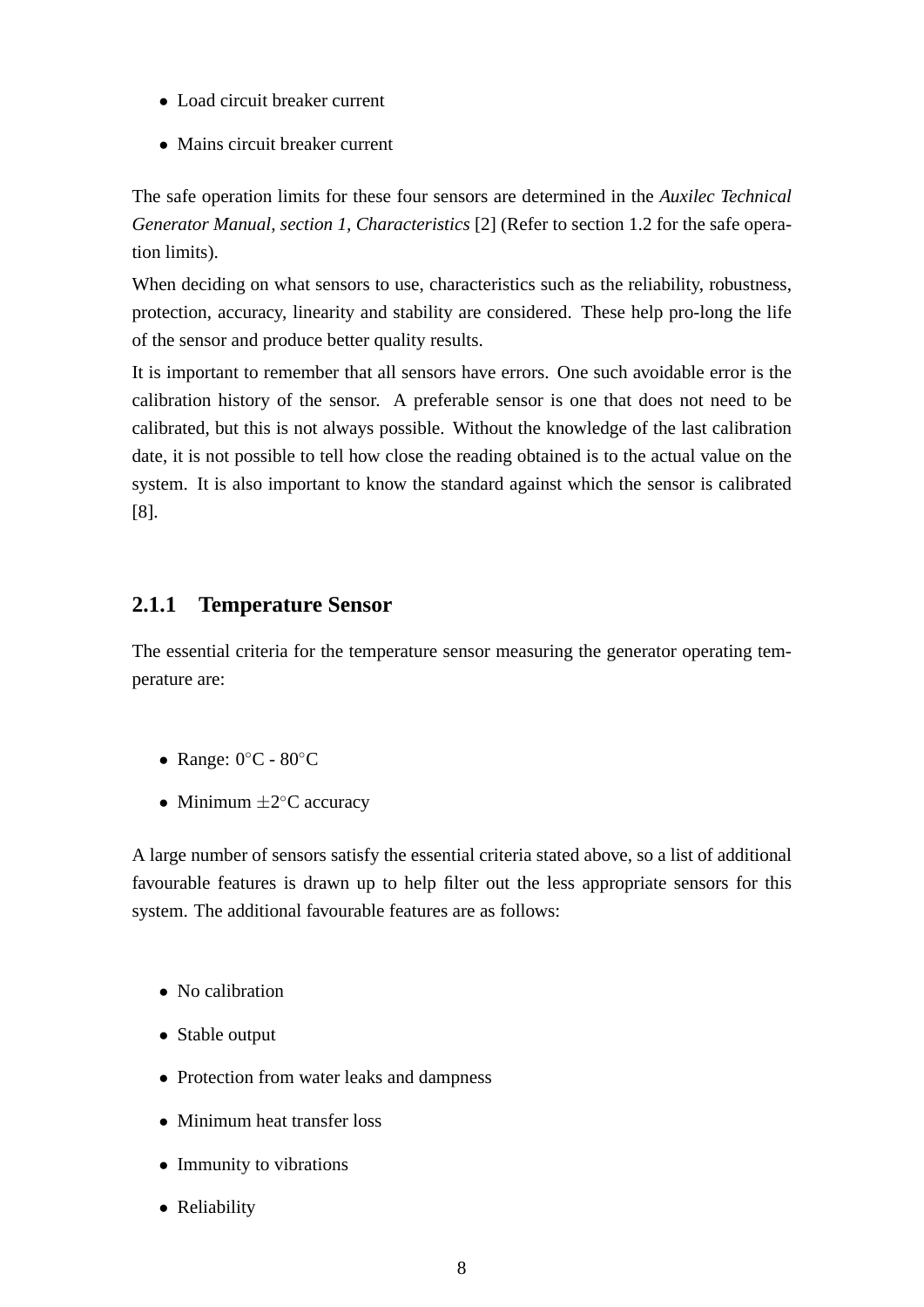The additional features filtered out the temperature sensing ICs LM75, LM78, DS1621, LT1392, MAX1617 and the standard probe PT100 sensor. The two most suitable sensors that are extensively researched are the LM35 and the TS2229.

The TS2229 is a specialised PT100 temperature sensor that is specifically designed for measuring the casing temperatures of electric machines. The datasheet is available in Appendix B. The advantage that the TS2229 sensor has over the LM35 with reference to this project is that it has PUR cables that protect it from coolants and lubricants. This is particularly important considering the environment in which the generator is stored.

The LM35 is the ideal component because it satisfies all of the above criteria, with the exception of the cable protection. The legs of the sensor are covered with shrink-wrap after the wires have been soldered on. This prevents liquids from interfering with the measured temperature result. The LM35's output voltage is linearly proportional to the temperature measured in  ${}^{\circ}C$ . For every 1 ${}^{\circ}C$  increase in temperature, the output voltage increases by 10mV. This is convenient because no circuitry is required before inputting the analog signal into the ADC (For further explanation refer to section 3.3.3). Furthermore, the software required to convert from a digital signal to a BCD representation of the temperature is simple. The LM35 does not require external calibration. It comes in 3 different packages (refer to Figure 2.1): the hermetic TO-46 transistor package, the plastic TO-92 transistor package and the plastic TO-220 package. The TO-46 package is the least suitable option. The temperature is determined by the entire metal body in this package. This is not suitable for connecting to a heatsink because the surrounding air temperature will manipulate the temperature measurement. The TO-92 package is very common and is available in the white lab at UCT, and although the TO-220 package is not readily available, it is the preferable option. It can be purchased from the manufacturer. The datasheet is available in Appendix B.

The TO-220 package has a hole in its backing-plate so that it can be screwed onto the mounting surface, providing a good heat conduction interface. Another option commonly used is to glue the sensor onto the mounting surface. The thermal path of the TO-220 package is through its metal backing-plate. The TO-92 package provides its thermal path through its leads, which are glued to the heated surface. The leads provide a small thermal conduction surface which means that it is not very sensitive to changes in temperature. The TO-220 package is more sensitive to temperature changes because it has a larger thermal conduction path that comes in direct contact with the heatsink.

The measured temperature error of the LM35DT (TO-220 package) varies between a guaranteed maximum value of  $1.5 - 2$ <sup>o</sup>C as the temperature changes over its range of 0 -100 $°C$  (refer to Figure 2.2). The typical error value obtained from testing is  $±0.8°C$  over its full range (refer to the datasheet in Appendix B). This guarantees accuracies within the acceptable limits.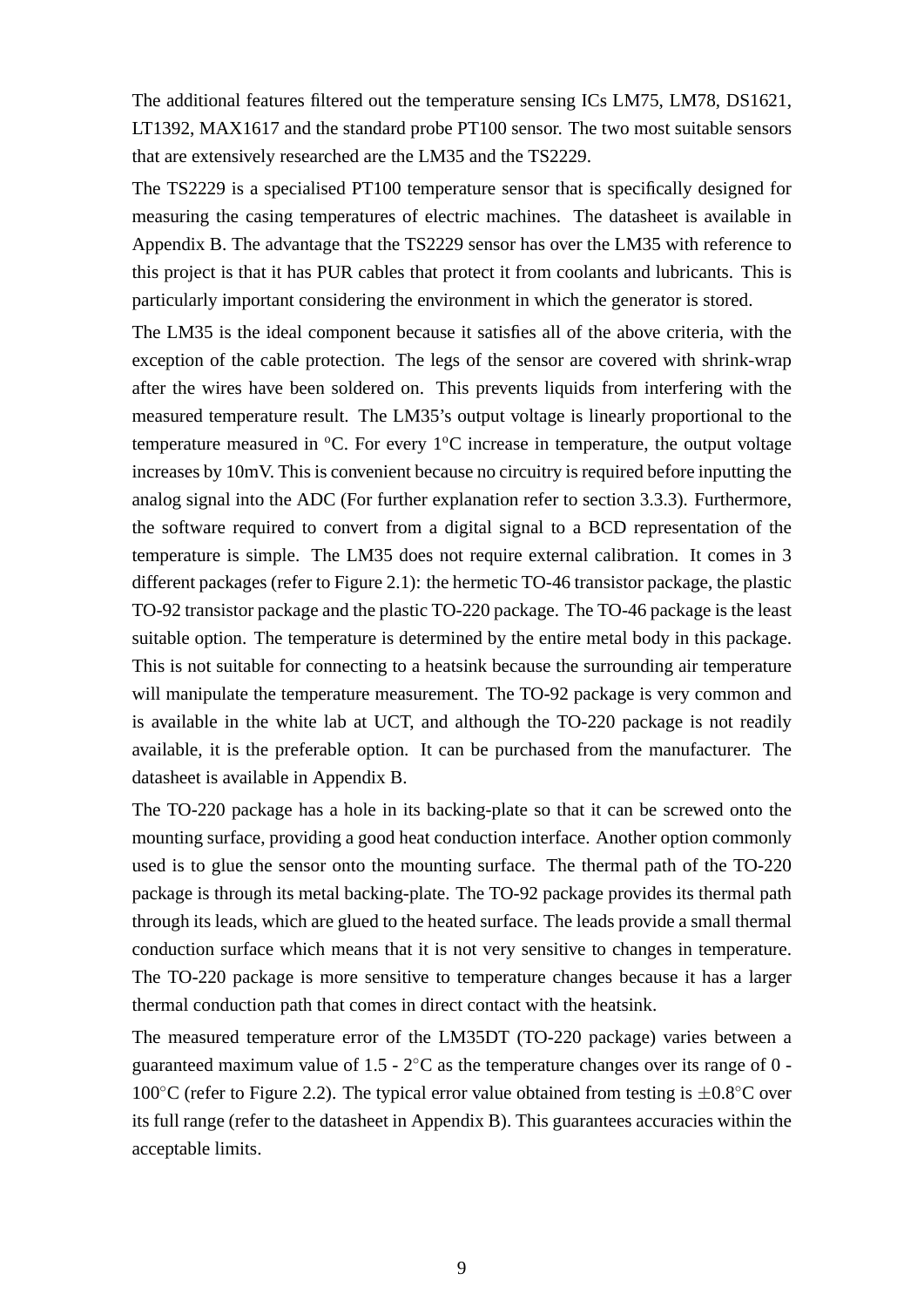TO-92 Plastic Package



**BOTTOM VIEW** DS005516-2

Order Number LM35CZ, LM35CAZ or LM35DZ See NS Package Number Z03A



Figure 2.1: LM35 Packaging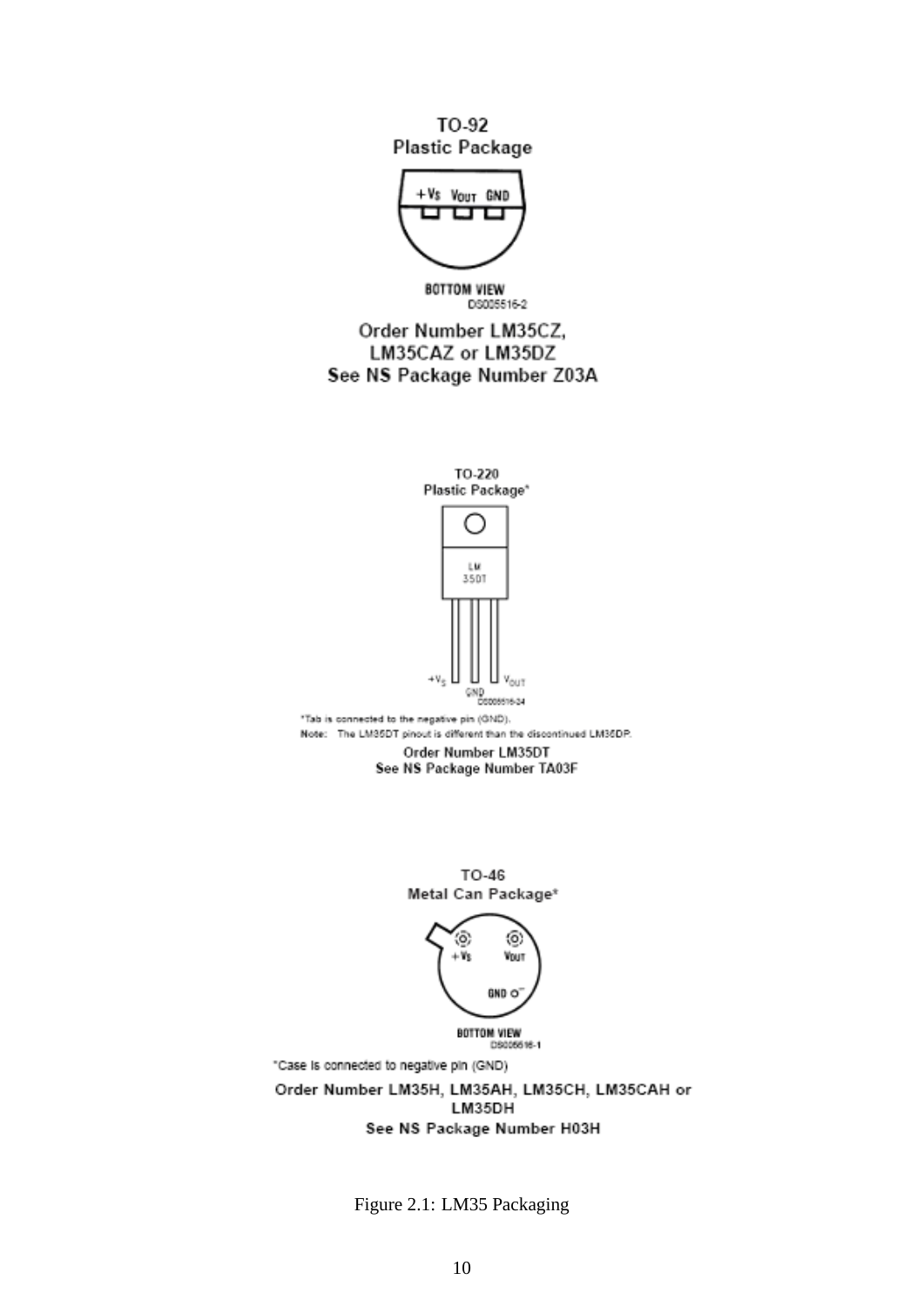

Figure 2.2: Accuracy vs. Temperature (Guaranteed)

#### **2.1.2 Pressure Sensor**

The pressure sensor measures the cooling air pressure of the cooling system. The cooling duct is designed to accommodate the pressure sensor. The sensor is firmly mounted onto the inside wall of the duct and safe from possible vibration or leakage damages. The fundamental criteria required of the pressure sensor are:

- Range: 500 3700Pa Gauge pressure
- Minimum  $+10$  Pa tolerance

The two most suitable pressure sensors that are readily available from *RS Components, Cape Town* [4] are the 24PCAFA6G and the 26PCAFA6G gauge pressure sensors. They have a silicon diaphragm and unique conductive seal to increase reliability. They both have ranges of  $0 - 1$  psi (=  $0 - 6900$  Pa) and require a supply voltage of 10V DC. Neither of them require external calibration. Their data sheets is available in Appendix B.

The 26PCAFA6G has better guaranteed specifications than the 24PCAFA6G. It has guaranteed long-term stability, low hysteresis effects, and high output repeatability. It is therefore the preferable sensor for this application. The 26PCAFA6G pressure sensor has an output voltage of 0 - 16,7mV over its full range. This is very small and is therefore amplified 488 times to increase the range before it is fed into the ADC. The reason for this is explained in section 3.3.4. Figure 2.3 is a picture of the pressure sensor.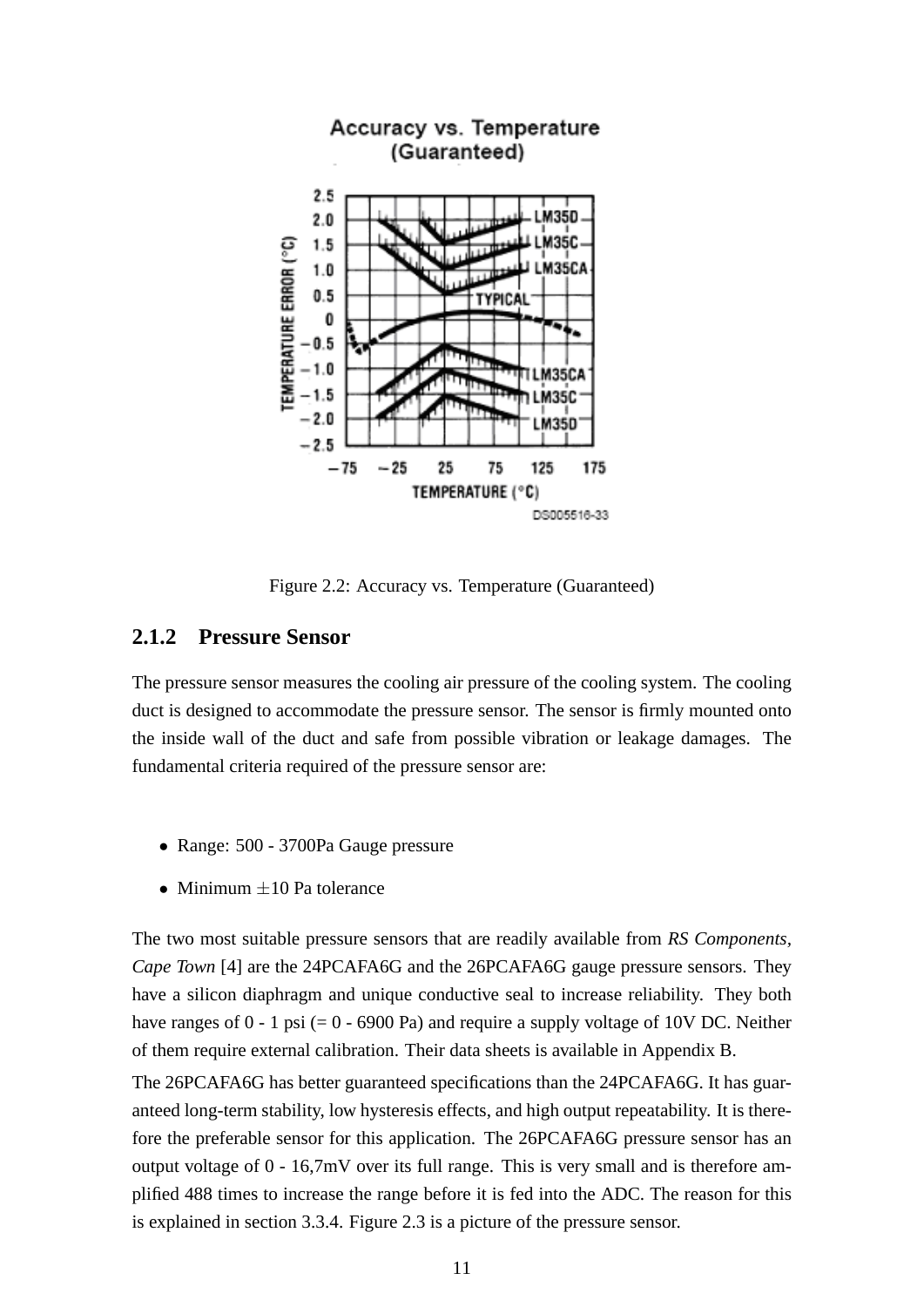

#### Figure 2.3: 26PCAFA6G Pressure Sensor

#### **2.1.3 Current Sensor**

The research, design and implementation of the current sensing electronics is not required for this project, although some research was done into finding a suitable current sensor. The requirements for the sensor are:

- Measure AC current
- Ranges: 29 35A and 40 45A

A current sensor, the LAH 50-P (LEM Module), is suitable for this application. It measures AC current and provides a galvanic isolation between the primary and secondary circuits. The primary circuit is the load and mains current and the secondary circuit is the electronic circuitry that produces the sensor output. The LAH 50-P has a measuring range of 0 - 50A and requires a supply of  $\pm 12$  or  $\pm 15V$ . An output current of 0 - 25mA represents the input current. Other relevant features are:

- Excellent accuracy
- Very good linearity
- Low temperature drift
- High immunity to external interference

No external calibration is required for the LAH 50-P. It will be protected from water when installed by placing it inside a sealed case, which will have holes for cables. The datasheet is available in Appendix B. A graphical representation of the current sensor is shown in Figure 2.4.

### **2.2 Circuit Breakers**

The research, design and implementation of the two circuit breakers is not required for this project. However, the required criteria for the circuit breakers are: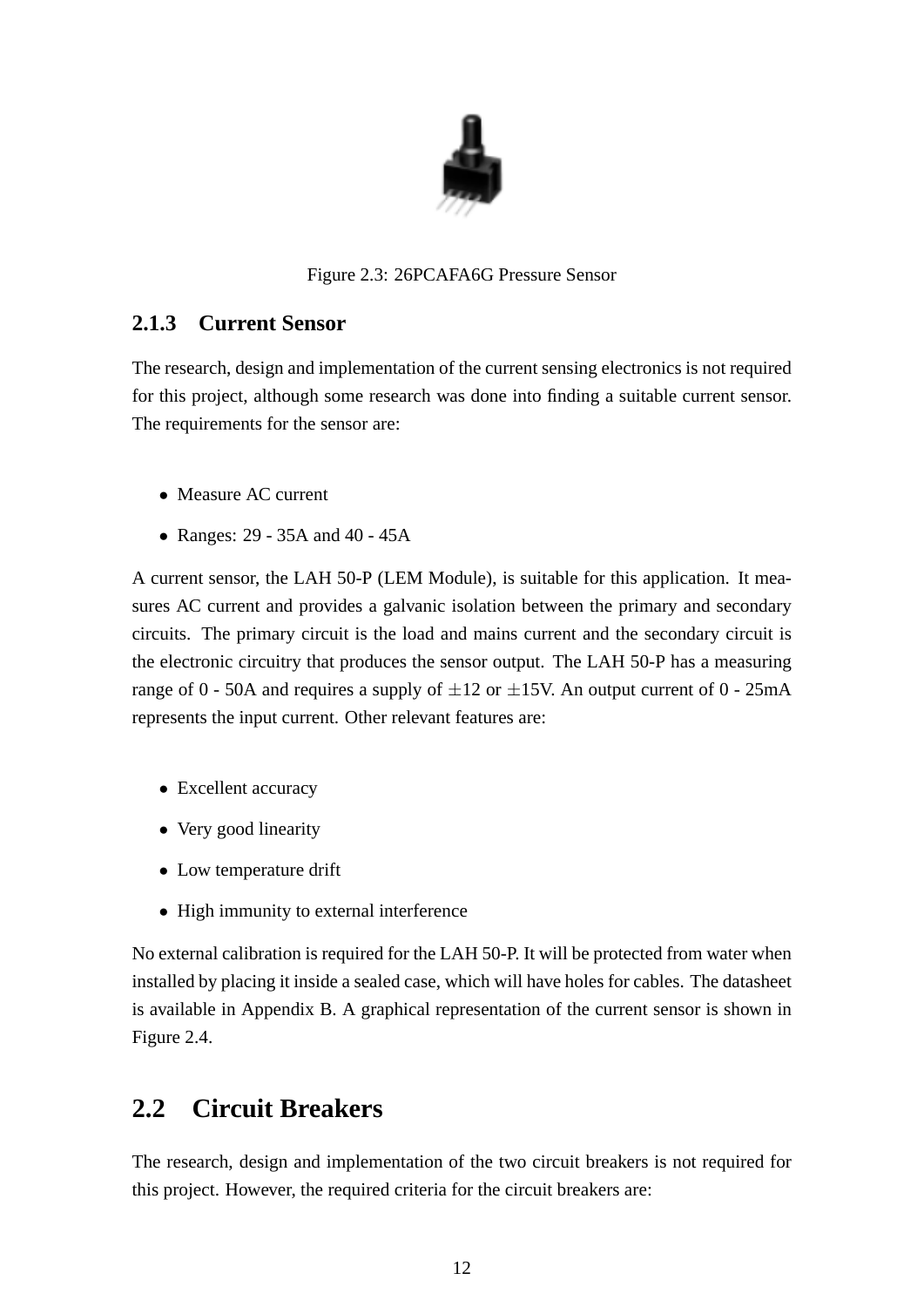

Figure 2.4: LAH 50-P Current Sensor

- Withstand a current of up to 50A
- Have digital interface
- High reliability

The circuit breakers are activated and de-activated by the microcontroller so they need to have a digital interface through which they can be controlled. Reliability is very important. The circuit breakers are safety equipment and therefore must operate properly at all times. They will need to be protected from water.

### **2.3 Transmitter & Receiver**

The transmitter and receiver pair is an important feature of the monitoring electronics system. The transmitter and receiver are required to transmit and receive the digital sensor data between the shed and Microwave lab. The transmission link is a section where possible data loss and modification can occur. Therefore reliability of transmission is the most important characteristic required. The requirements are:

- Reliability of transmission
- Minimum range of 20m indoors
- Have TTL logic compatability

The Radiometrix TX2 and RX2 radio transmitter and receiver pair is suitable for this application because of its high reliability history [1]. The datasheet is attached in Appendix B. The operating frequency is 433.92 MHz, which is in the UHF band. The transmitter and receiver are powered by a 5V supply. The frequency used does not interfere with the other equipment. An average range of 50m indoors is achieved [1] and the data is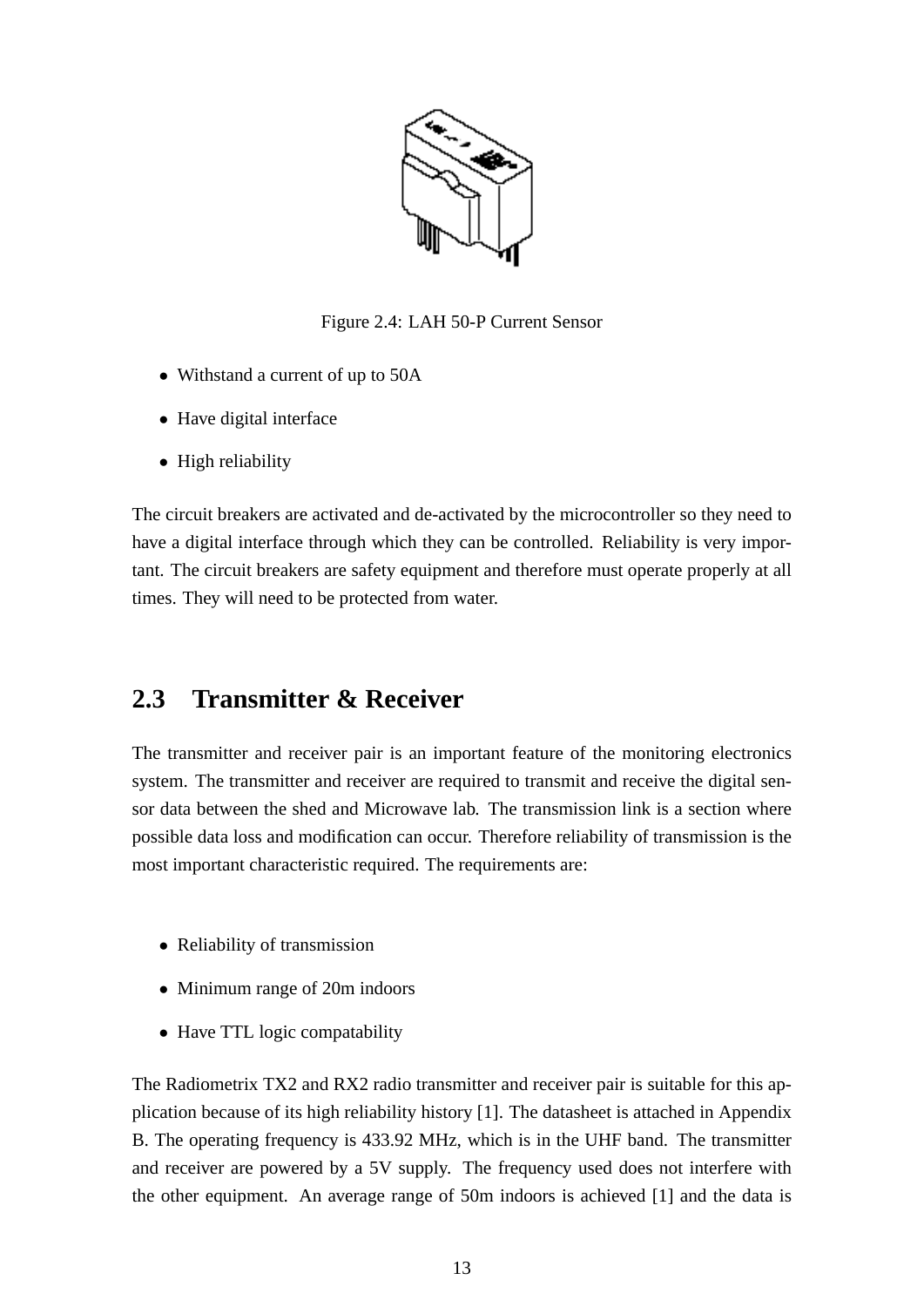transmitted at 14kbps. The input to the transmitter accepts a serial stream of TTL logic data and outputs the same stream from the receiver.

The transmitter and receiver require a pair of antennae to broadcast the data. The 3dB PW Series  $\frac{1}{4}$ -wave whip antennae, available with the transmitter and receiver pair, are suitable for this project. The datasheet is available in Appendix B.

### **2.4 Microcontroller**

Two microcontrollers are required in this project. This first one receives the digitized sensor data and process' it to ascertain whether the generator system is operating within its safe limits. It then outputs a serial data stream to the second microcontroller via the wireless RF connection. The second microcontroller receives the transmitted data, converts the data into decimal format and displays it on the LCD screen.

The requirements of the first microcontroller are:

- ADC with multiplexer
- 4 input pins
- 7 output pins
- Serial communication

The requirements for the second microcontroller are:

- An LCD
- 1 input pin
- 7 output pin
- Serial communication

The function of the I/O pins is detailed in Chapter 3, Table 3.1.

The 20-pin Motorola MC68HC908JK3 is the chosen microcontroller. It is ideal because it satisfies all of the above requirements and is available at UCT. It has 4096 bytes of flash memory, which is sufficient to accommodate the software. There are 15 I/O pins on ports B and D, and an 8-bit ADC multiplexed over 12 channels. The datasheet is available in Appendix B. The Motorola board designed by Mr. S Ginsberg is designed to accomodate the MC68HC908JK3. It has a built-in ADC with multiplexer, LCD screen and compiler with the relevant electronics. This board will thus be used.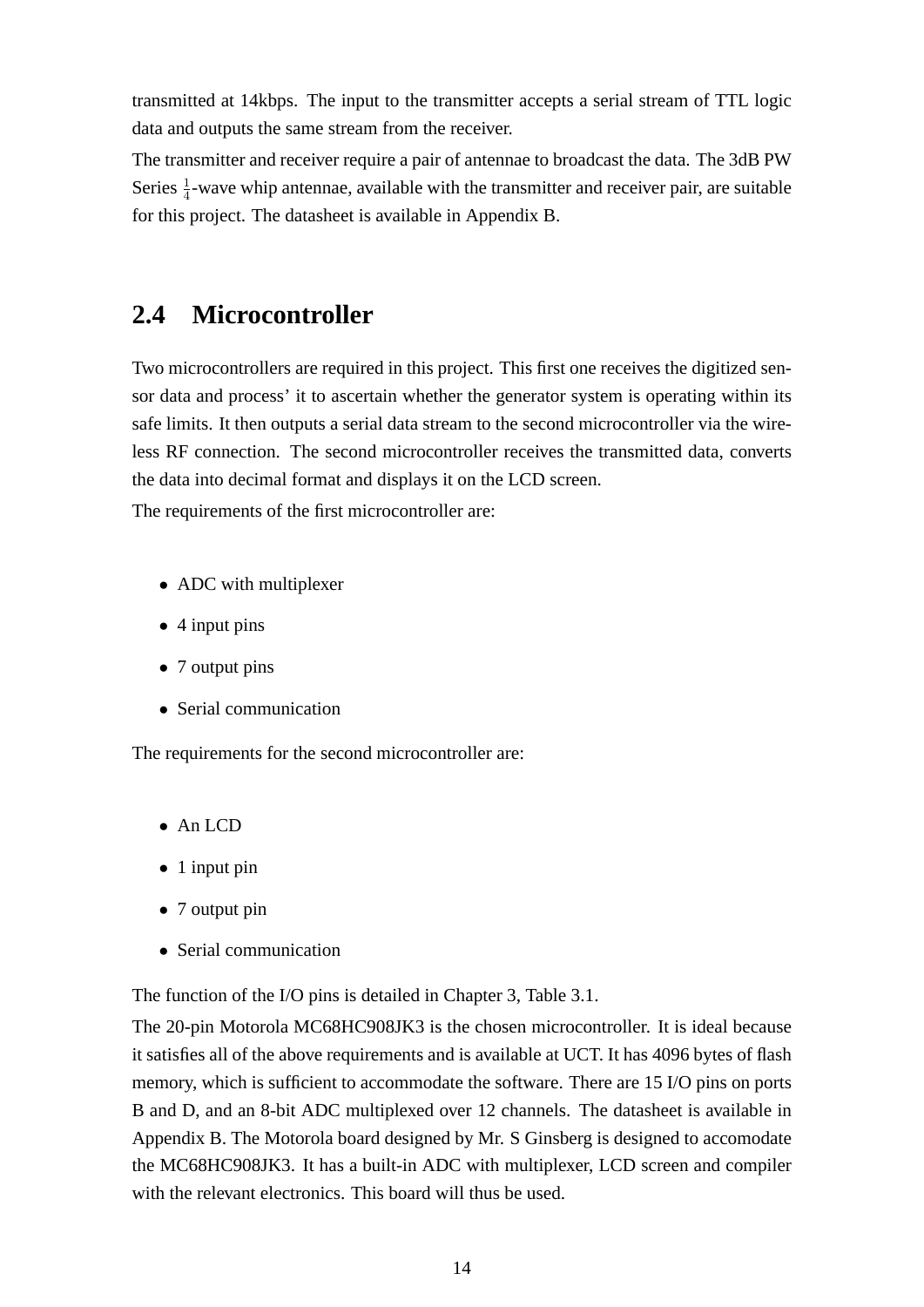### **2.5 Errors**

The wires are kept as short as possible to reduce errors when transmitting the sensor outputs to the ADC.

#### **2.5.1 Analog-to-Digital Converter Errors**

- **Resolution:** The resolution of an ADC indicates the number of digital values it can produce. The ADC on the Motorola board is 8-bit therefore it can produce 256 digital values, since  $2^8 = 256$ . Each of the digital values represent an equal voltage of 0.01953125V, because the ADC range is 0 - 5V.
- **Quantization:** Quantization is the process where the continuous range of values of an analog signal is sampled and divided into subranges by an ADC. A unique digital value is assigned to each subrange [6]. Figure 2.5 represents the quantization of x using  $Q(x) = floor((Lx) / L)$ . This introduces a small error known as the quantization error. Quantization error is defined as the difference between the analog voltage and its digital representation [7].
- **Accuracy:** The accuracy of an ADC is specified in terms of its total error. If the digital output of the ADC ideally changes from state (k-1) to state (k) when  $VIN = k\delta V$ (where  $\delta V$  is the voltage represented by each ADC increment), then the total error is the maximum difference between the actual VIN and the theoretical VIN [3]. In Figure 2.5, the total error is the maximum deviation of the digital output from the ideal straight line.
- Linearity: Figure 2.5 shows the linearity line. This line represents the voltage deviation of each incremental step from the theoretically calculated voltage. The voltage deviation of the linearity line from the ideal line is called the linearity error [3].

#### **2.5.2 Wireless Transmission Errors**

Data corruption occurs if an interfering signal collides with the original signal. This results in an insufficient signal-to-noise ratio at the receiver. Error detection techniques are used to reduce the amount of noise. An example of this is cyclic redundancy checking. This detects a limited amount of transmission corruption and causes the signal to be sent again. This method causes considerable delays [9].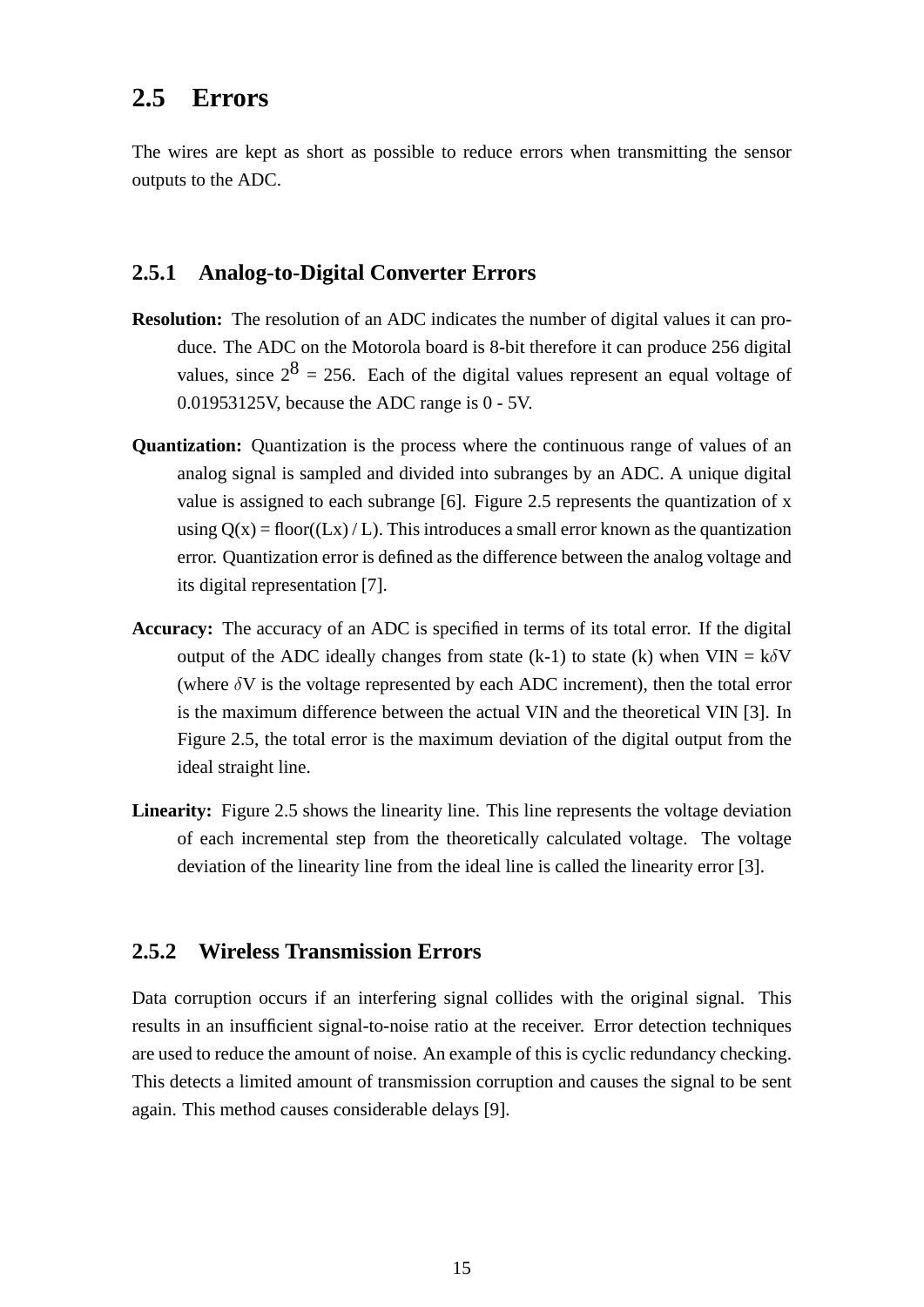

Figure 2.5: Quantization Process

### **2.6 Summary**

A summary of the components chosen is displayed in Table 2.1.

| rapid $\mathbb{Z}$ .1. Dummary or Components |                       |                          |                       |  |
|----------------------------------------------|-----------------------|--------------------------|-----------------------|--|
|                                              | <b>Name</b>           | Range                    | Output                |  |
| <b>Temperature Sensor</b>                    | LM35DT                | $0 - 100$ <sup>o</sup> C | $10mV$ <sup>o</sup> C |  |
| <b>Pressure Sensor</b>                       | 26PCAFA6G             | 500 - 6900Pa             | $0 - 16.7$ mV         |  |
| <b>Current Sensor</b>                        | $LAH$ 50- $P$         | $0 - 50A$                | $0 - 25mA$            |  |
| <b>Transmitter &amp; Receiver</b>            | Radiometrix TX2 & RX2 | 50m indoors              | <b>NA</b>             |  |
| <b>Microcontroller</b>                       | MC68HC908JK3          | NA                       | <b>NA</b>             |  |

Table 2.1: Summary of Components

All the above components have been purchased with the exception of the RF transmitter and receiver pair and their antennae. Therefore, as a substitute, a cable link is implemented between the two microcontrollers. The data is now serially transmitted across the cable instead of being transmitted via a wireless system.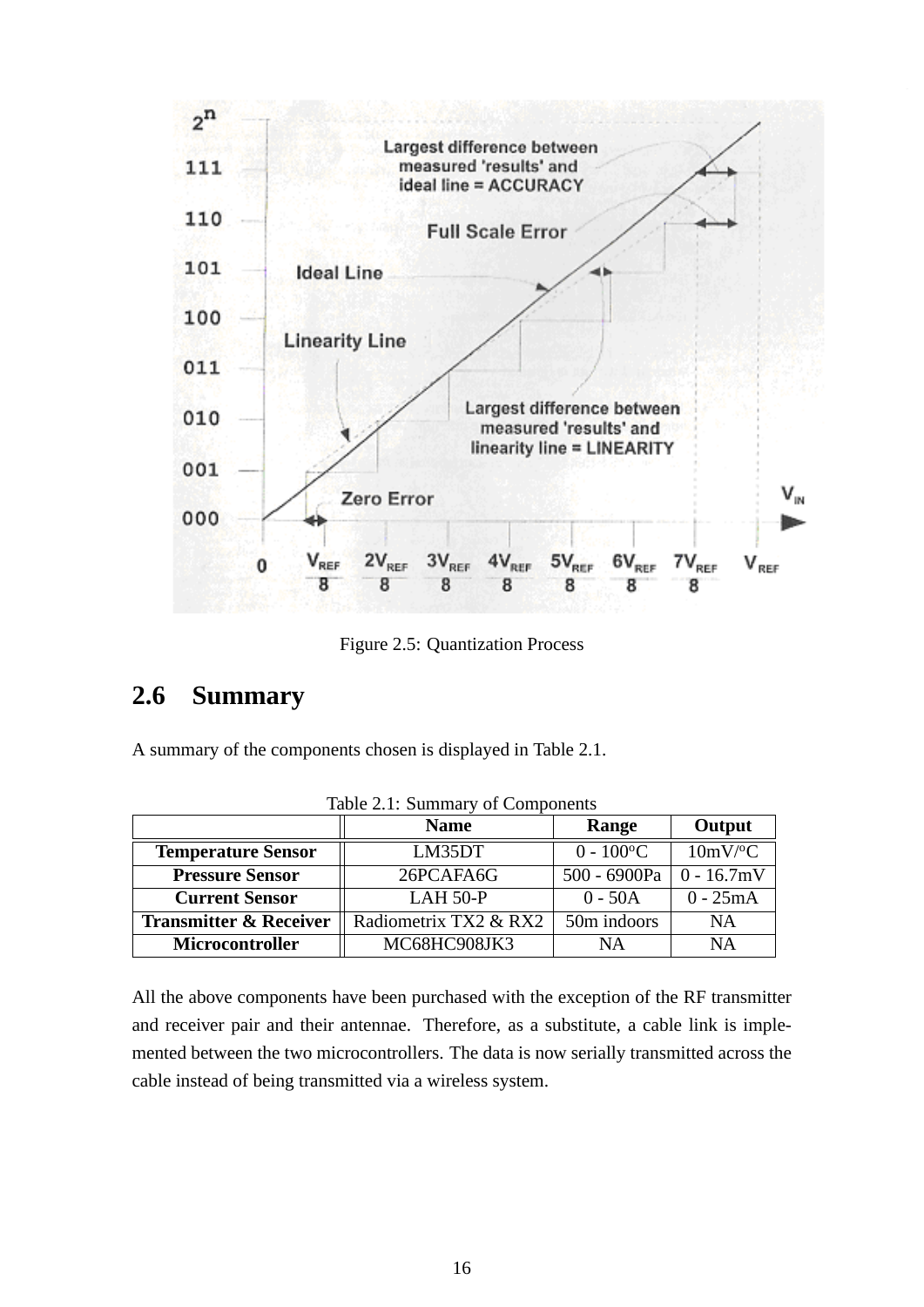## **Chapter 3**

## **Software Design**

The microcontroller software forms the control section of the monitoring system. Its function is to analyze and react to the data received from the sensors. It decides whether the system is operating within its safe limits and causes a sequential shutdown if it is not. The two microcontrollers, Motorola MC68HC908JK3s, are programmed using assembler code. Copies of the code are attached in Appendix A.

The wireless link is not installed because the order for the components was not processed by RF Design, so a serial communications link is installed. The serial communications link between the two microcontrollers works by sending a byte of data across a cable. This method is known as bit banging. 9 Bits of data are transmitted. The first bit is a start bit represented by pulling the serial line high. The start bit is required to indicate to the receiver that the data byte is following. The receiving pin loops infinitely until it has received the start bit and the data byte before exiting the *get\_serial* subroutine. There is no stop bit. The communication link is asynchronous, so the serial transfer only works if the receiving microcontroller is waiting in its *get\_serial* subroutine for the data transfer. The sending subroutine, *put\_serial*, is then run to send the data to the receiver. They both exit their routines after sending or receiving the data. This disadvantage complicates the program slighty, but is solved by placing a 1 second delay before the *put\_serial* subroutine. This gives the receiving end enough time to run the *get\_serial* subroutine before the data is transmitted.

### **3.1 Microcontroller 1**

This microcontroller is in the shed with the generator system. Table 3.1 provides information on the location and function of the I/O pins utilized. On port B, bits 4 - 7 are the sensor output signal inputs. These pins are multiplexed to the 8-bit ADC that converts the 0 - 5V input signal into a digital number. The serial communications output is port B bit 0. The control outputs, which turn the generator system on and off, are port bits D2, D3 and D5. The ADC module requires three pins, which are allocated to port B, bits 1 - 3.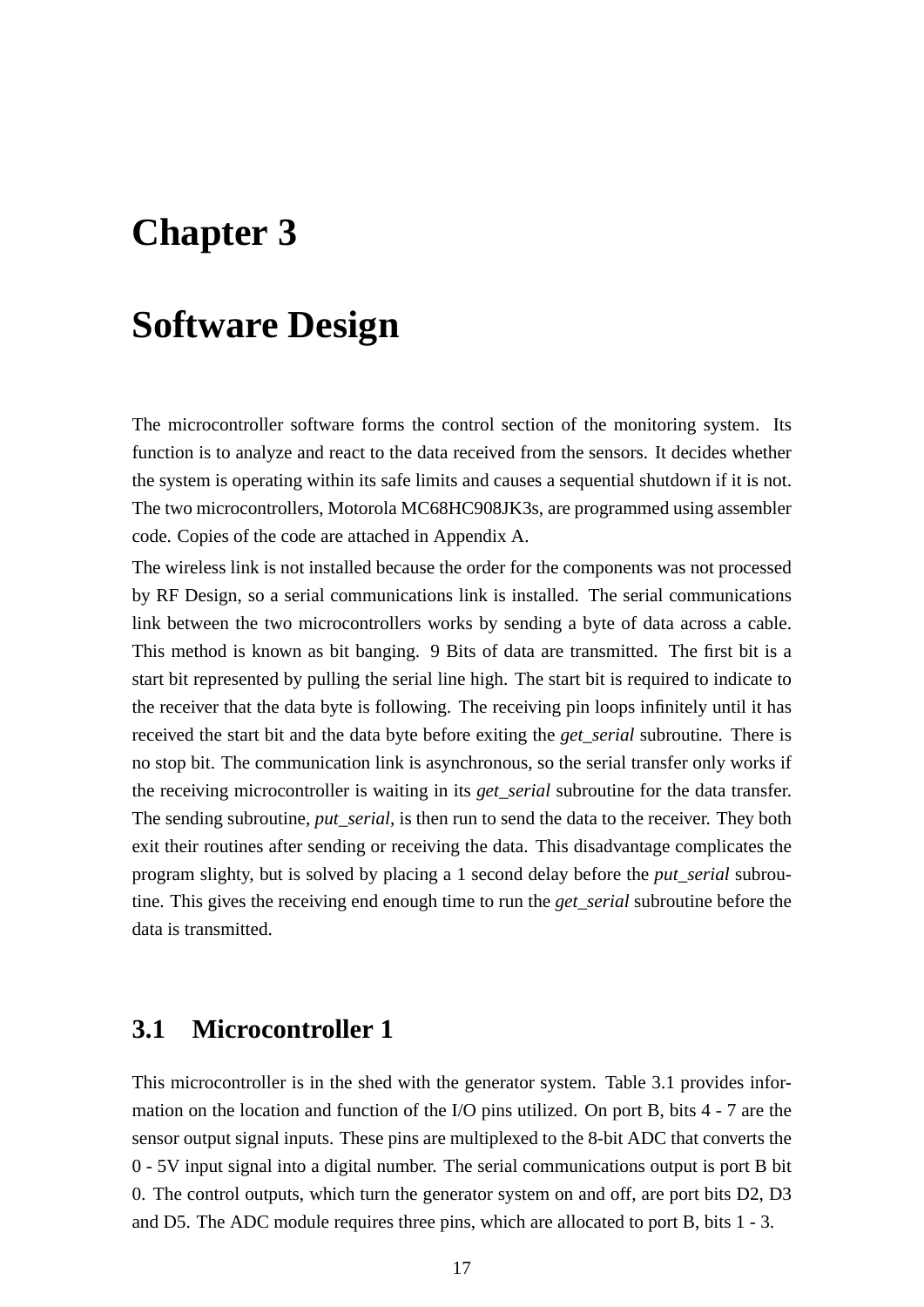Figure 3.1 shows the software flow diagram for microcontroller 1. The software starts by turning on the generator system. First the cooling system is activated and then the load and mains circuit breakers are opened respectively. The program delays for 1 second to ensure that the receiving microcontroller is waiting in the *get\_serial* subroutine for the start bit to arrive. A code is then sent to the receiving microcontroller to tell it which sensor data is about to be sent across. The hexadecimal number  $01_{16}$  indicates that the temperature data is following,  $02_{16}$  indicates pressure,  $03_{16}$  indicates load current and 04<sub>16</sub> indicates mains current. If 05<sub>16</sub> is sent then the receiving microcontroller will know that the shutdown sequence is activated and can inform the user. The relevant data is then converted into a digital signal and sent to the receiver, depending on what code was sent. After the data is transmitted across, it is compared to its limits (Refer to section 1.2) to see if the system is still operating safely. If it is, then the program sends the next code to the receiver and the next set of data. After the mains current signal code,  $04_{16}$ , and signal are sent, the software begins the loop again with the temperature code,  $01_{16}$ .

If the safe operating limits are exceeded, the shutdown sequence is initiated. Initially the code  $05_{16}$  is sent to the receiver and the cooling system is turned off. The load circuit breaker is then activated and finally the mains circuit breaker is activated. The program waits in this state until the reset button is pressed to begin the program again.

|                | <b>Microcontroller 1 (Shed)</b> |                   |     | Microcontroller 2 (Lab) |                  |     |
|----------------|---------------------------------|-------------------|-----|-------------------------|------------------|-----|
|                |                                 | Port              | Pin |                         | Port             | Pin |
| <b>Inputs</b>  | Temperature                     | PTB4              | 11  | <b>Serial Comms</b>     | PTB <sub>0</sub> | 15  |
|                | Pressure                        | PTB <sub>5</sub>  | 8   |                         |                  |     |
|                | <b>Load Current</b>             | PTB <sub>6</sub>  | 7   |                         |                  |     |
|                | <b>Mains Current</b>            | PTB7              | 6   |                         |                  |     |
| <b>Outputs</b> | <b>Serial Comms</b>             | PT <sub>B</sub> 0 | 15  | <b>Buzzer</b>           | PTD <sub>3</sub> | 16  |
|                | Cooling System                  | PTD <sub>5</sub>  | 18  | LCD                     | PTD <sub>6</sub> | 10  |
|                | <b>Load Circuit Breaker</b>     | PTD <sub>2</sub>  | 17  | <b>LCD</b>              | PTD7             | 9   |
|                | <b>Mains Circuit Breaker</b>    | PTD <sub>3</sub>  | 16  | <b>LCD</b>              | PTB4             | 11  |
|                | <b>ADC</b> Load                 | PTB1              | 14  | LCD                     | PTB <sub>5</sub> | 8   |
|                | <b>ADC Clock</b>                | PTB <sub>2</sub>  | 13  | <b>LCD</b>              | PTB <sub>6</sub> | 7   |
|                | <b>ADC</b> Data                 | PTB <sub>3</sub>  | 12  |                         | PTB7             | 6   |

Table 3.1: I/O Functions and Allocations

### **3.2 Microcontroller 2**

This microcontroller is in the lab. Table 3.1 provides information on the location and function of the I/O pins utilized for this microcontroller. The serial communications input is port B bit 0 and the buzzer output is port D3. The LCD screen occupies port B bits 4 - 7 and port D bits 6 and 7.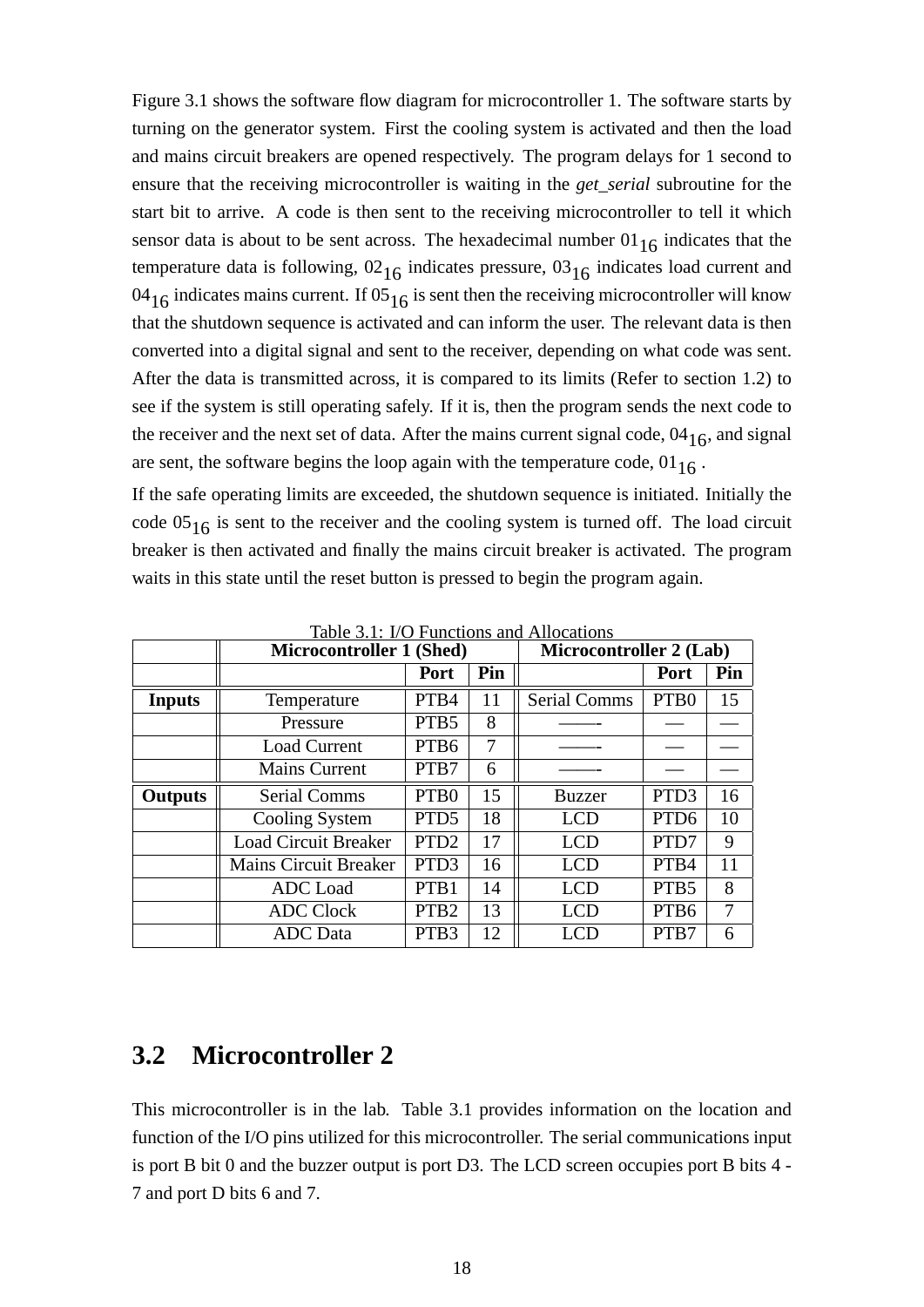

Figure 3.1: Microcontroller 1 Software Flow Diagram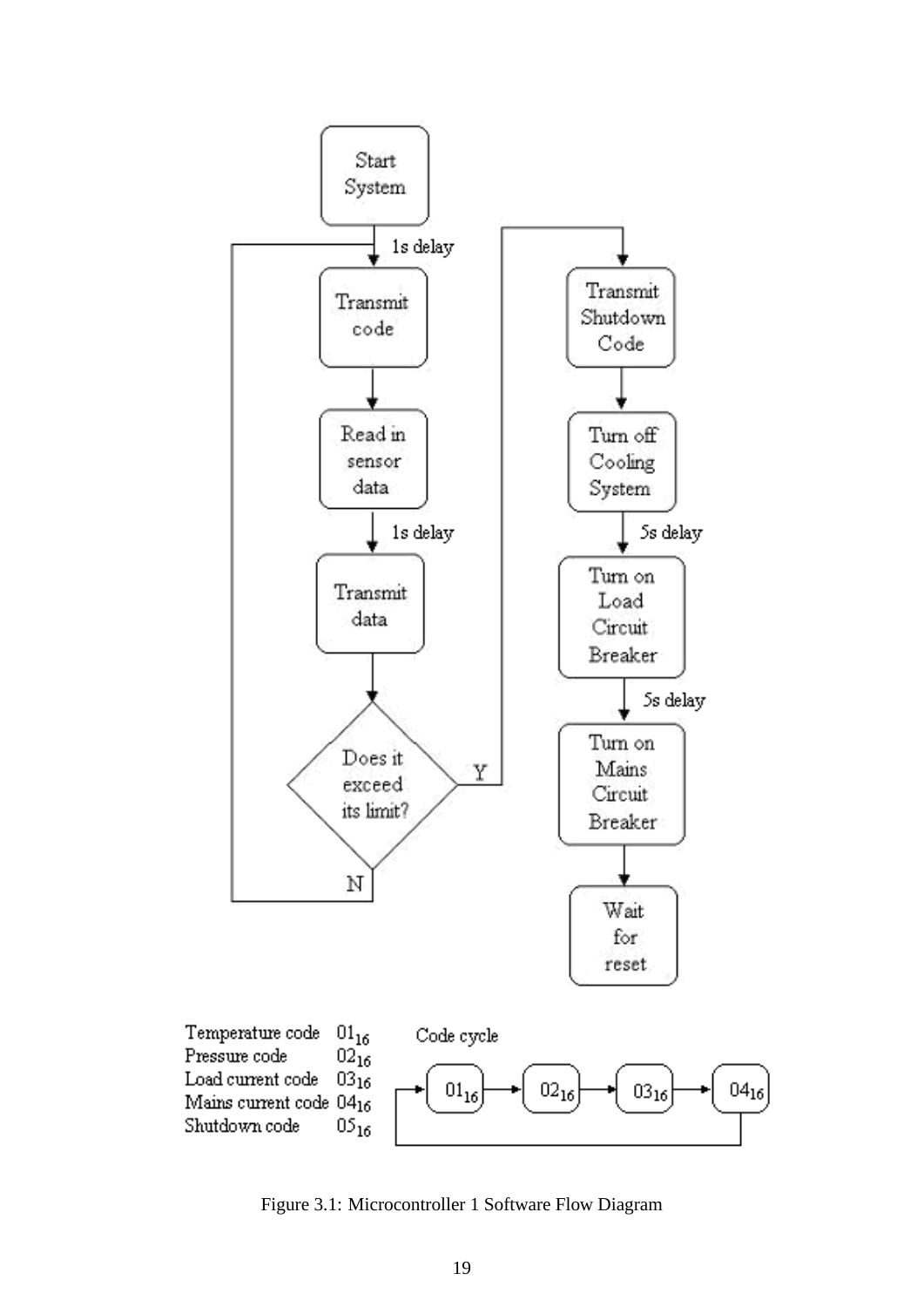Figure 3.2 shows the software flow diagram for microcontroller 2. The software starts by entering the *get serial* subroutine and waiting for the code signal to be sent across. Once it has received the code it compares it to the 5 possibilities that it could be, namely  $01_{16}$  to  $05<sub>16</sub>$ . The code value received determines which subroutine is run. If sensor data is to be received next, the respective routine is run. In each of the sensor data input subroutines, the *get\_serial* subroutine is run. The program waits in this state until the data is sent. The amount of code executed between the receiving of the code data bit and the sensor data bit is kept to a minimum. This ensures that the time taken to execute the code is well under 1 second, which is the delay time between each signal transmission. Once the data is received, it is decoded and displayed to the user. The decoding process is explained in section 3.3. If the code is  $05_{16}$ , the program informs the user of the shutdown and the statistic that caused the shutdown. A buzzer is activated and the program waits in this state until it is reset.

If the received signal does not match any of the 5 options, the LCD tells the user that the code data was not sent properly and returns to wait for the next data byte. Whether the code is sent properly or not, the next byte received will most likely be the sensor data and will produce another code error, after which a code byte is sent again and the program returns to its normal operation.

### **3.3 Decoding the data**

Decoding the data is a complex process. It needs to be as accurate as possible to provide output readings with minimal errors. Certain limitations reduce the accuracy of the result. The first limiting device is the ADC.

#### **3.3.1 The Analog to Digital Conversion**

The ADC is an 8-bit successive approximation converter. It has 255 equal voltage increments over a voltage input range of 0 - 5V. This means that every 0.01953V increases the digital value by 1, starting at 0 and ending at 255. Therefore the sensor output voltage, after being scaled where necessary, ranges from 0 - 5V and is divided into 256 different numbers. To increase the accuracy, the sensor outputs are scaled by external electronic circuitry. Table 3.2 shows the sensor outputs, their corresponding scaled voltages and the error produced. The error is the change in sensor value for each increment in the ADC.

#### **3.3.2 The Digital to Decimal Conversion**

After the sensor output value is sent to the 2nd microcontroller in the lab as a digital number, it needs to be converted into decimal format before it is displayed on the LCD.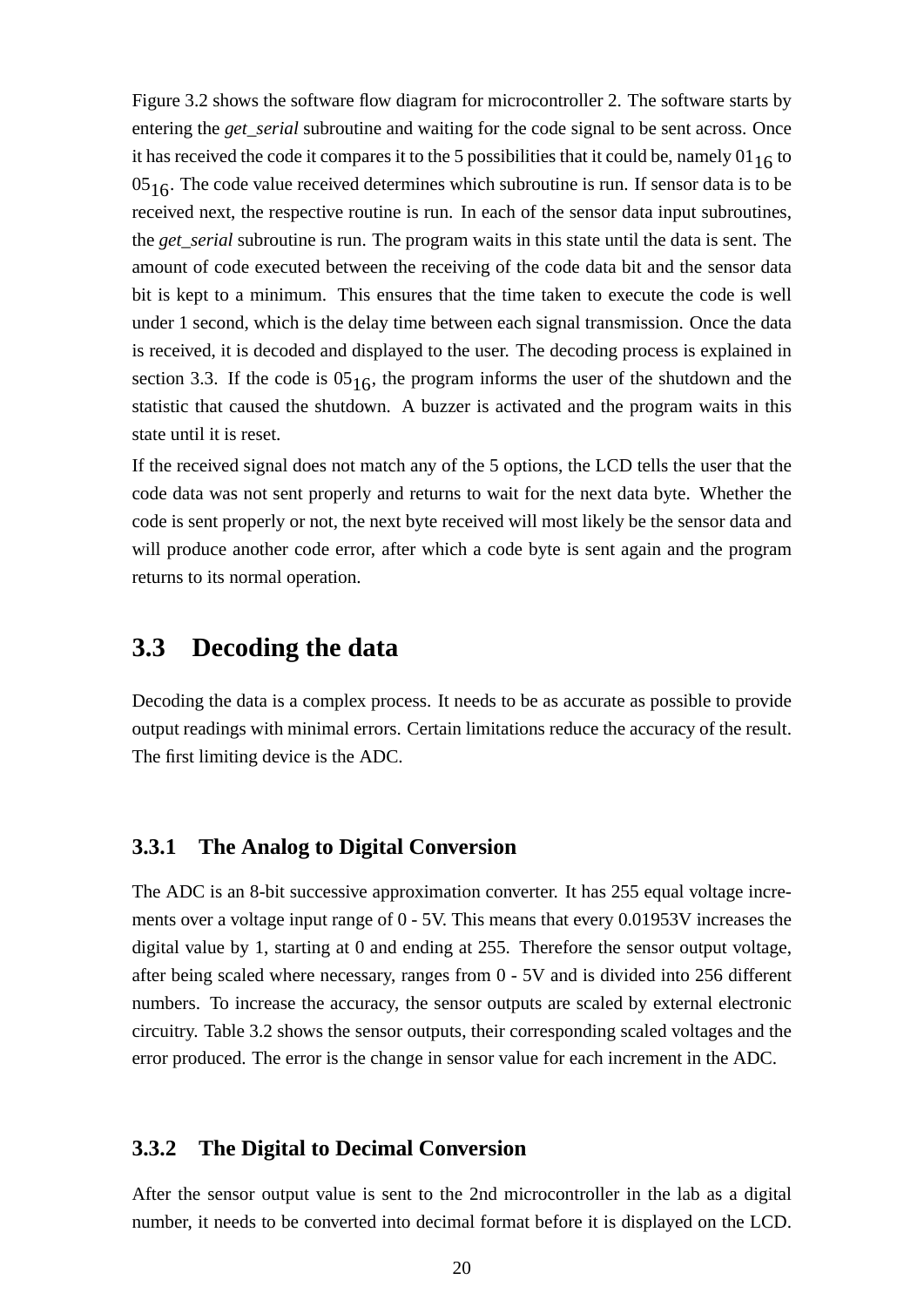

Figure 3.2: Microcontroller 2 Software Flow Diagram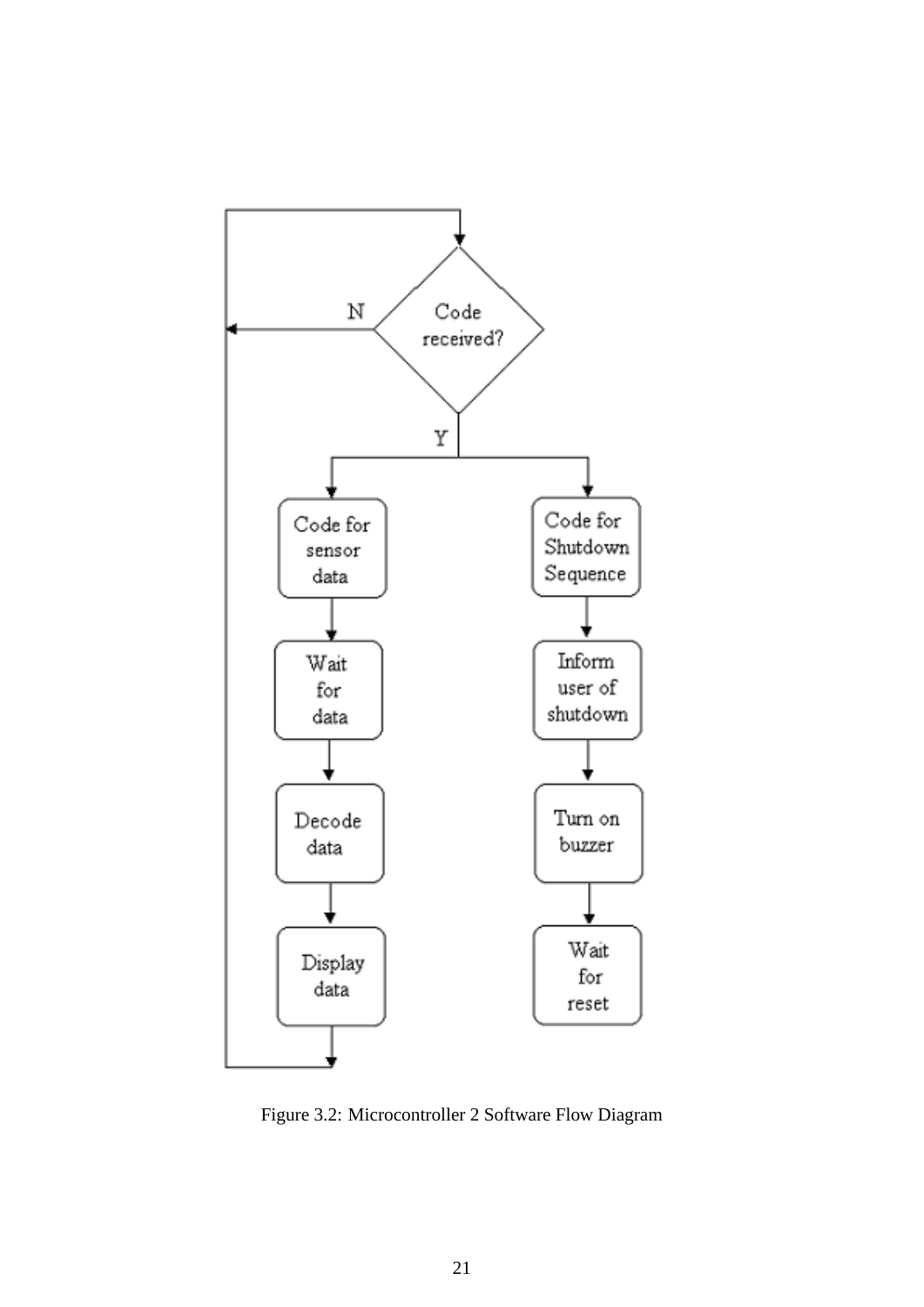The temperature conversion is simple, whereas the pressure and current conversion is more complicated. The method used in the pressure and current conversion is known as the bin method. It is explained in section 3.3.4.

#### **3.3.3 Temperature**

The temperature output voltage is fed directly into the ADC. Therefore, the total temperature range measured by the ADC is  $0 - 500^{\circ}$ C. The maximum temperature limit is set at  $80^{\circ}$ C ( $\equiv$ 0.8V) in microcontroller 1. The operating temperature of the generator should never reach this upper limit. Thus only 16% of the ADC is being used. If the signal is amplified, a larger ADC input voltage range will result and the accuracy of the result will increase (i.e. each increment in the ADC will represent a smaller change in  $^{\circ}C$ . e.g. If the input voltage signal is multiplied by 2, then each ADC increment will now represent a change of  $1^{\circ}$ C.) A non-linearity error is introduced by amplifying the sensor output signal. The amplification is never exactly equal over the entire range of input values, thus for an increase in accuracy of the result, a non-lineararity error is introduced, especially at the input boundaries. Thus, the option of amplifying the sensor output voltage is not implemented and the output voltage is fed directly into the ADC.

The binary to decimal conversion is simple because every  $1^{\circ}$ C increase in temperature causes the output to increase by 10mV. Therefore every increment of the ADC, approximately 20mV, represents a  $2^{\circ}$ C increase in temperature. Thus the digital number represents half the actual temperature. To solve this, multiply the digital number by 2 by using the ASL command. An error of  $2^{\circ}$ C results. The error introduced by assuming that each increment represents 20mV is very small and produces no significant deviation of the result from the ideal temperature.

#### **3.3.4 Pressure**

The pressure output voltage signal is amplified before it is fed into the ADC. Therefore the total pressure range measured by the ADC is 0 - 4204Pa. By measuring only a part of the full pressure sensor range, the accuracy increases. The maximum pressure limit, 3700Pa, now corresponds to 4.4V due to a gain of 488 by the external circuitry. Every increment of the ADC corresponds to 16Pa. This is explained in section 4.2.2. The ADC output digital number, multiplied by 16, produces the correct decimal result that is displayed on the LCD screen. The bin method is used to do this.

The bin method is based on the method of converting a binary number to a decimal number. To convert from a binary number to a decimal number, take the sum of  $2^n$ , where n is the number of the bit that is set and the LSB is bit 0.

E.g.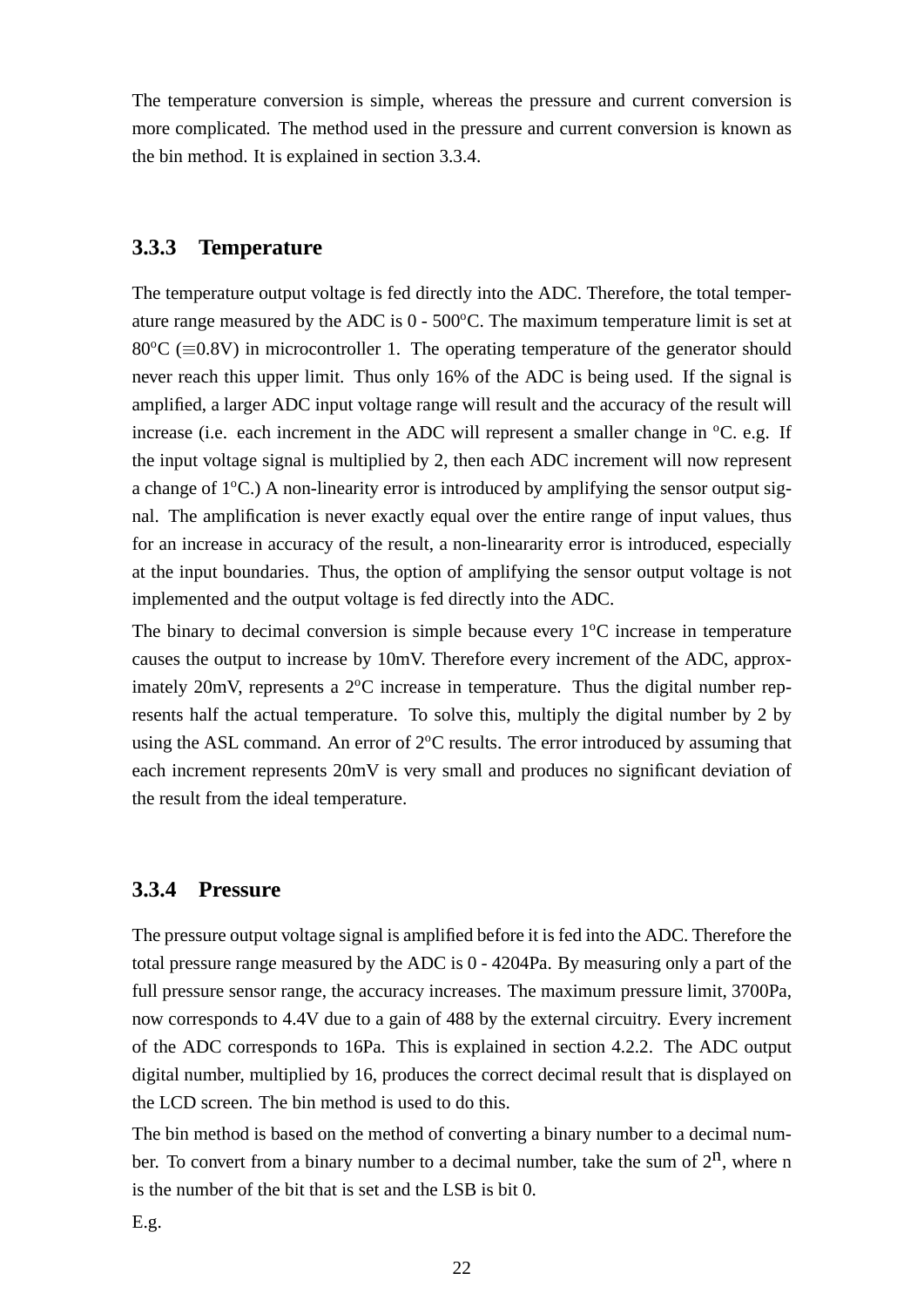- 0011 =  $2^0$  +  $2^1$  = 3
- 0100 =  $2^2$  = 4
- $1010 = 2^3 + 2^1 = 10$

Four bins are used, one for units, tens, hundreds and thousands. Each bin is initially empty. Each bit of the binary number is checked to see if it is set or not. If it is set then a certain number is put into each bin. For example, if bit 0 (decimal number equals  $2<sup>0</sup>$  $= 1$ ) of the pressure binary number is set then the pressure is 16 Pa, because each digital increment represents 16Pa. Therefore 6 is added to the units bin and 1 is added to the tens bin. If bit 1 is set then 2 is added to the units bin and 3 is added to the tens bin. If bit 2 is set then 4 is added to the units bin and 6 is added to the tens bin. If a bin reaches a value of 10 or more, then the next larger bin is incremented by 1 and 10 is reduced from the overflowing bin. In the example, if bits 0 and 2 are set  $(= 05<sub>16</sub>)$ , then the units bin overflows and becomes 0 and the tens bin becomes 8, which is equal to  $80 = 16 + 64$ . Therefore the final pressure is 80Pa because the digital number was  $05_{16}$ .

#### **3.3.5 Current**

The entire sensor current range, 0 - 50A, is measured by the ADC. The 25mA sensor output is fed into a 200Ω resistor and non-inverting buffer opamp circuit to produce a 0 - 5V output, which is fed into the ADC.

The bin method is used for the current conversion, except that each ADC increment represents a 200mA increase in the current. The digital signal, multiplied by 200, produces the output current value in mA. Refer to section 4.3.2 to find out how to calibrate the current sensors.

|                      | Table 3.2: ADC Incremental Error |                  |                    |              |  |  |  |  |
|----------------------|----------------------------------|------------------|--------------------|--------------|--|--|--|--|
|                      |                                  | Corresponding    |                    |              |  |  |  |  |
|                      | <b>Operating</b>                 | <b>ADC</b> Input | No. of             | <b>Error</b> |  |  |  |  |
|                      | <b>Limits</b>                    | <b>Voltage</b>   | <b>Incremental</b> |              |  |  |  |  |
|                      |                                  |                  | <b>Steps</b>       |              |  |  |  |  |
| <b>Temperature</b>   | $0 - 80$ °C                      | $0 - 0.8V$       | 40                 | $2^{\circ}C$ |  |  |  |  |
| <b>Pressure</b>      | 500 - 3700Pa                     | $0.53 - 4.4V$    | 198                | 16Pa         |  |  |  |  |
| <b>Load Current</b>  | $40 - 45A$                       | $4 - 4.5V$       | 25                 | 0.2A         |  |  |  |  |
| <b>Mains Current</b> | $29 - 35A$                       | $2.9 - 3.5V$     | 30                 | 0.2A         |  |  |  |  |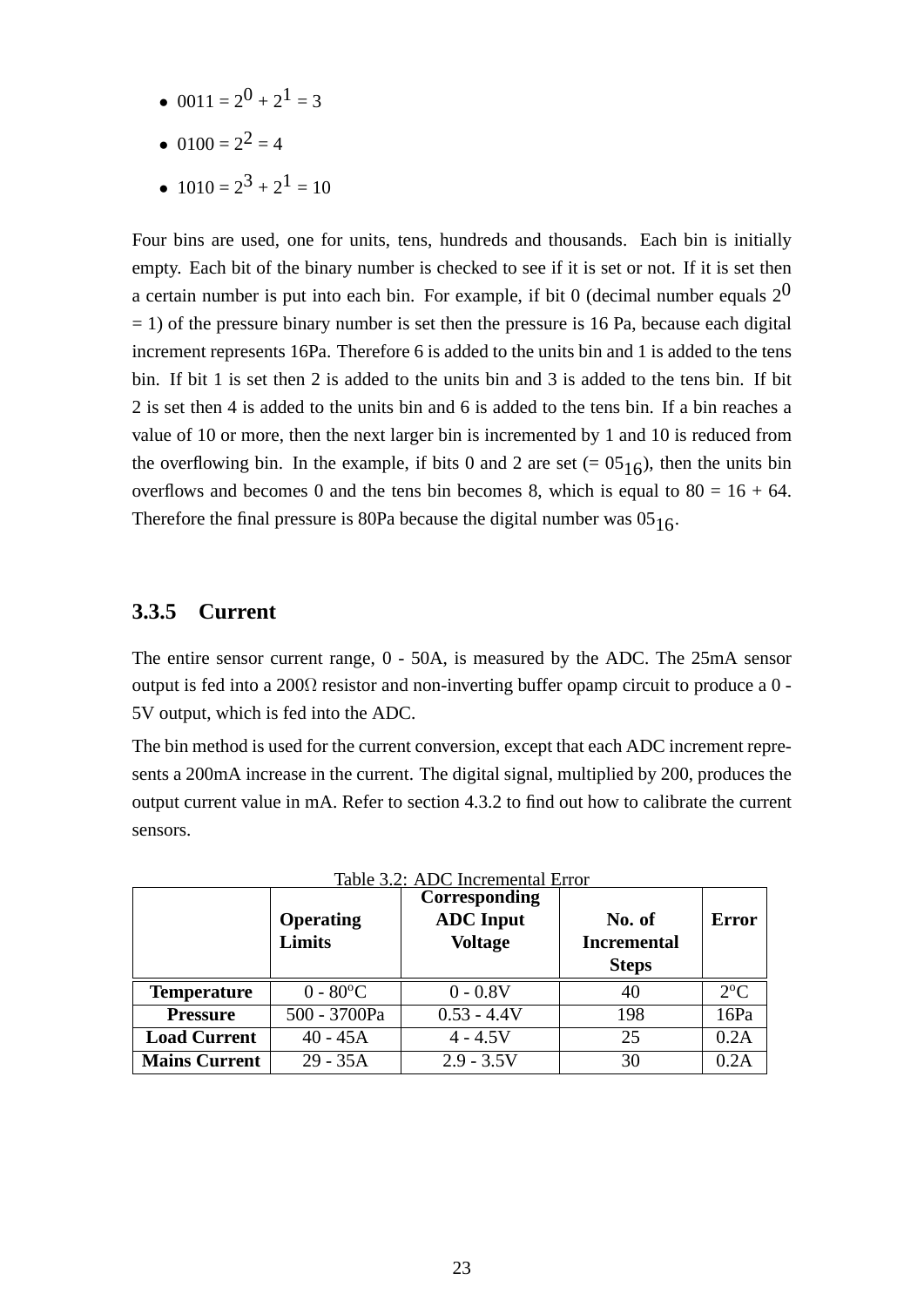## **Chapter 4**

## **Hardware Implementation**

The implementation stage involves securing the sensors to the generator system, installing the microcontrollers and electronic circuitry, and performing initial testing and calibration of the devices.

### **4.1 Temperature Sensor Implementation**

The temperature sensor is fastened to the casing heatsink using epoxy glue so that the metal backing plate touches the surface. Three wires are sent from the sensor to the microcontroller board. The wires are ground, +5V and the output voltage signal. The pin-out configuration is shown in Figure 2.1. The legs of the sensor are covered with shrink-wrap for protection. A  $1\mu$ F polarized electrolytic capacitor is connected between the output signal and ground. This stabilizes the output signal.

The temperature sensor output signal is not scaled before it is sent to the microcontroller. The sensor does not require regular calibration, although it is tested for accuracy on installation. Two tests are performed, the results of which are discussed in section 5.1.

#### **Test1:**

- Aim: To compare the temperature sensor output voltage to the temperature reading diplayed on the LCD screen.
- Method: Convert the output voltage to its corresponding temperature by multiplying it by 100. Compare this reading with the temperature value displayed on the LCD screen. Turn on the generator system to increase the temperature of the heatsink and monitor the output voltage and temperature display changes. Determine the error between the sensor output voltage and the temperature displayed on the LCD screen.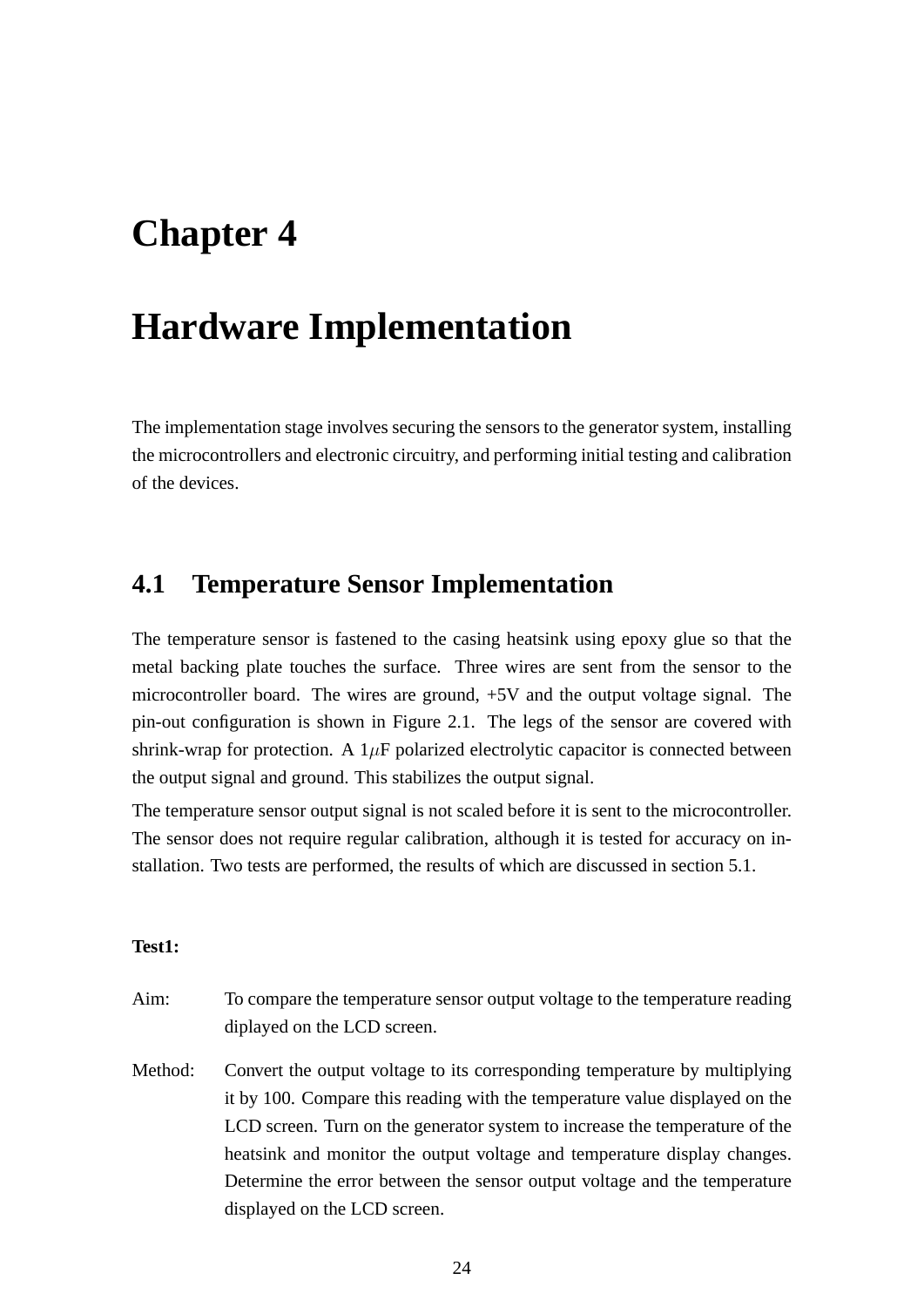#### **Test2:**

- Aim: To compare the temperature reading on the LCD screen to that of the heatsink, where the temperature of the heatsink is obtained by a thermometer.
- Method: Hold the thermometer on the heatsink until its temperature is that of the heatsink. (This is not a very accurate way of determining the temperature of the heatsink because the thermometer is not designed to read the temperature of a flat or finned surface. Nevertheless, this test is performed to attain some standard of accuracy.) Compare the temperature reading on the LCD to the temperature of the thermometer. Turn on the generator system and monitor the temperature changes. Determine the offset of the measured temperature to the actual temperature of the heatsink.

### **4.2 Pressure Sensor Implementation**

The cooling duct has a designated hole in which the pressure sensor is placed. Although there are 4 legs on the sensor, only three wires are necessary. They are: ground, +10V and the output voltage. The pin configuration is displayed in Figure 4.1. The output (-) pin is connected the ground pin. This means that the output  $(+)$  pin is referenced to ground.



Figure 4.1: 26PCAFA6G pin configuration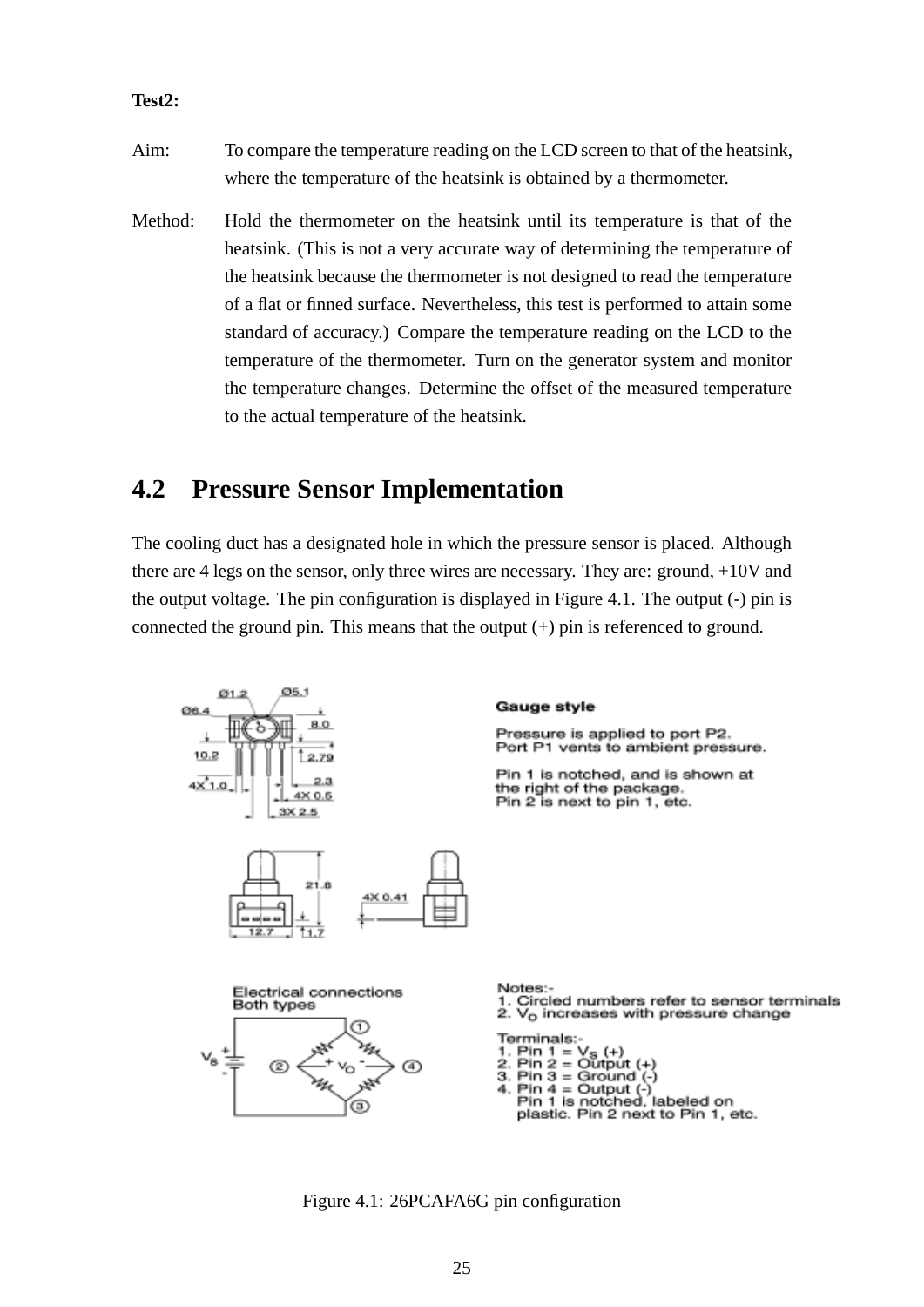#### **4.2.1 The Non-Inverting Opamp Circuit**



Figure 4.2: Non-Inverting Opamp Circuit

The sensor output voltage (Vin) is fed into a circuit to produce an amplified output. The circuit, Figure 4.2, is a non-inverting opamp. An LT1097CN8 opamp is used because of its low offset voltage. This is very important because the low input voltage signal from the pressure sensor is fed into the +ve input of the opamp. The opamp has a typical offset voltage of  $10\mu$ V. The offset voltage, when amplified by the gain circuitry, outputs 4.88mV. This voltage is to small to have any major affect on the analog to digital conversion. The theoretical gain of the opamp is calculated as  $\frac{470+1}{1}$  = 471. In practise the measured gain is 488. The  $47 \mu$ F polarised capacitor is required to stabilize the output voltage. The opamp needs to be able to output any voltage including and between 0V and 5V. A split supply is required (if a single 0 - 5V supply is used the opamp would not be able to saturate at the required 0V and 5V because of the transistor output design of an opamp). The opamp is thus powered by  $+6.2V$  and  $-2.8V$ . This voltage is obtained from the  $+9V$  supply that powers the microcontroller board.

Figure 4.3 shows the power supply circuit. A reference point is taken at 3.2V. In practise this voltage is 2.8V. The reference point is driven through a buffer opamp. An LM351 is used. The buffer opamp is essential to sink or source current. The 3.2V reference point is the ground used in the non-inverting opamp circuit. Therefore the +5.8V and -3.2V rails are created with reference to the  $3.2V$  (in practise the rails are  $+6.2V$  and  $-2.8V$ ). These rails contain noise because of the large output capacitor. The noise on the supply rails is the sacrifice made to have a stable output voltage, which is more important because it is being fed into the ADC.

This power supply method has resulted in a problem that has been resolved, but not implemented. The problem is that the ground against which the pressure output signal is measured is the  $3.2V$  reference point. Furthermore the pressure sensor requires a  $+10V$ supply with reference to its ground, which is 3.2V. Therefore a +13.2V supply is needed. This is currently not availabe. A recomendation is made in Chapter 6 on a suitable so-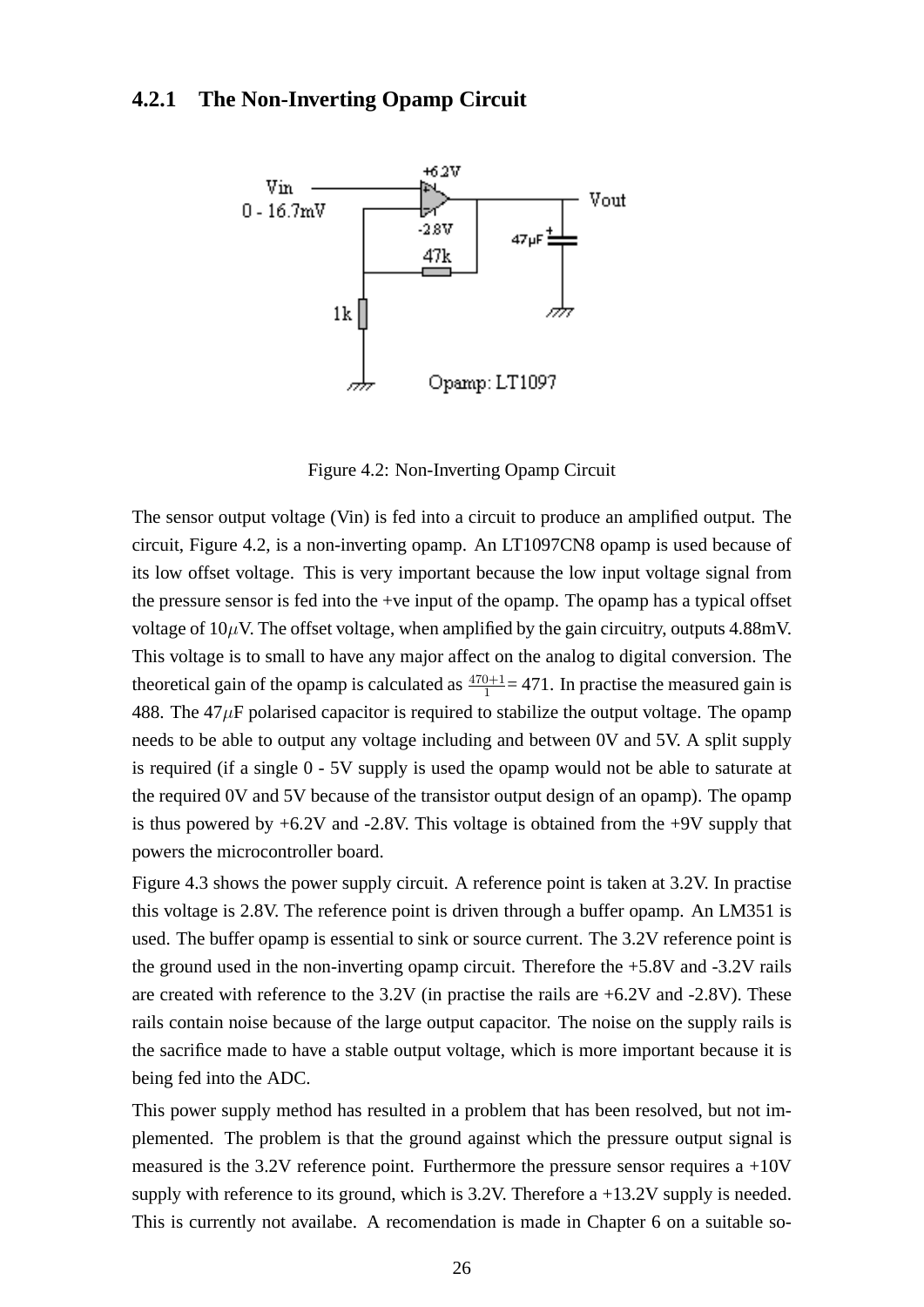

Opamp: LM351

Figure 4.3: Power Supply Circuit

lution to the problem. Another problem that prevents this power supplying method from working is that the output voltage of the opamp must be fed into the ADC. The opamp output voltage is referenced to the 3.2V ground. The microcontroller sees 0V (as opposed to the 3.2V) as ground because the 9V supply for the pressure sensor and circuitry comes from the power supplying the microcontroller board. Therefore the opamp output voltage will be 3.2V larger than it should be. This problem cannot be solved using this power supply method. The recommended solution has to be inplemented to solve this problem. Non-linearity errors occur in the non-inverting amplifier circuit. This was discussed in section 3.3.3. Testing is performed to determine the effects of the non-linearity. The results of the test are discussed in section 5.2

#### **Test1:**

- Aim: To determine the practical gain of the non-inverting opamp circuit and to determine the impact of the non-linearity effect caused by the circuit on the input voltage.
- Method: Build a circuit to simulate the pressure sensor output voltage,  $0 16.7$ mV, by using a simple resistor-divider circuit. Refer to Figure 4.4. Feed this voltage into the non-inverting opamp circuit and read the output of the opamp. Apply different voltages to the circuit and observe their output readings. Determine the practical gain of the circuit.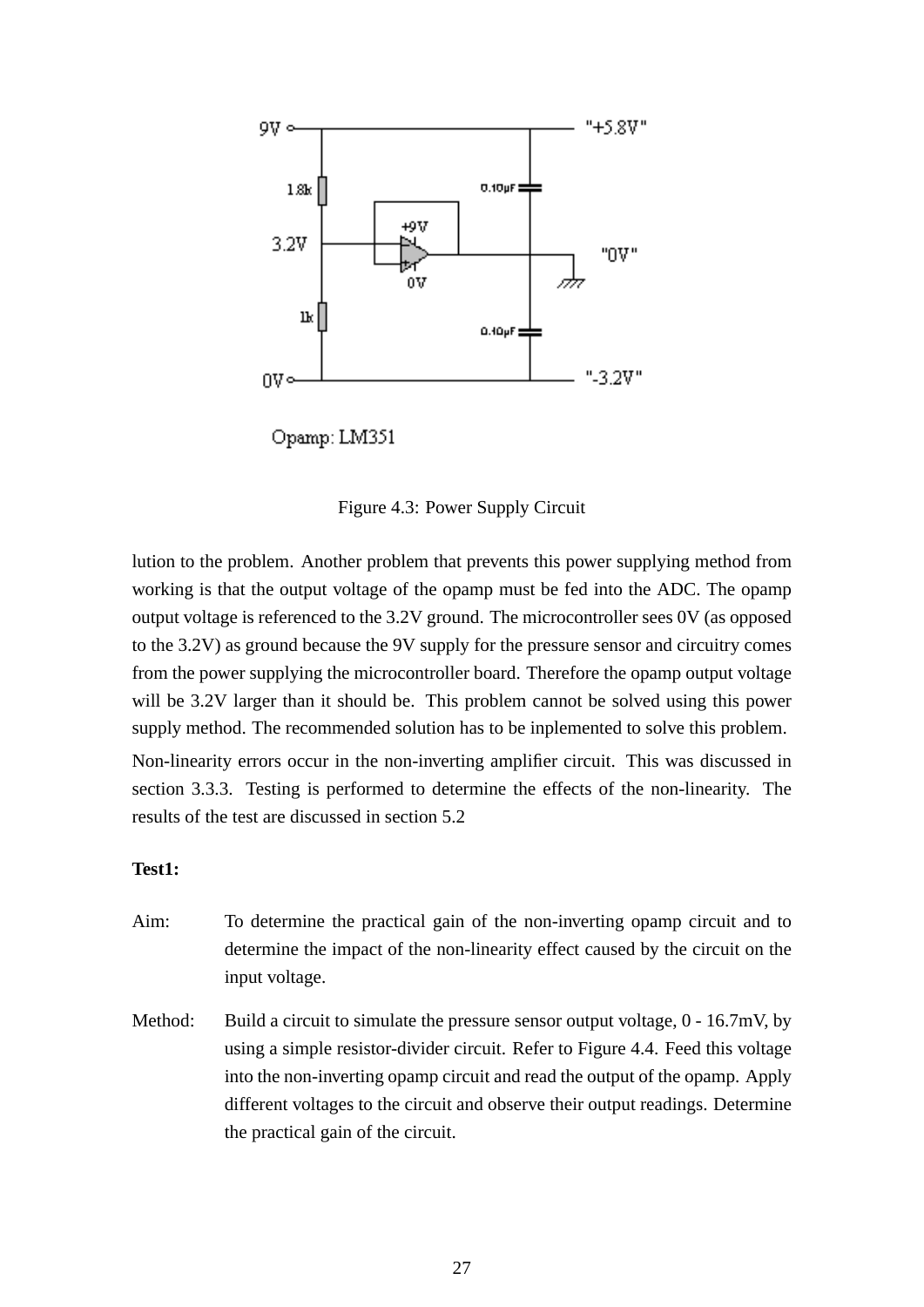

Figure 4.4: Resistor-Divider Circuit

#### **4.2.2 Calibration**

The microcontroller LCD display pressure is calibrated with the ADC input pressure after installation. This is done by answering the following questions:

- 1. What are the required pressure range limits? 500 3700Pa
- 2. What is the corresponding sensor output voltage? 1.21 9mV
- 3. What is the voltage equivalent after the amplifying electronics? 0.53 4.4V
- 4. What is the amplification? 488
- 5. What is the limit voltage difference input to the ADC? 3.87V
- 6. Each ADC increment is 0.01953V; therefore calculate the number of increments in the voltage difference. 198
- 7. What is the difference between the pressure limits? 3200Pa
- 8. Finally calculate the number of Pascals for each ADC increment. 16 Pa/increment

Therefore 16 is the number by which the digital signal is multiplied to get the correct decimal number. The numbers that are inputted into the *mult* subroutine are as follows:

If bit 0 is set: 16

- If bit 1 is set: 32
- If bit 2 is set: 64
- If bit 3 is set: 128
- If bit 4 is set: 256
- If bit 5 is set: 512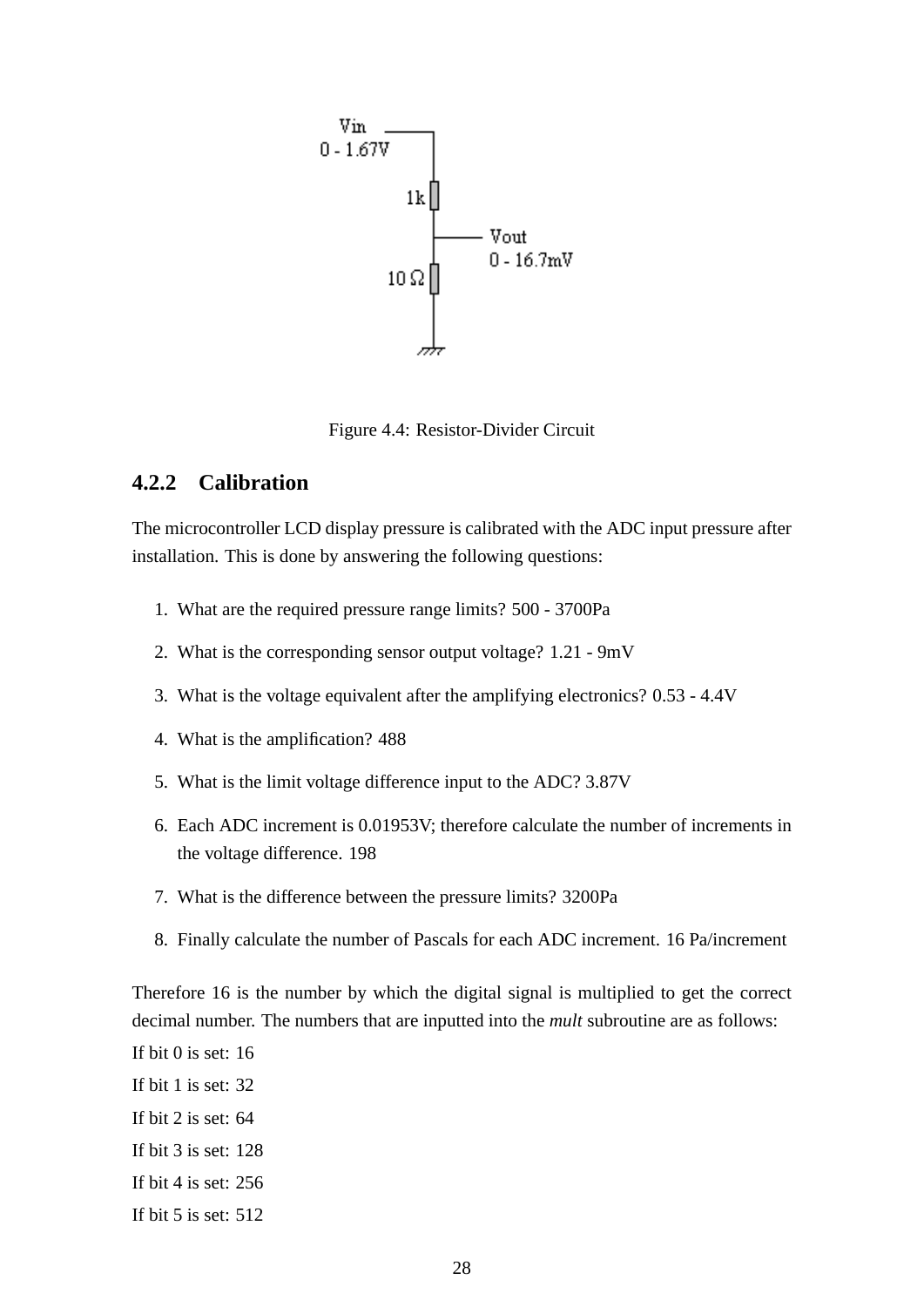If bit 6 is set: 1024 If bit 7 is set: 2048 The LCD displayed pressure is now calibrated.

### **4.3 Current Sensor Implementation**

The current sensors have been purchased but are not connected to the generator system because they do not form part of the scope for this project.

#### **4.3.1 The Current-to-Voltage Conversion Circuitry**



Opamp: LT1097

Figure 4.5: Non-Inverting Buffer Opamp

A circuit is required to convert the 0 - 25mA output current into a voltage that is fed into the ADC. The proposed circuit is displayed in Figure 4.5. This circuit is self explanatory. An important error-determining factor is the input bias current of the opamp. An LM351 is suitable because it has an input bias current of 50pA. It also has an offset voltage of 10mV which might interfere with the output result. It is therefore recommended that an LT1097CN8 opamp is used because it has a low input bias current of 25pA and a low offset voltage of  $20\mu$ V. An advantage of using this circuit is that the sensor output current is isolated from the voltage being fed into the ADC.

#### **4.3.2 Calibration**

The binary to decimal conversion software is complete. Testing is performed to determine whether the software is functioning correctly. The results are discussed in section 5.3.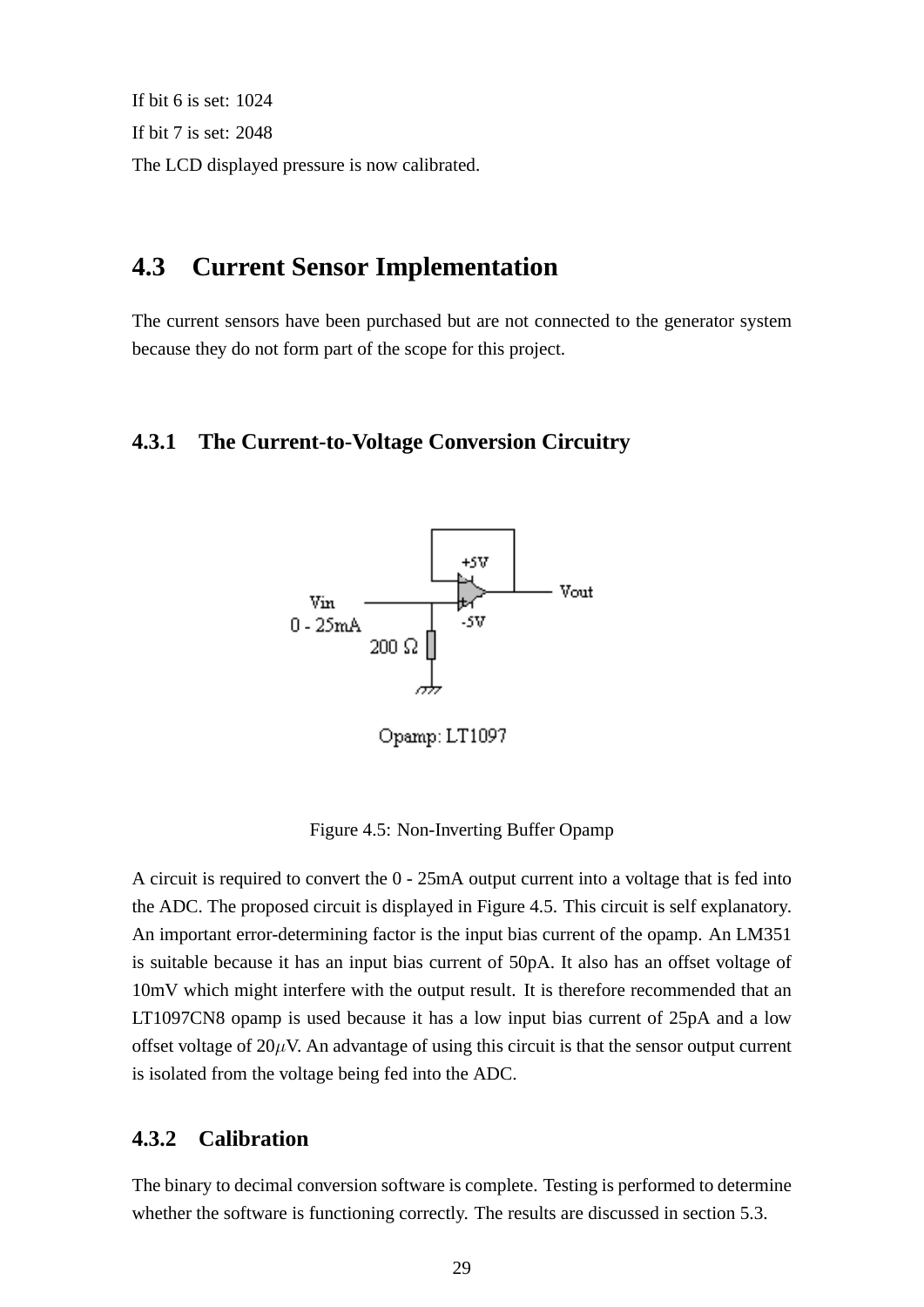#### **Test1:**

- Aim: To determine whether the current conversion software is functioning correctly.
- Method: Use the ADC on the microcontroller board to produce a 0 5V output. Set the ADC is to continuous conversion. Control the voltage level with the onboard potentiometer. Feed the variable 0 - 5V into the current input ports of microcontroller 1. The current output value is displayed on the LCD screen of microcontroller 2. Convert the input voltage into its current value in amps by multiplying by 10. Compare this intputted current value to the LCD displayed current value and determine whether the LCD displayed current value is a true reflection of the inputted current.

The calibration of the LCD current output value with the actual measured current is the same as that described for the pressure sensor.

### **4.4 Circuit Breaker Implementation**

Research has not been conducted on what circuit breakers are suitable for this system because they do not form part of the scope of this project.

### **4.5 The Microcontrollers**

The microcontrollers are situated next to the generator. When the generator system moves to the 6<sup>th</sup> floor the microcontrollers will be seperated and placed in their respective rooms. Microcontroller 1, which measures the sensors output values will be kept in the shed with the generator system. Microcontroller 2, which displays the sensor reading to the user will be kept in the Microwave lab. A test is performed prior to the installation the microcontrollers to their respective allocations. The results of the test are discussed in section 5.4.

#### **Test1:**

Aim: To ensure that the microcontroller software is functioning correctly.

Method: Connect the two microcontrollers together as they would be connected in the generator system. Adjust the software of microcontroller 1 to accept the temperature only. Set the ADC of microcontroller 2 to output a 0 - 5V signal.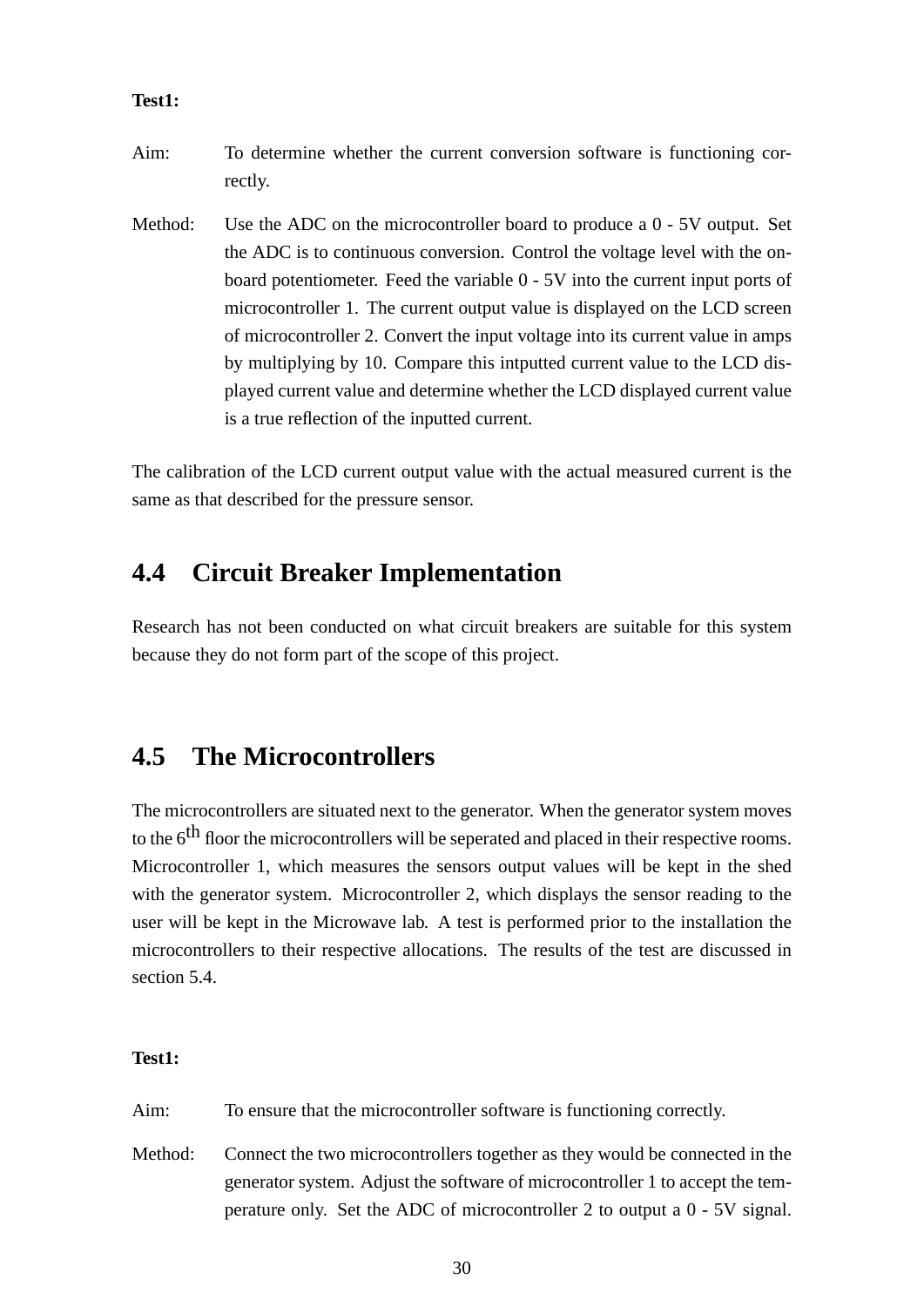Set the ADC to continuous conversion. Adjust the voltage with the potentiometer. Feed the voltage into the temperature input pin of microcontroller 1. Check that the LCD screen of microcontroller 2 is functioning properly and displaying the correct temperature. Change the software to read in the pressure. Feed the voltage into the pressure pin. Perform the same individual functionality test with the load and mains currents. Finally allow the software to read in multiple sensor values. Feed the voltage signal into the respective pins and ensure that the software is functioning properly.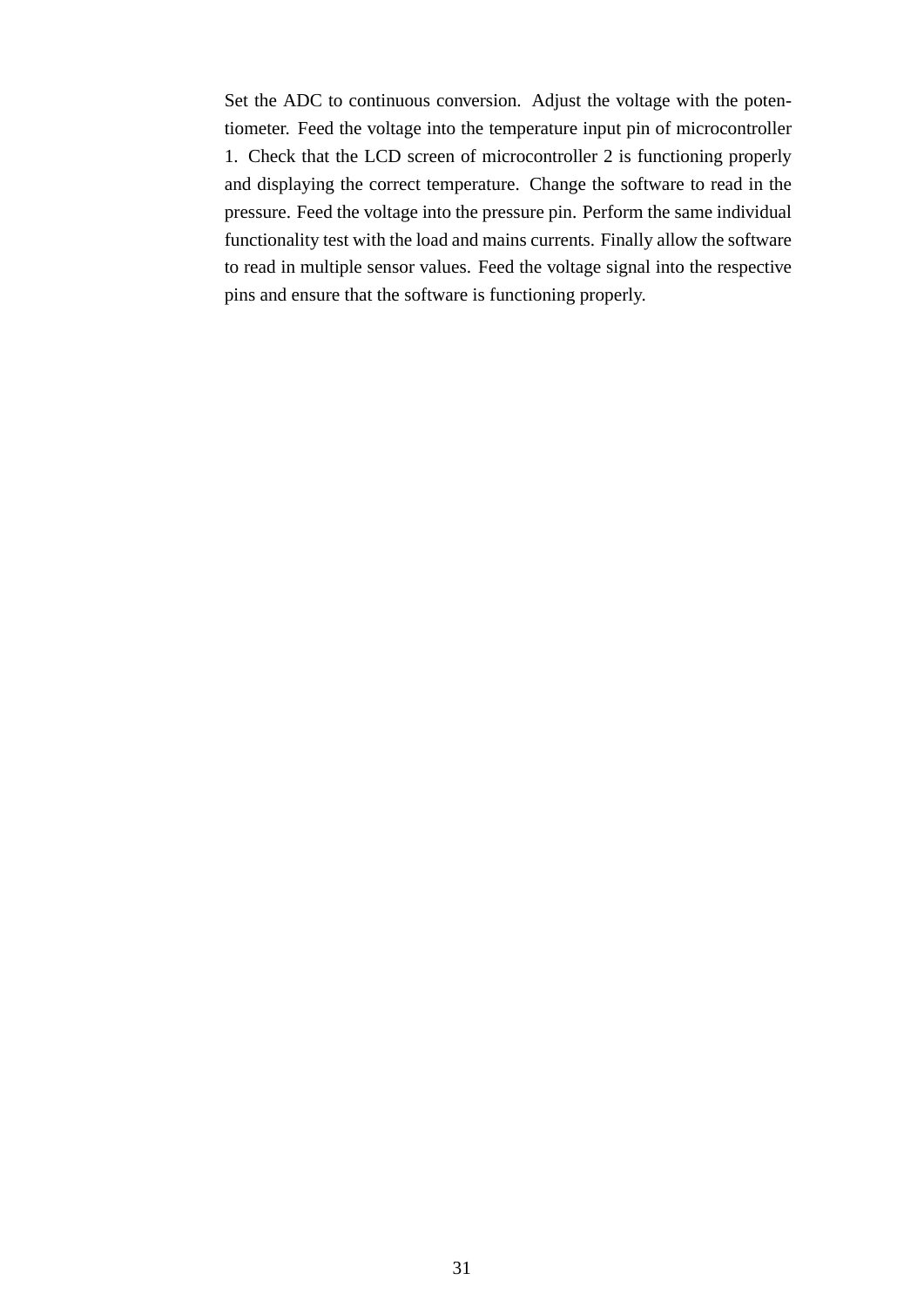## **Chapter 5**

## **Results**

The results of the tests performed are discussed in this chapter.

### **5.1 Temperature Testing**

Two tests are performed to determine the functionality and accuracy of the temperature sensor and the temperature sensor software.

#### **Test1:**

| Aim:     | To compare the temperature sensor output voltage to the temperature reading<br>diplayed on the LCD screen.                                                                                                                                                                                                                                                                                                                                                                                                                                       |
|----------|--------------------------------------------------------------------------------------------------------------------------------------------------------------------------------------------------------------------------------------------------------------------------------------------------------------------------------------------------------------------------------------------------------------------------------------------------------------------------------------------------------------------------------------------------|
| Results: | The LCD displayed a temperature of $18^{\circ}$ C when the generator was off. The<br>output from the sensor was 200mV, which corresponds to a temperature of<br>$20^{\circ}$ C. The test has not yet been performed while the generator is running due<br>to shortage of time.                                                                                                                                                                                                                                                                   |
| Test2:   |                                                                                                                                                                                                                                                                                                                                                                                                                                                                                                                                                  |
| Aim:     | To compare the temperature reading on the LCD screen to that of the heatsink,<br>where the temperature of the heatsink is obtained by a thermometer.                                                                                                                                                                                                                                                                                                                                                                                             |
| Results: | The LCD displayed a temperature of $18^{\circ}$ C when the generator was off. The<br>thermometer, after being left on the heatsink for half an hour, read $23^{\circ}$ C. The<br>temperature of the thermometer end and the heatsink was still different after<br>being left in contact for half an hour. This was tested by touching the heatsink<br>and the end of the thermometer. The heatsink was distinctly colder than the<br>thermometer. The test has not yet been performed while the generator is<br>running due to shortage of time. |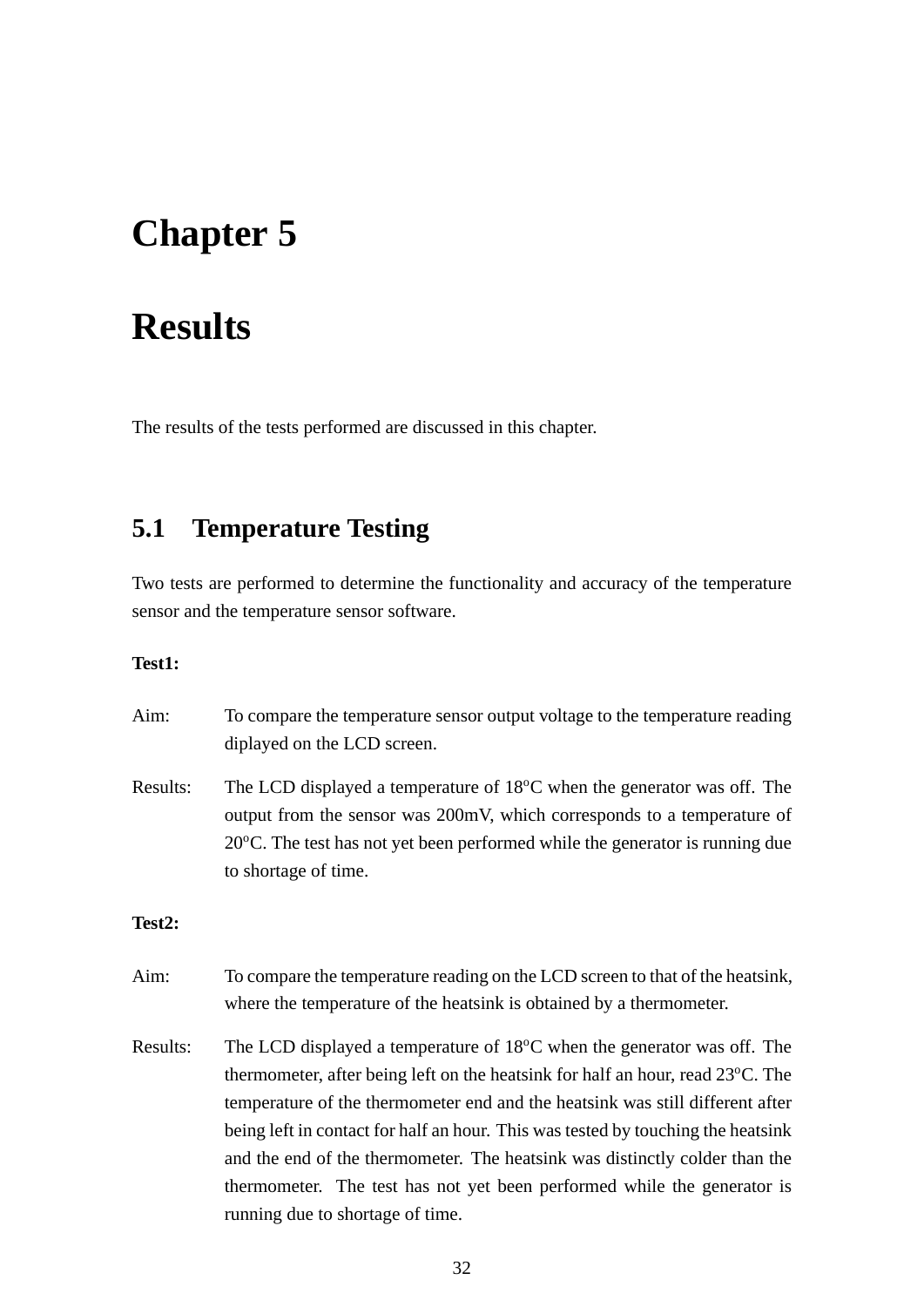It can be concluded that the temperature sensor is fully operational and functioning correctly. The error is minimal when the generator is off. Table 5.2 provides more information on the accuracy of the displayed result for a given input voltage.

### **5.2 Pressure Testing**

One test is performed on the pressure sensing circuitry. The pressure sensor could not be tested on the generator system because the cooling system has not been installed yet.

#### **Test1:**

- Aim: To determine the practical gain of the non-inverting opamp circuit and to determine the impact of the non-linearity effect caused by the circuit on the input voltage.
- Results: The results of the test are tabluated in table 5.1. The graph in Figure 5.1 shows the output voltages of the non-inverting opamp circuit for their input voltages as tabulated. (This test was performed using a  $\pm$ 9V split supply in the white lab at UCT.) The practical gain is slightly different from the theoretically calculated gain of 471. This is expected. Three values are omitted from the calculations of the average practical gain result. This is because their results are unstable and are not an accurate reflection of the average gain of the circuit. It is important to notice that the output voltage does not increase as the input voltage rises above 14mV. This is due to the saturation of the opamp. The opamp is supplied by a noisy +6.2V and -2.8V and therefore allows the output voltage to saturate at 6.5V. Another important result is the non-linearity effect at the high and low sensor output voltages. This is shown by the large gain deviations from the average gain at the sensor output boundaries. This means that as the pressure approaches its limits, the pressure reading becomes unstable and will oscillate. This will cause premature shutdown of the system as the pressure approaches 0Pa. The system remains stable untill after it has crossed the upper pressure limit of 3700Pa so the unstability problem does not affect the pressure readings as the generator approaches its upper pressure limit. It is important to ensure that the opamp output voltages for the inputs of 1.2mV and 9mV (the boundary voltages) are converted into their respective digital numbers and entered into the software as the pressure limits.

### **5.3 Current Testing**

One test is performed to test the functioning of the current conversion software.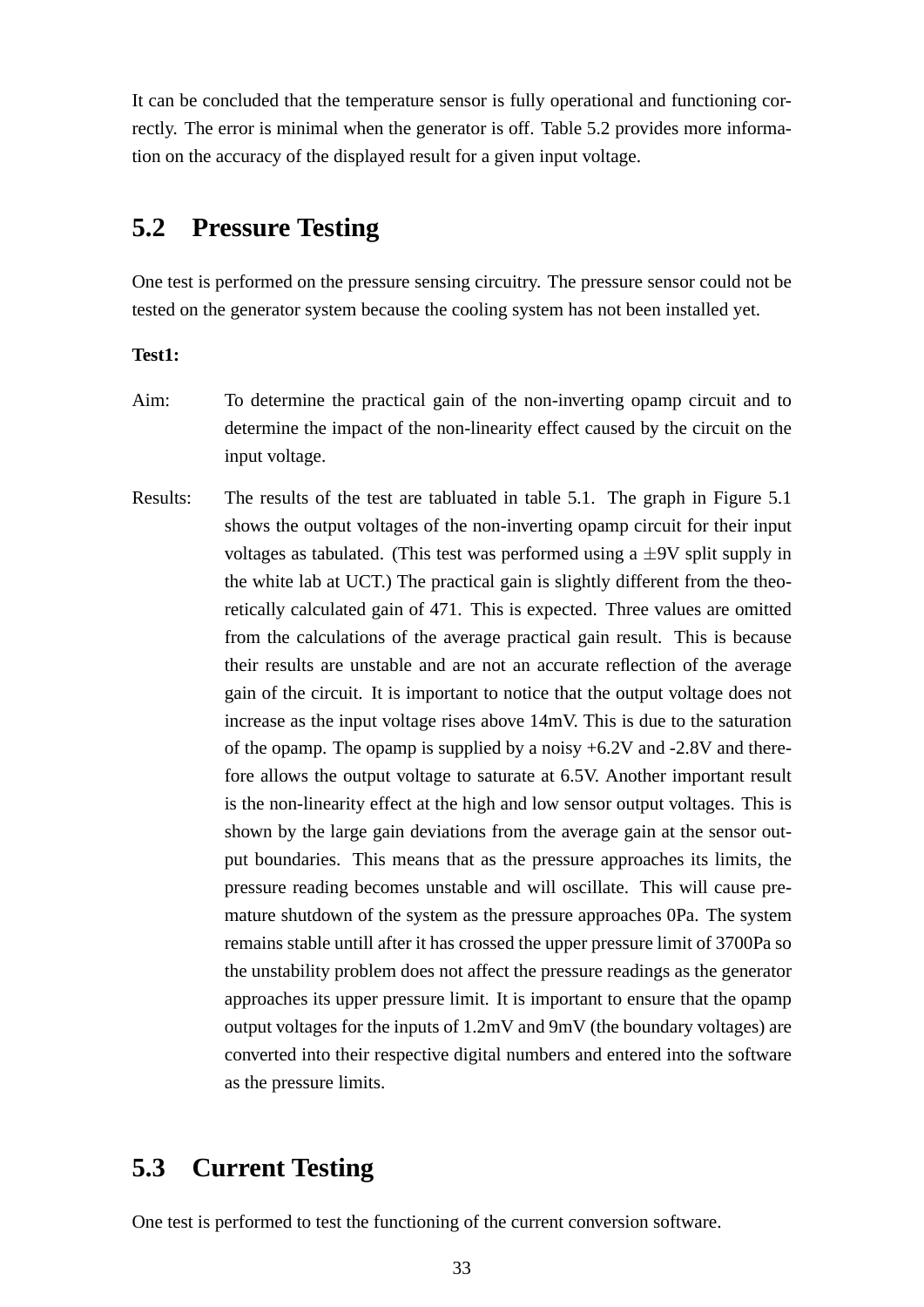| Number of<br>readings   | <b>Pressure Sensor</b><br>Output (mV) | <b>Opamp Output</b><br>Voltage (V) | <b>Practical Gain</b> |
|-------------------------|---------------------------------------|------------------------------------|-----------------------|
| $1*$                    | 1.21                                  | 0.53                               | 438                   |
| $\overline{2}$          | $\overline{2}$                        | 0.97                               | 485                   |
| $\overline{\mathbf{3}}$ | 3                                     | 1.45                               | 483                   |
| $\overline{\mathbf{4}}$ | $\overline{4}$                        | 1.97                               | 492                   |
| 5                       | 5                                     | 2.45                               | 490                   |
| 6                       | 6                                     | 2.96                               | 493                   |
| 7                       | 7                                     | 3.4                                | 486                   |
| $8*$                    | 8                                     | 3.9                                | 487                   |
| 9                       | 9                                     | 4.4                                | 489                   |
| 10                      | 10                                    | 4.9                                | 490                   |
| 11                      | 11                                    | $\overline{5.35}$                  | 486                   |
| 12                      | 12                                    | 5.9                                | 491                   |
| 13                      | 13                                    | 6.3                                | 485                   |
| 14                      | 14                                    | 6.5                                | 464                   |
| 15                      | 15                                    | 6.5                                | 433                   |
|                         | <b>Average Practical Gain</b>         |                                    | 488**                 |

Table 5.1: Pressure Test Results

\* These readings represent the pressure limits

\*\* This average does not include the  $1<sup>st</sup>$ ,  $14<sup>th</sup>$  and  $15<sup>th</sup>$  reading.



Figure 5.1: Pressure: Vin vs. Vout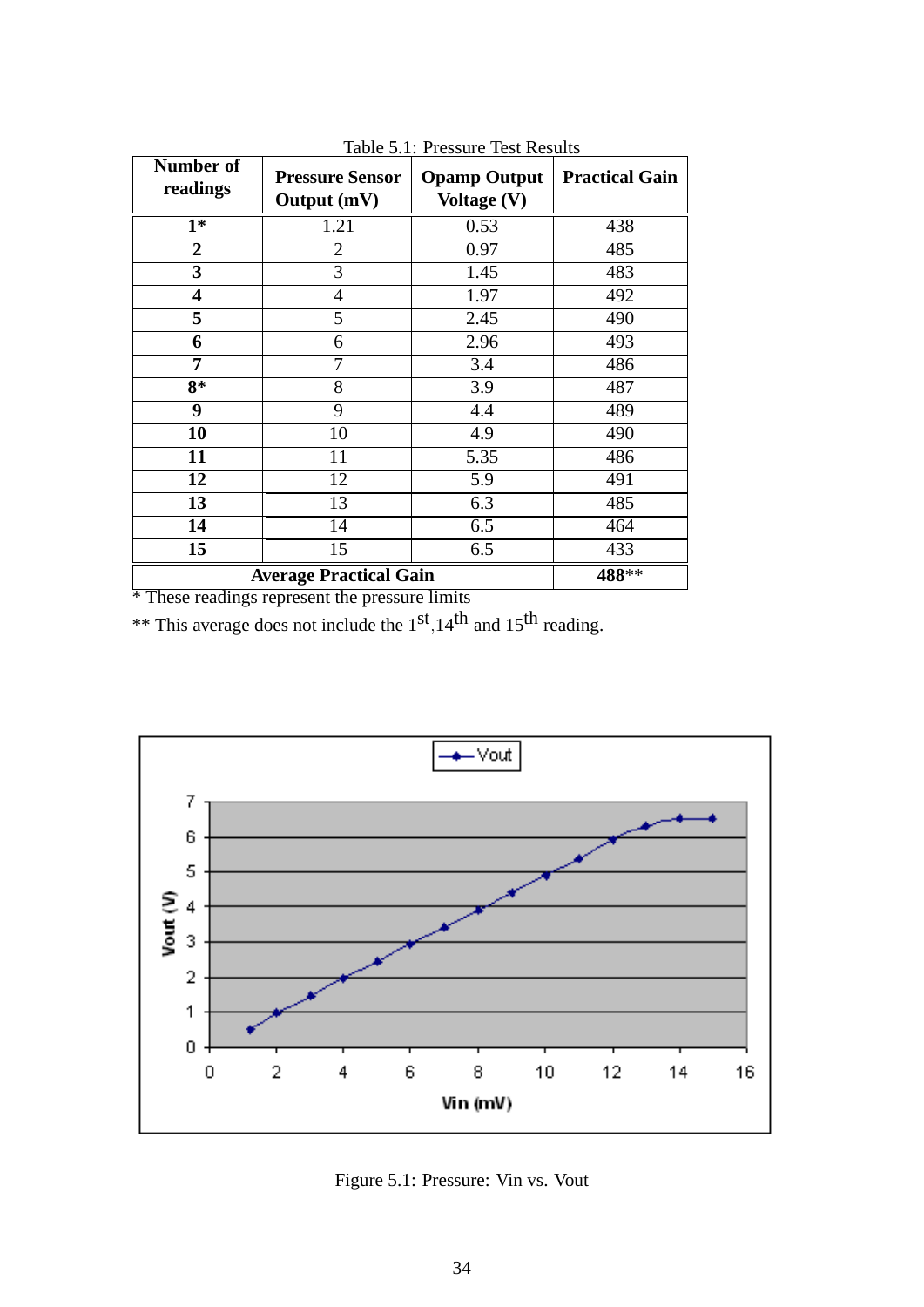#### **Test1:**

- Aim: To determine whether the current conversion software is functioning correctly.
- Results: Tables 5.4 and 5.5 contain the results of the current tests. The current software functions as it should but is subject to errors.

### **5.4 Microcontroller Testing**

#### **5.4.1 Microcontroller Temperature Test**

- Aim: To determine whether the displayed voltage corresponds to the voltage inputted to microcontroller 1 from the ADC of microcontroller 2.
- Results: The results are tabulated in Table 5.2. The corresponding temperature of the input voltage is calcultaed by multiplying the voltage by 100. The displayed temperature is linear at low temperatures. As the temperature rises the displayed temperature deviates from the ideal temperature output. This error is due to slight non-linearity in the ADC and human error. Figure 5.2 displays the deviation of the real output temperature from the ideal output temperature. This error needs to be taken into account when the generator system is running. Table 5.2 can be used as a guideline to the actual temperature of the generator system.

|                    | <b>Input Voltage (V)</b> | Corresponding Ideal       | Display $(^{\circ}C)$ |
|--------------------|--------------------------|---------------------------|-----------------------|
|                    |                          | Temperature $(^{\circ}C)$ |                       |
| <b>Temperature</b> | 0.1                      | 10                        | 10                    |
|                    | 0.2                      | 20                        | 20                    |
|                    | 0.26                     | 26                        | 26                    |
|                    | 0.32                     | $\overline{32}$           | 32                    |
|                    | 0.44                     | 44                        | 46                    |
|                    | 0.51                     | 51                        | 56                    |
|                    | 0.64                     | 64                        | 72                    |
|                    | 0.68                     | 68                        | Shutdown              |

Table 5.2: Microcontroller Temperature Test Results

#### **5.4.2 Microcontroller Pressure Test**

Aim: To determine whether the displayed pressure corresponds to the voltage inputted to microcontroller 1 from the ADC of microcontroller 2.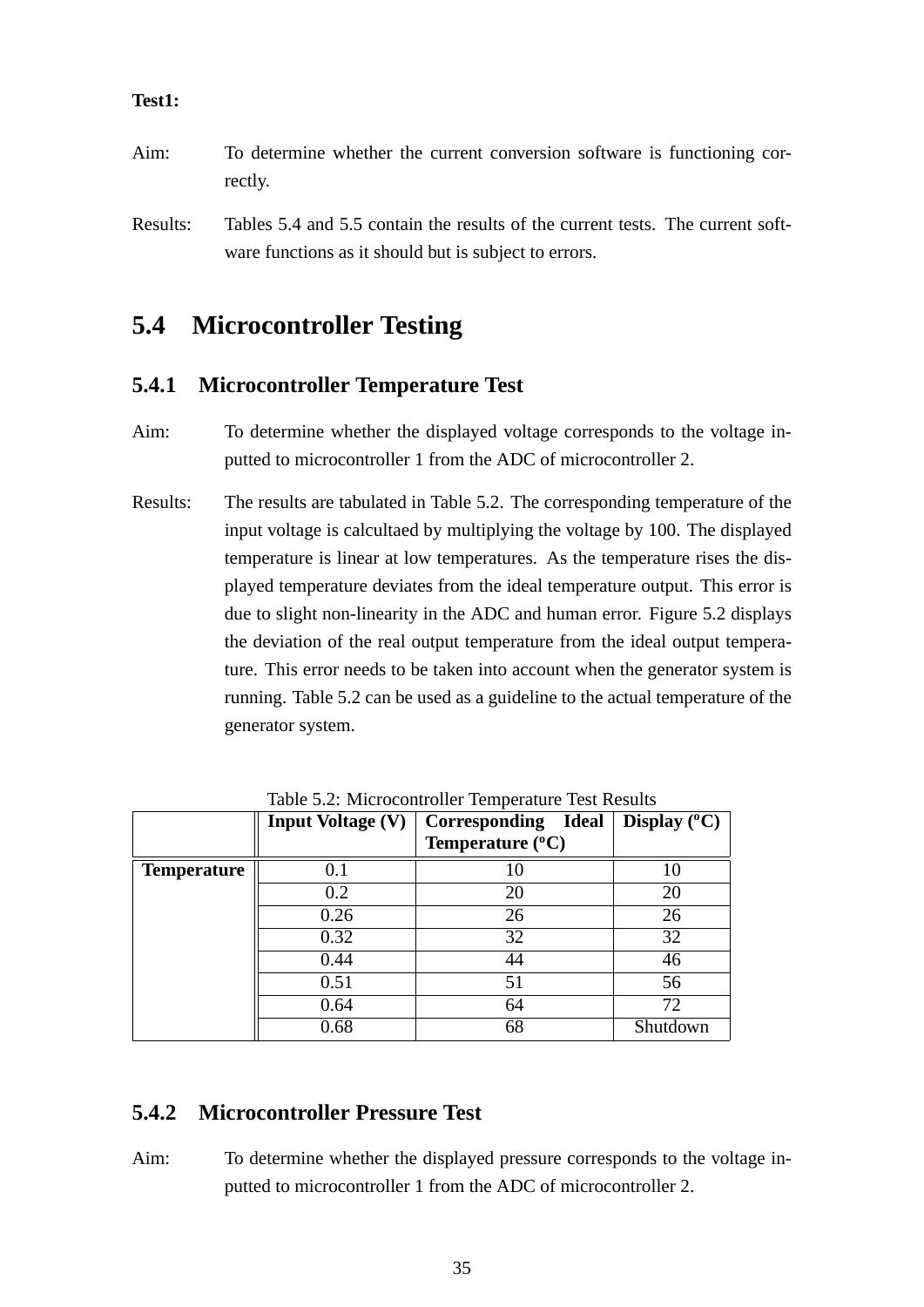

Figure 5.2: Temperature Deviation

Results: The results are tabulated in Table 5.3. The corresponding ideal pressure of the input voltage is calcultaed by multiplying the voltage by 1000. The displayed pressure oscillates over a range of 300Pa because the input voltage source is not stable. The displayed result in Table 5.3 is the maximum recorded oscillating pressure result. This result is used because it is more accurate than the average displayed pressure.

|                 | <b>Input Voltage (V)</b> | <b>Corresponding Ideal</b> | <b>Display</b> (Pa) |
|-----------------|--------------------------|----------------------------|---------------------|
|                 |                          | Pressure (Pa)              |                     |
| <b>Pressure</b> | 0.69                     | 690                        | 656                 |
|                 | 0.86                     | 860                        | 854                 |
|                 |                          | 1000                       | 998                 |
|                 | 1.5                      | 1500                       | 1446                |
|                 | 2                        | 2000                       | 1990                |
|                 | 2.5                      | 2500                       | 2502                |
|                 | 3                        | 3000                       | 3030                |
|                 | 3.5                      | 3500                       | 3526                |
|                 | 3.63                     | 3630                       | 3622                |
|                 | 3.7                      | Shutdown                   | Shutdown            |

Table 5.3: Microcontroller Pressure Test Results

#### **5.4.3 Microcontroller Load Current Test**

Aim: To determine whether the displayed load current corresponds to the voltage inputted to microcontroller 1 from the ADC of microcontroller 2.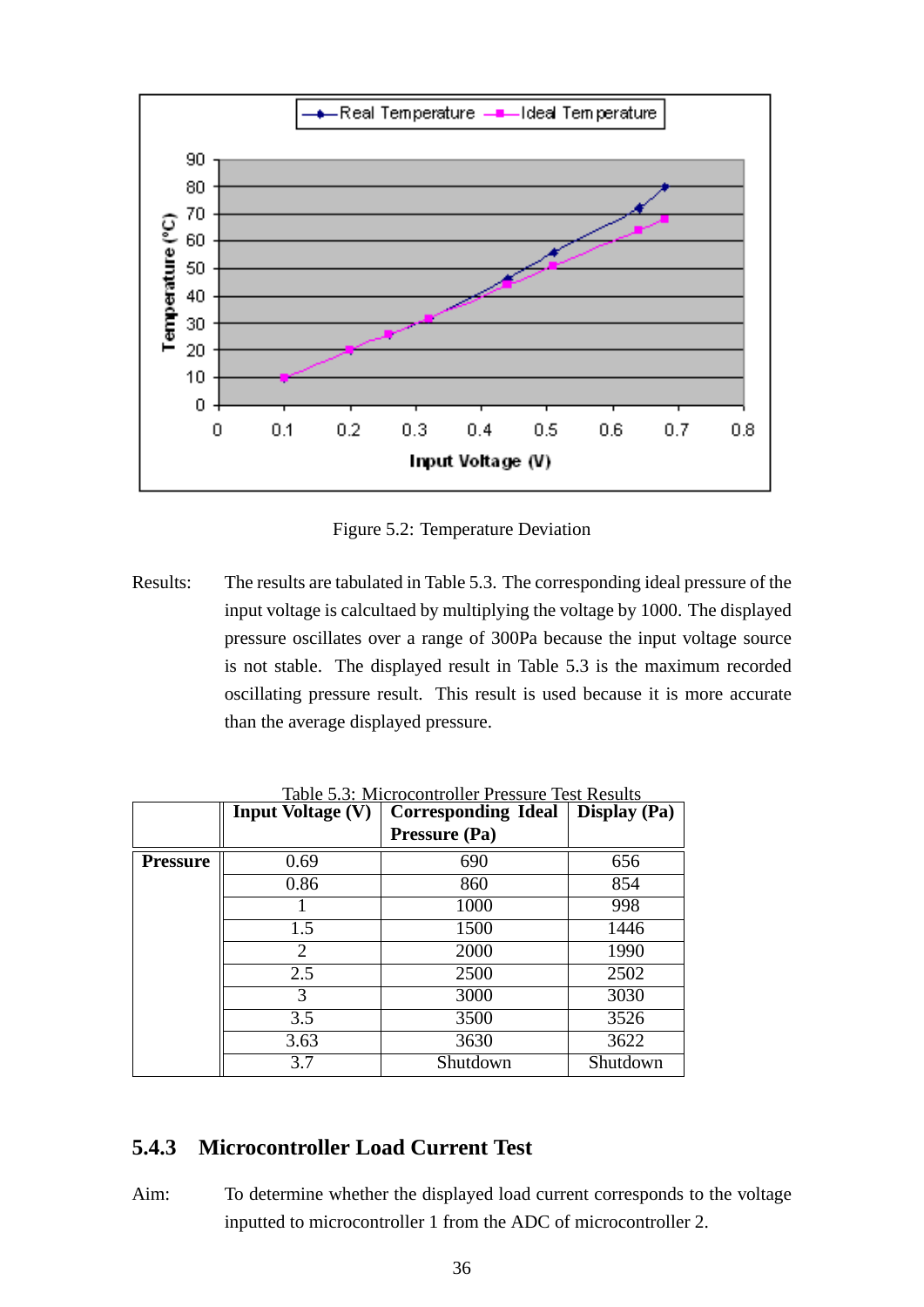

Figure 5.3: Pressure Deviation

Result: The results are tablulated in Table 5.4. To convert the input voltage to its corresponding ideal current, multiply it by 10. The input voltage is reduced when connected to the input pin on microcontroller 1 by 0.3V. This has not been taken into account in the recording of the input voltage. The output current oscillates so an average value is recorded.

|                     | <b>Input Voltage (V)</b> | <b>Corresponding Ideal</b> | <b>Displayed Load</b> |
|---------------------|--------------------------|----------------------------|-----------------------|
|                     |                          | <b>Load Current (A)</b>    | Current $(A)$         |
| <b>Load Current</b> | 37                       |                            | Shutdown $(45)$       |
|                     | 3.5                      |                            |                       |
|                     | 3.35                     | २२ ५                       | Shutdown (38)         |

Table 5.4: Microcontroller Load Current Test Results

#### **5.4.4 Microcontroller Mains Current Test**

- Aim: To determine whether the displayed mains current corresponds to the voltage inputted to microcontroller 1 from the ADC of microcontroller 2.
- Result: The results are tablulated in Table 5.5. To convert the input voltage to its corresponding ideal current, multiply it by 10. The input voltage is reduced when connected to the input pin on microcontroller 1 by 0.3V. This has not been taken into account in the recording of the input voltage. The output current oscillates so an average value is recorded.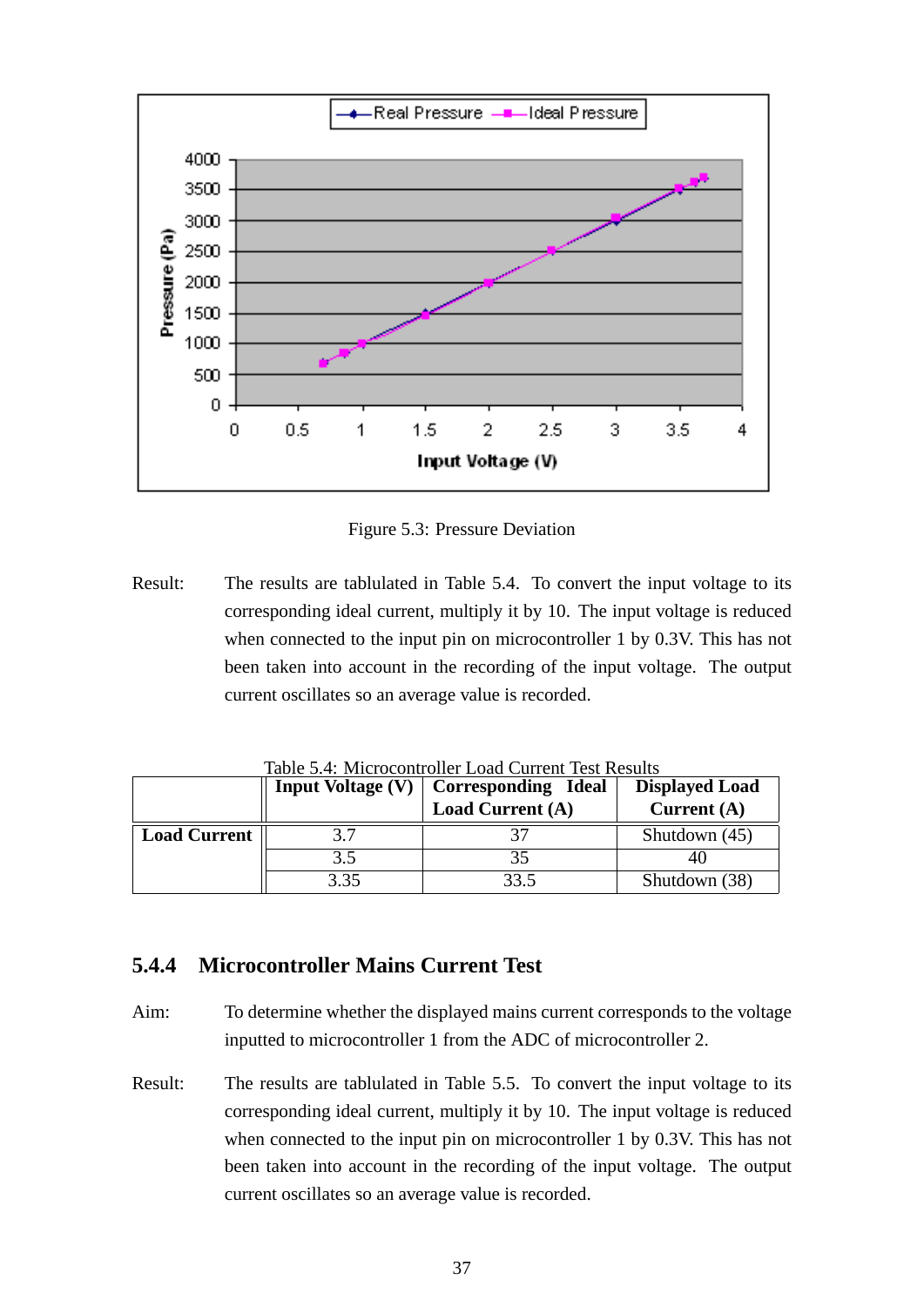|                      |      | <b>Input Voltage (V)</b> $\vert$ Corresponding Ideal $\vert$ Displayed Mains |               |
|----------------------|------|------------------------------------------------------------------------------|---------------|
|                      |      | <b>Mains Current (A)</b>                                                     | Current $(A)$ |
| <b>Mains Current</b> | 2.5  | 25                                                                           | Shutdown (29) |
|                      | 2.85 | 28.5                                                                         |               |
|                      | 2.95 | 29.5                                                                         | Shutdown (35) |

Table 5.5: Microcontroller Mains Current Test Results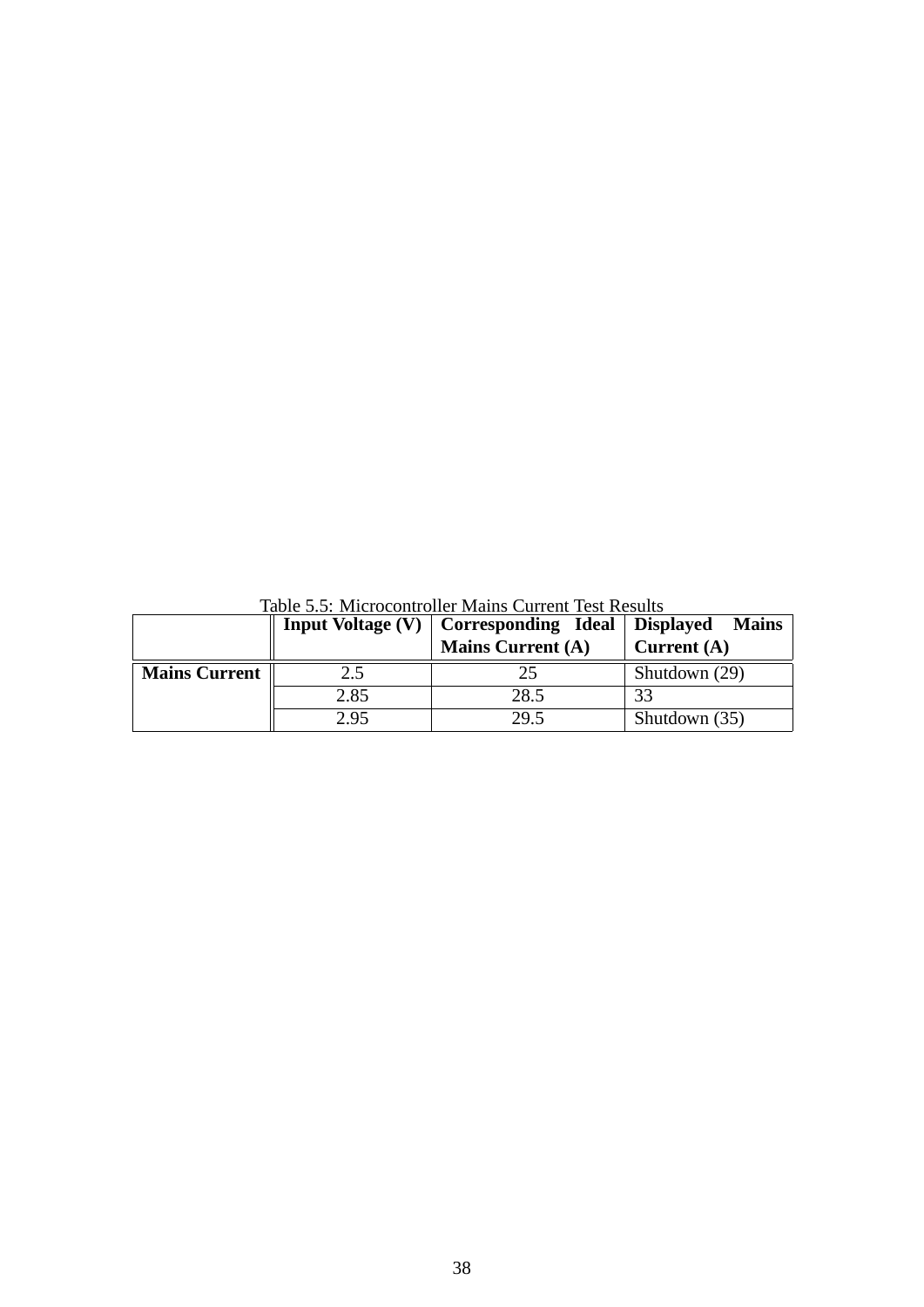## **Chapter 6**

## **Recommendations**

This chapter provides future recommendations that could not be performed due to shortage of components and time. The following recommendations are made:

- 1. The implementation of the current sensing hardware and circuitry, together with the circuit breakers, are the most important addition required by the system. They will complete the generator monitoring system. The current sensing hardware required has been purchased and the software has been written (refer to section 3.1). The required circuitry needs to be built and installed with the current sensing hardware (refer to section 4.3.1). Suitable circuit breakers need to be researched and purchased. The requirements for the circuit breakers are listed in section 2.2.
- 2. The purchase and installation of the wireless communication system. The most suitable and available components have been researched for this modification. The installation will increase the mobility of the system by removing the serial data transfer cable from the system. The software will have to be modified slightly to accommodate the new data transfer method. The data is currently serially transmitted and needs to be serially transmitted for the wireless devices, so the software modification will be small.
- 3. Further tests should be performed to attain better results as to the accuracy of the temperature sensor reading compared to the temperature displayed by another device. A device or method needs to be obtained to get an exact reading of the heatsink so that it can be compared to the displayed reading. Refer to test 2, section 4.1.
- 4. The temperature error is currently  $2^{\circ}$ C and can be improved to  $1^{\circ}$ C by adding an electrical circuit of gain 2 to the temperature output voltage signal before it is fed into the ADC. This is not essential but is an option that can be implemented easily.
- 5. Minimization of the practical errors produced and unstability in the monitoring electronics needs to be reduced.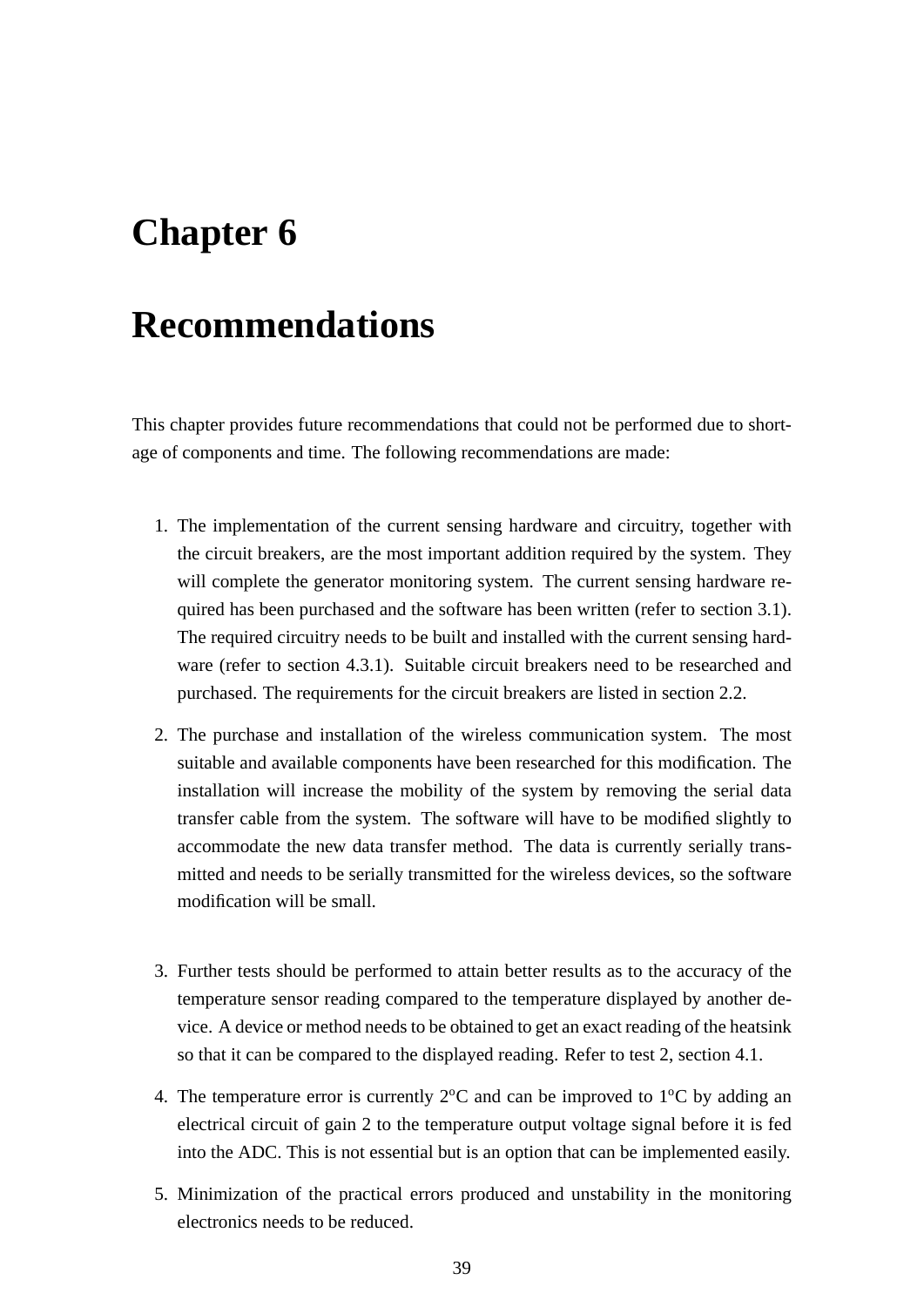- 6. A power supply problem was explained in section 4.2.1. A simple solution and future recommendation would be to obtain a +15V supply. A 5V regulator can be used to produce a 5V rail. This can then become the reference point, creating the -5V and +10V rails required to power the pressure sensor and the non-inverting opamp.
- 7. The monitoring system has not been set up to control the turning on and off of the generator system. This needs to be implemented to complete the generator monitoring electronics system.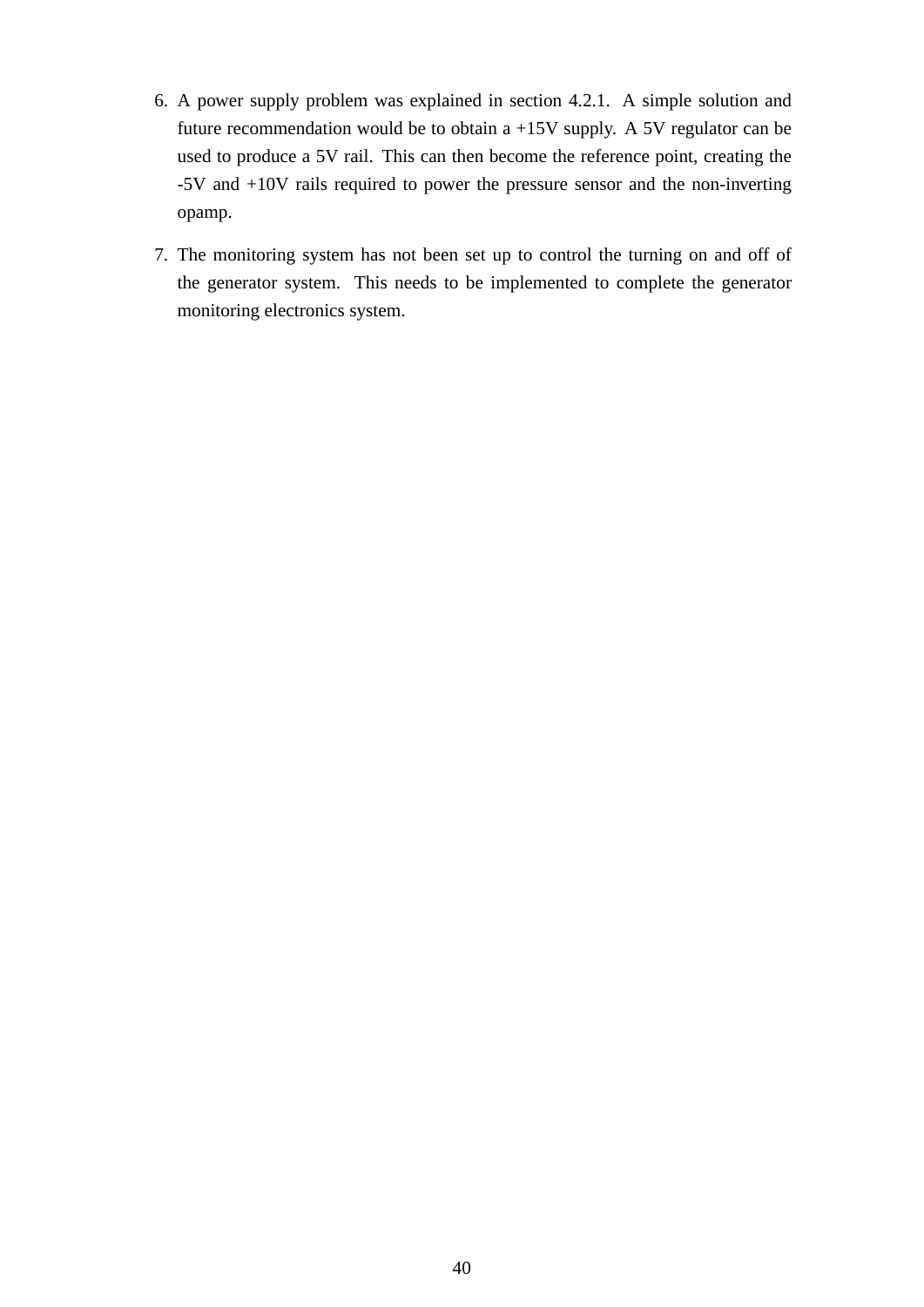## **Chapter 7**

## **Conclusions**

The monitoring system is vital for ensuring safe operation of the generator system. The design, installation, reliability and accurate operation of each part is essential. The following important achievements have been accomplished:

- 1. The temperature sensing part of the system has been designed, successfully installed and is functioning properly. The design is reliable and robust. The results of the tests that assessed the error in the final displayed temperature show that the error is insignificant at low temperatures, but increases as the temperature rises. The temperature displayed on the LCD screen is therefore reliable in preventing the generator from overheating because the error introduced as the displayed temperature increases will result in a premature shutdown of the generator.
- 2. The pressure sensing part of the system has been designed but is not installed because the cooling system has not arrived at UCT yet. The software and circuitry are functioning properly. The power supply solution in the recommendations chapter must be implemented to power the circuitry. The results of the tests show that the pressure displayed on the LCD screen will be a reliable indication of the pressure in the cooling system except when the pressure approaches 0Pa. The pressure reading becomes unstable and oscillates as the reading approaches 0Pa.
- 3. The current sensing part of the system has been successfully designed but not fully implemented because it is not included in the scope of this project. The current detecting and converting software is complete and functioning properly, with an offset error. The sensor output circuitry is designed but still needs to be built. The current sensors and circuit breakers then need to be installed and the sensors calibrated as described in section 4.3.2.
- 4. The researched RF transmitter and receiver pair, and accompanying antennae, have not yet been purchased because the order was not processed by RF Design. Therefore a cable is installed to transmit the data between the microcontrollers. The serial cable data transfer system is functioning correctly with no errors.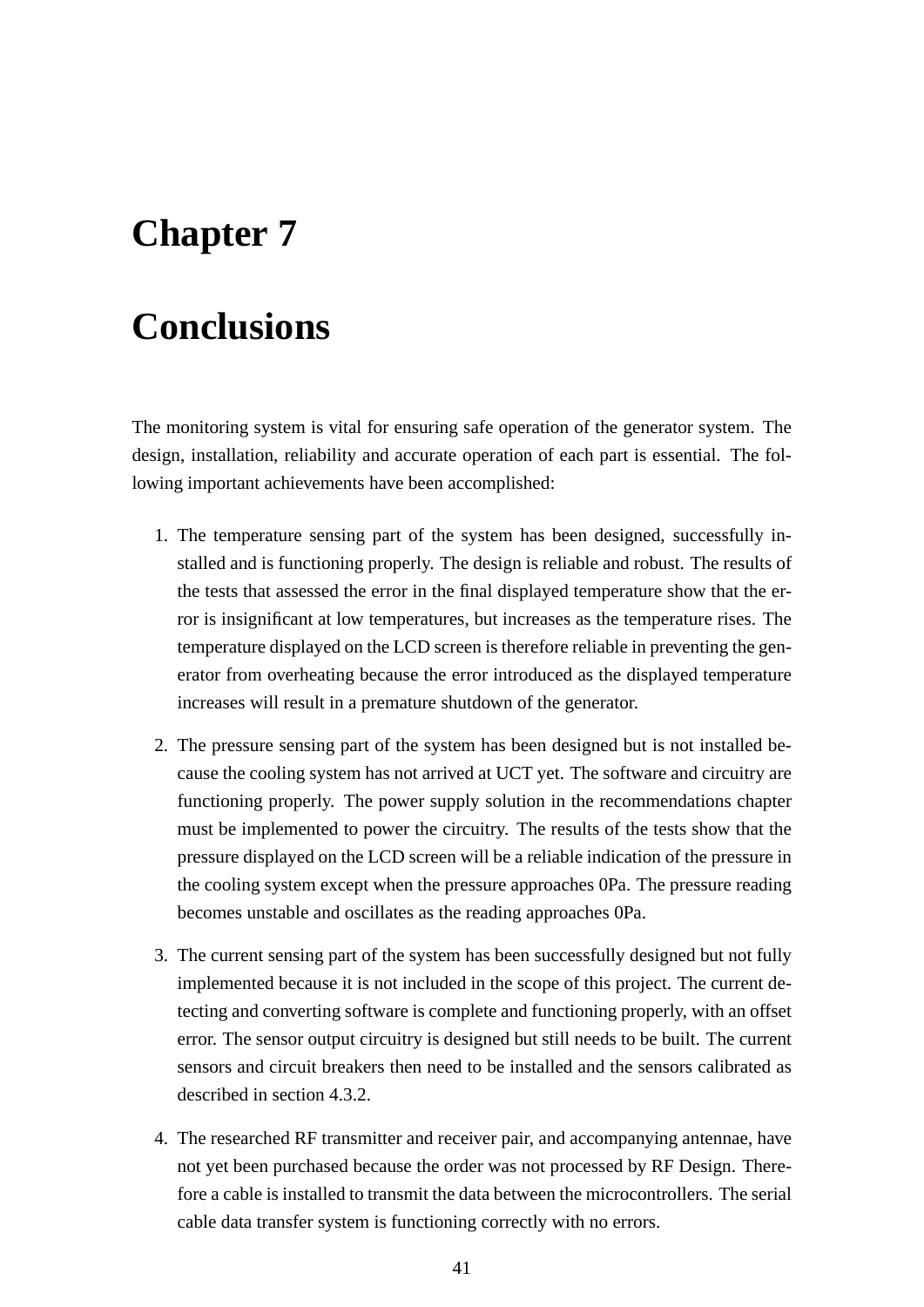- 5. The microcontrollers are functioning correctly. The software is currently programmed to only accept a temperature reading input. The software for the microcontroller accepting the sensor outputs must be adjusted and the microcontroller re-programmed on installation of the pressure or current sensors. The software is available on the accompanying cd.
- 6. The monitoring system has not been set up to control the turning on and off of the generator system.

The section of the generator monitoring system required to be completed as stated in the scope of the project is completed to the full extent possible. On completion of the recommendations stated in Chapter 6, the entire generator monitoring system, including those part not included in the scope of the project, will be complete.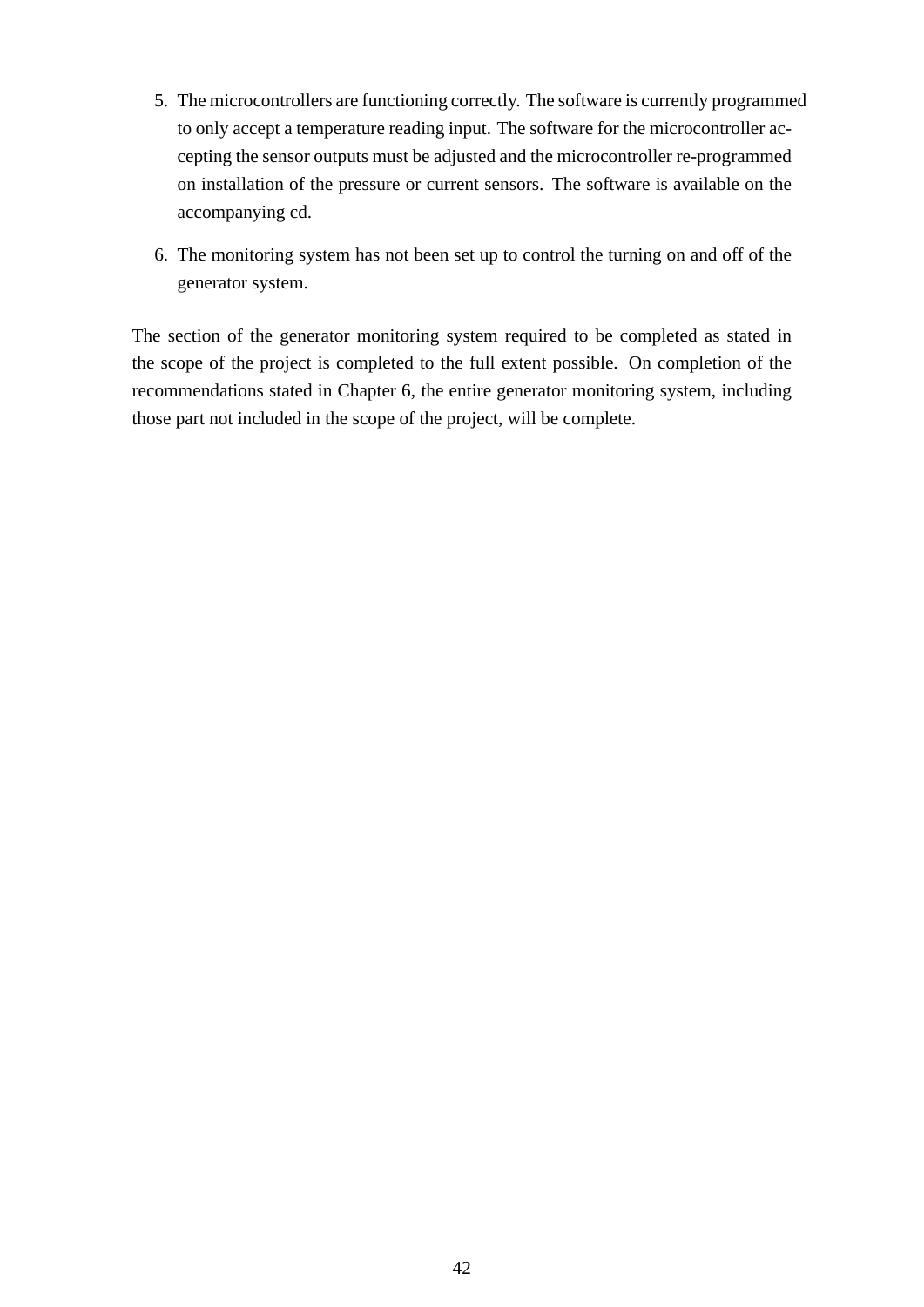# **Appendix A**

## **Software Source Code**

The code written for both of the microcontrollers is saved on the accompanying cd. Refer to the *readme.txt* file for instructions.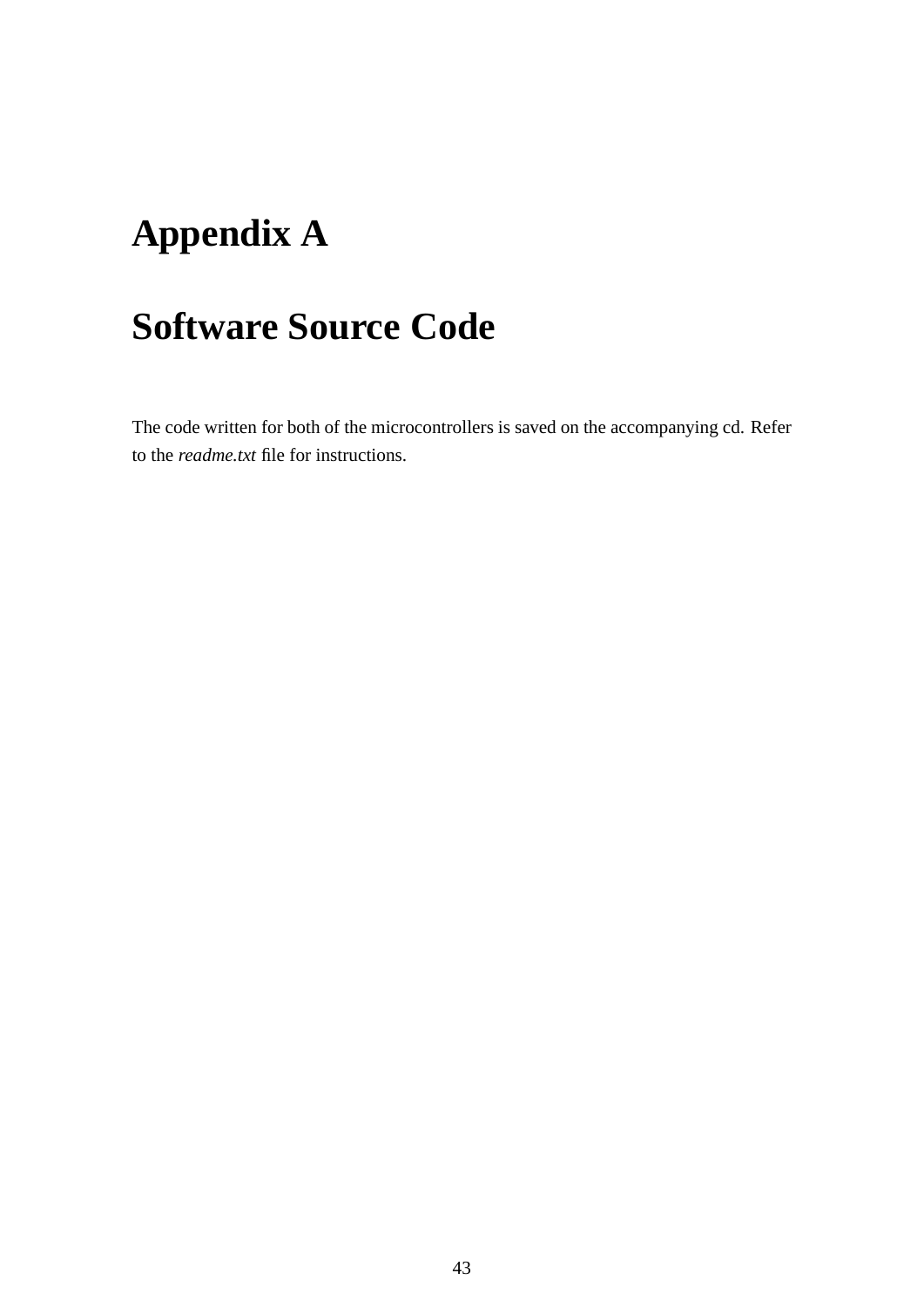# **Appendix B**

## **Datasheets**

The datasheets are saved on the accompanying cd. Refer to the *readme.txt* file for instructions.